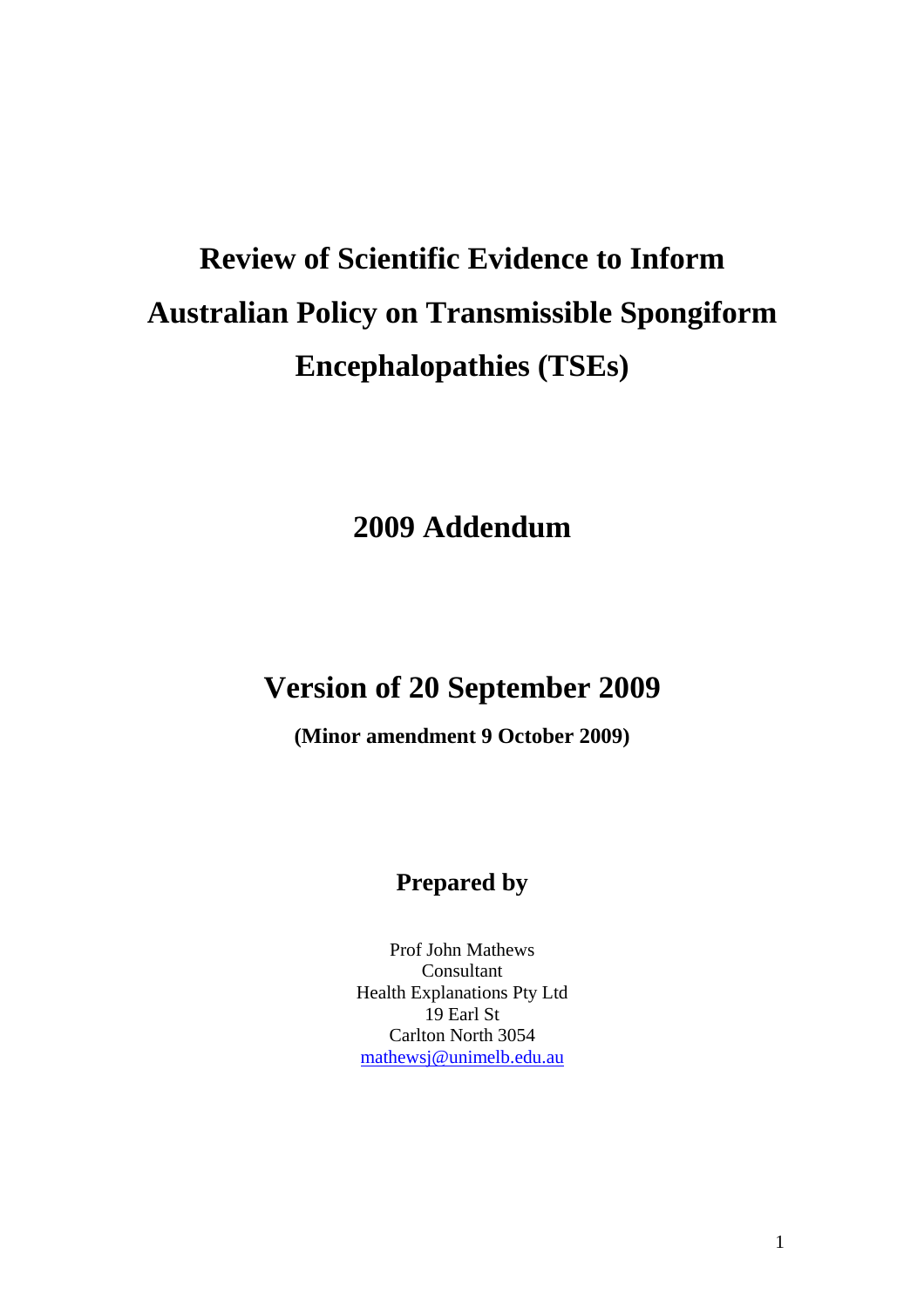#### **Scope of this Report**

The required scope of the consultancy is described in the Terms of Reference.

This 2009 Addendum emphasises those questions that could not be resolved in earlier reports because of limited information. Otherwise, it is intended to be as selfcontained as possible. The Executive Summary with Conclusions is supported by a short Scientific Review, and by risk estimates and essential references dealing with evidence that may have changed since the earlier reviews. It has been impossible to access all potentially relevant references in the time available<sup>1</sup>. The earlier reports providing scientific advice to government on TSE policy are available as annexes.

#### **Acknowledgements**

Information for this review was provided by the Department of Health and Ageing, the Therapeutic Goods Administration (TGA), Food Standards Australia and New Zealand (FSANZ), and the Department of Agriculture, Forestry and Fisheries (DAFF).

The National Health and Medical Research Council provided access to working papers and reports of the Transmissible Spongiform Encephalopathy Advisory Committee (TSEAC). That Committee provided helpful comments on a draft version of this report.

The University of Melbourne provided access to facilities and approved the secondment of Ms Joanne Chesson to assist the consultant in the acquisition and collation of references, and in the formatting of the report.

The consultant is entirely responsible for the selection of the information for this report, and for the interpretations offered. In doing so, he has drawn upon more than 40 years of experience as an epidemiological researcher; he published on kuru in 1965-76 and again in 2008. As Deputy Chief Medical Officer he advised government on TSE policy from 1999-2004, and he represented the Chief Medical Officer on TSEAC from 2004-2006.

<sup>&</sup>lt;sup>1</sup> Pubmed alone lists some 13,000 scientific papers with potential relevance to this review.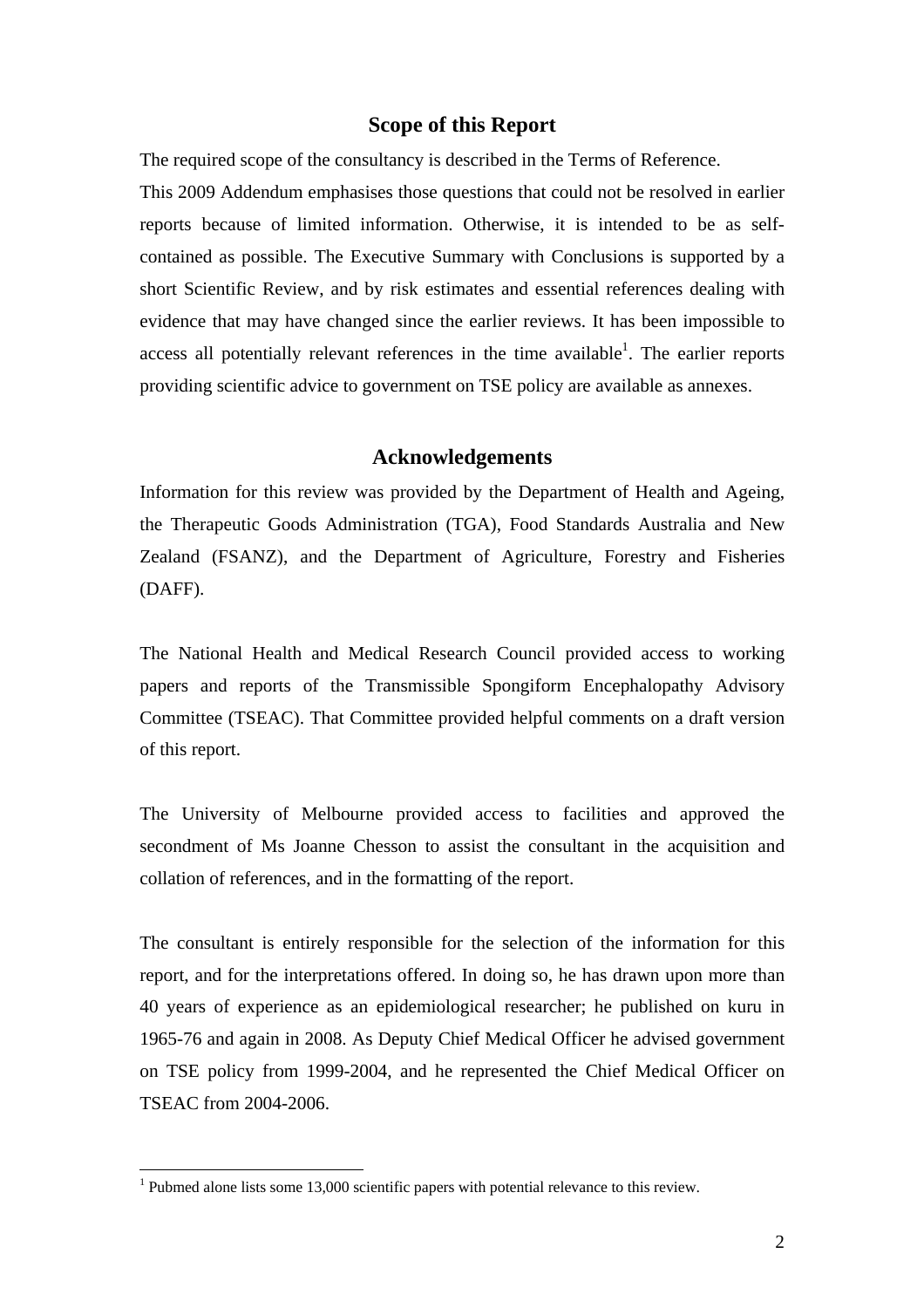| Risk of vCJD in Australian residents who were exposed to BSE while resident overseas 22 |  |  |  |  |  |  |
|-----------------------------------------------------------------------------------------|--|--|--|--|--|--|
| Risk of secondary transmission of vCJD by Australian blood or blood products 22         |  |  |  |  |  |  |
|                                                                                         |  |  |  |  |  |  |
|                                                                                         |  |  |  |  |  |  |
|                                                                                         |  |  |  |  |  |  |
|                                                                                         |  |  |  |  |  |  |
|                                                                                         |  |  |  |  |  |  |
|                                                                                         |  |  |  |  |  |  |
|                                                                                         |  |  |  |  |  |  |
|                                                                                         |  |  |  |  |  |  |
|                                                                                         |  |  |  |  |  |  |
|                                                                                         |  |  |  |  |  |  |
|                                                                                         |  |  |  |  |  |  |
|                                                                                         |  |  |  |  |  |  |
| Fig. 3. Bovine Infective Units (ID50) Entering the UK Food Chain by Year 36             |  |  |  |  |  |  |
|                                                                                         |  |  |  |  |  |  |
|                                                                                         |  |  |  |  |  |  |
|                                                                                         |  |  |  |  |  |  |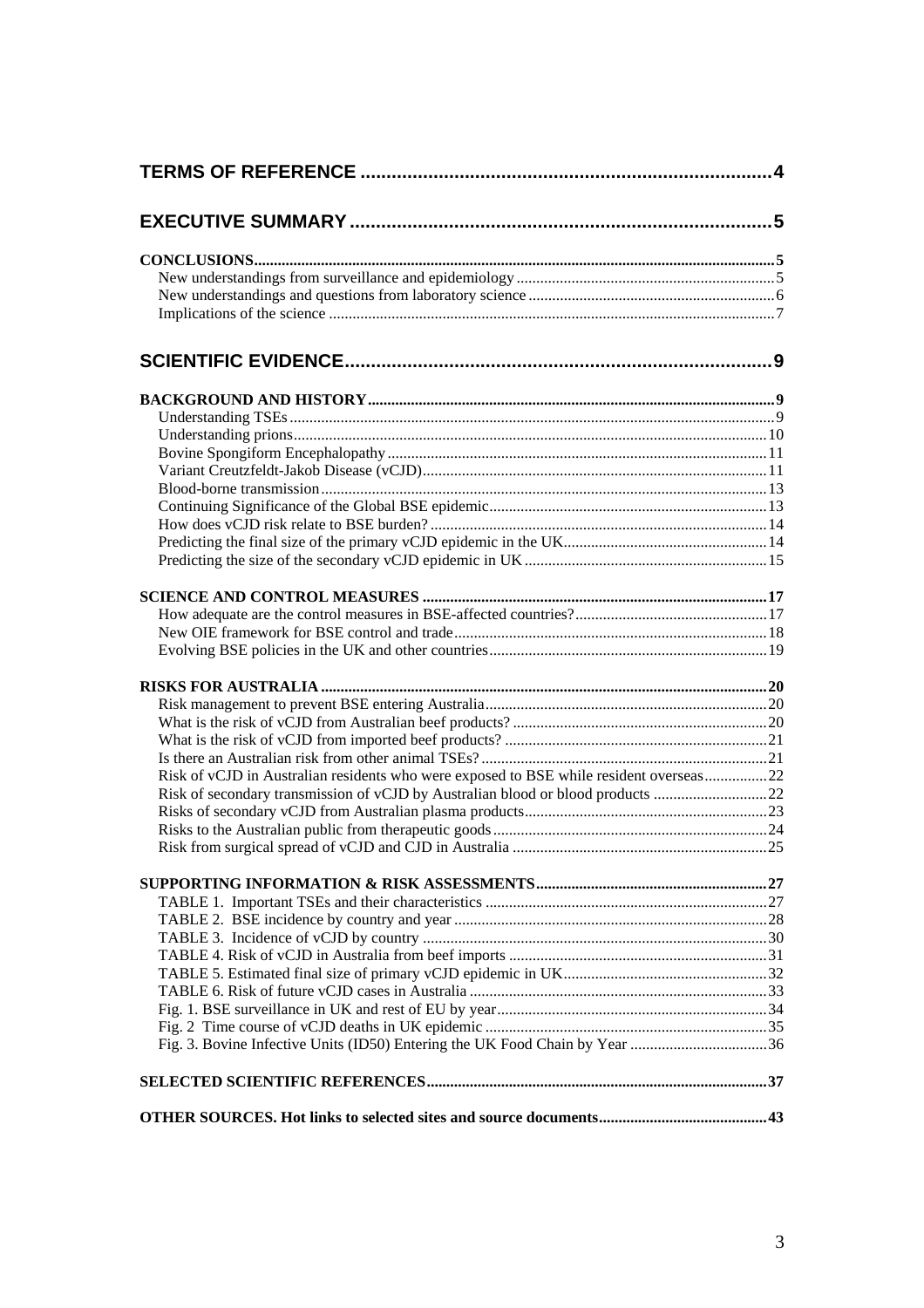# **Terms of Reference**

The Consultant must update and re-examine the scientific evidence used to inform Australia's BSE policy particularly in relation to food and the flow on implications to human blood, human blood products and other human therapeutic goods to reflect any advances in scientific knowledge since the last update to the review in 2006.

The Consultant must:

- consider the two scientific reports: *Review of the Scientific Evidence to inform BSE Policy* (April 2005); and the *Addendum and Updated Executive Summary Scientific Risk Assessment* (9 August 2006), and in addition:
- consider any new scientific information that has become available since the reports were developed, in the broad but with a specific focus on the implications that a change to policy that allowed low risk beef and beef products to be imported from countries that are considered BSE 'negligible' or "controlled" risk may have for human blood, human blood products and other human therapeutic goods;
- consider any new scientific evidence in relation to the effectiveness of controls that have been put in place to ensure that cattle tissues that could potentially contain the BSE agent do not enter the food chain from countries that have had BSE infections in indigenous cattle;
- draw on relevant scientific literature concerning the transmission of variant Creutzfeldt-Jakob (vCJD) in particular, and where relevant, of other transmissible spongiform encephalopathies (TSEs), to assess the current level of knowledge relating to the science, epidemiology and technical information of vCJD disease and control mechanisms for preventing vCJD contamination in relation to possible transmission by human blood or human blood products or other human therapeutic goods; and
- provide an updated Addendum, with an executive summary, against the reports that clearly articulates any new evidence, updated conclusions, an assessment of the risks associated with a change in food policy that allowed beef and certain beef products to be imported into Australia from BSE "negligible" or "controlled" risk countries and identifies whether any further measures would need to be taken to protect Australia's food, human blood supply or the safety of other human therapeutic goods.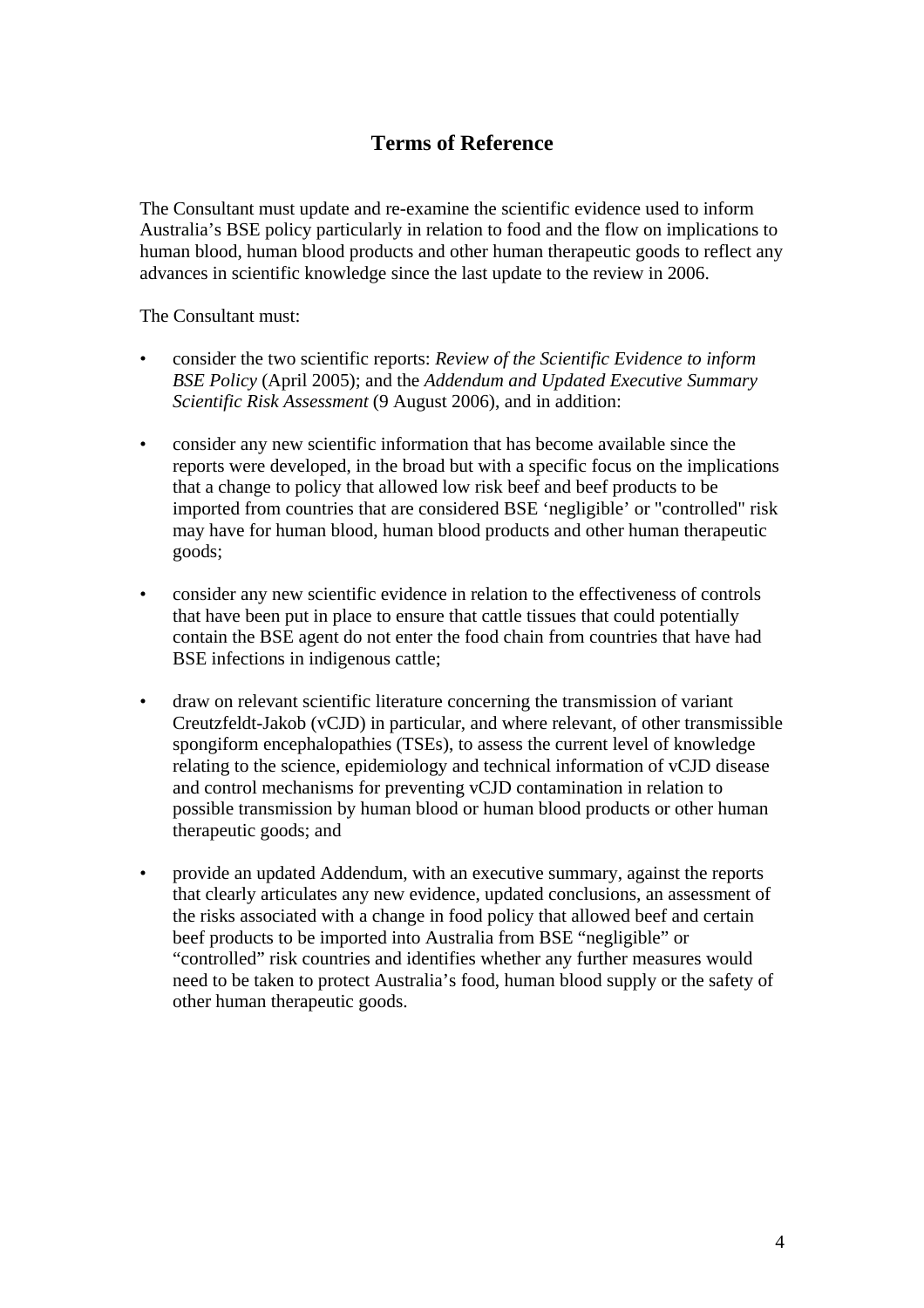# **Executive Summary**

# **CONCLUSIONS**

 $\overline{a}$ 

#### **New understandings from surveillance and epidemiology**

- 1. It is now very clear that the epidemic of BSE in cattle, most particularly in the UK, triggered a later epidemic of variant Creutzfeldt-Jakob disease (vCJD) in a very small proportion of the people exposed to BSE-contaminated food<sup>2</sup>.
- 2. Over the last five years the evidence for more effective control of the global BSE epidemic has strengthened. Passive and active surveillance<sup>3</sup>, carried out in accordance with OIE guidelines and EC legislation, has shown that numbers of BSE-affected cattle are falling year by year in virtually all affected countries (see Table  $2 & Fig.1$ ).
- 3. The amount of BSE-infected material entering the human food chain in "controlled BSE risk" countries such as the UK is now very small (see Fig.3) because of the decline in BSE, the removal of brain and other specified risk materials (SRMs) from carcasses, and the detection and destruction of infected animals.
- 4. The epidemic of human vCJD from past consumption of BSE-contaminated food still has to run its full course, in UK and other affected countries (see Table  $3 \&$ Fig.2).
- 5. However, the final size of vCJD epidemic in the UK can now be estimated more precisely; it is likely that the maximum number of cases will be limited to several hundred (Table 5), rather than the many thousands previously feared.
- 6. The risk of future food-borne transmissions leading to human vCJD is very small, if not negligible, even in the UK (see Table 5), where previously the risk was greatest.
- 7. The final size of any primary vCJD outbreak in Australia seems likely to be limited to no more than several cases (Table 6). As no case has yet been observed in Australia, and as the overseas epidemic of vCJD is declining, it is possible that Australia will escape without any cases of vCJD.

 $2<sup>2</sup>$  It is important to recognise (vCJD), that many primary transmissions of vCJD, which have already happened because of the past consumption of BSE-infected food, have not yet led to disease. This means that **future cases** will arise from **past transmissions** for some years to come. However, because consumption of BSE-infected food has virtually ceased, there are unlikely to be any future **primary** transmissions, even in UK. Future person to person (**secondary**) transmissions can occur via blood, plasma products, or contaminated surgical instruments.

Passive surveillance is detection of BSE in cattle that come to attention because they show signs of disease. Active surveillance is detection of BSE through routine testing of otherwise healthy animals.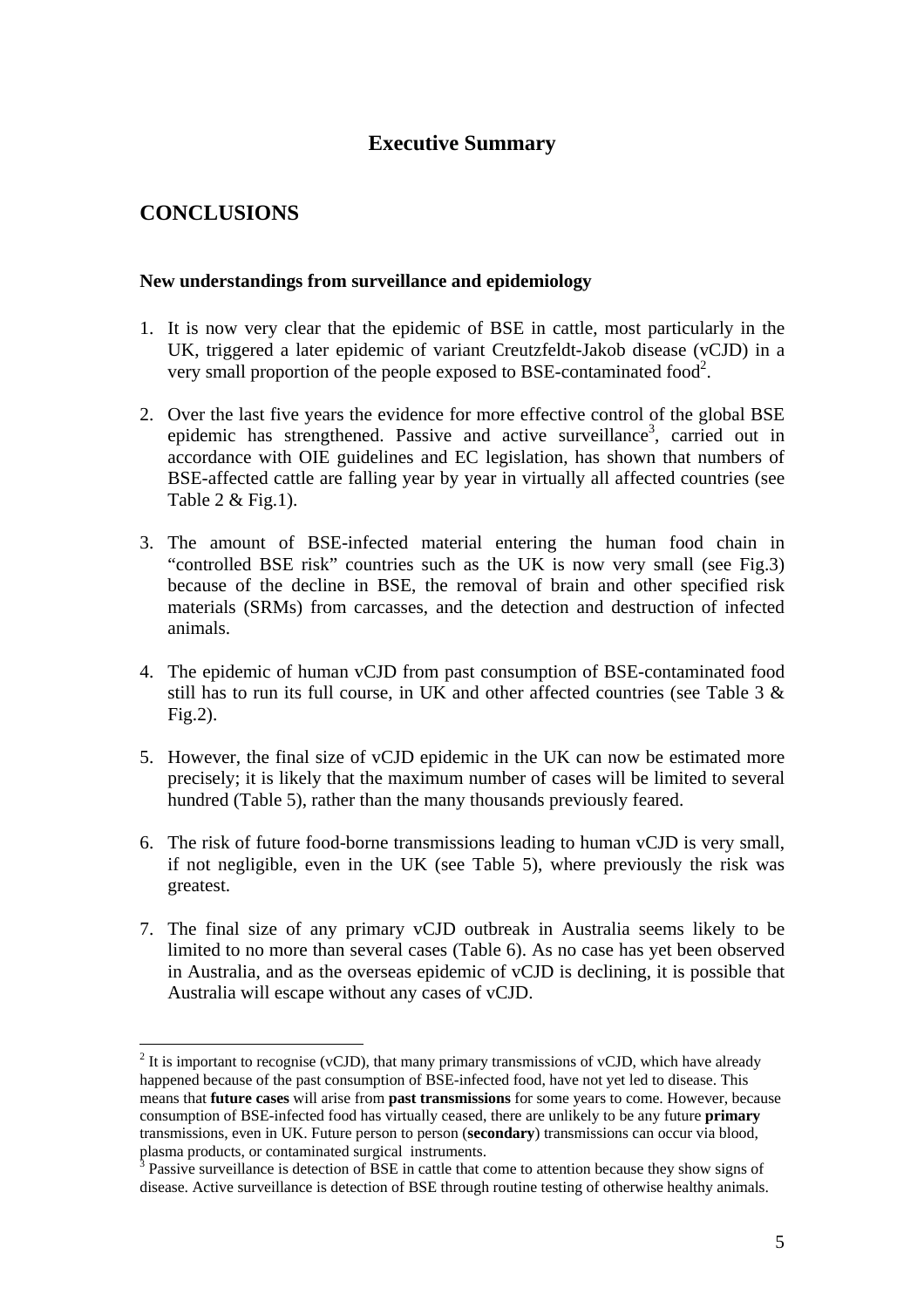8. Even if cases of vCJD are detected in Australia from overseas exposure to BSEcontaminated food, the numbers will be small, making it unlikely that there will be any secondary cases in Australia from blood, plasma products or surgical transmission (Table 6).

#### **New understandings and questions from laboratory science**

- 9. Experimental models for prion disease have identified circumstances where infectivity can be "carried" in an animal for long periods, and transmitted to others, without the "carrier" animal ever developing disease within the normal lifespan of the species.
- 10. Such findings have raised the possibility that the primary epidemic of food-borne transmission in the UK may have infected a large number of as yet undetected "carriers" of vCJD, who might transmit the prion to others, without themselves being affected by disease within the usual incubation period. However, if this were happening and those infected by secondary transmission were at risk of disease with an incubation period comparable to, or shorter than that of the primary vCJD epidemic, we should by now have seen a secondary peak in vCJD beginning to emerge in the UK. As this has not happened, any theoretical risk of disease in "carriers", or their secondary progeny, could only emerge after a very much longer incubation period, if at all.
- 11. New and sensitive methods for the detection of vCJD prions in blood may help to answer, in future years, whether the observed clinical cases of vCJD are all that matters in the human epidemic, or whether they are merely the tip of the iceberg, with a larger number of as yet undetected "carriers".
- 12. If "carriers" are detected  $4$ , it would be crucial to see whether those not developing disease are protected by PrP genotype or other genetic factors, and to determine, whether, over longer incubation periods, they will develop vCJD or some other manifestation of prion disease.
- 13. Animal experiments have shown that in some circumstances, it is possible to partly prevent or delay the onset of prion disease by immunising with the prion protein, or by giving anti-prion antibodies<sup>5</sup>. Although it is theoretically possible that pre-symptomatic carriers of vCJD might benefit from such immunisation strategies, trials will not be justified until the many ethical and scientific problems have been resolved.

 $\overline{a}$ <sup>4</sup> Such work presents many ethical dilemmas. See Tabrizi et al (2003); Bird (2004); Duncan (2005); Shalowitz et al (2009). Earlier surveys using tonsillectomy and appendicectomy specimens were done using permanently de-identified samples. With appropriate ethical safeguards, it might be possible to use a "re-identifiability code", so that if a person were to subsequently develop vCJD, it would be possible to look back and see whether their blood had previously been tested for prion status. Such a system could also allow for "carrier positive" individuals to opt-in for any treatment that might subsequently become available.

<sup>5</sup> See Sakaguchi et al (2009).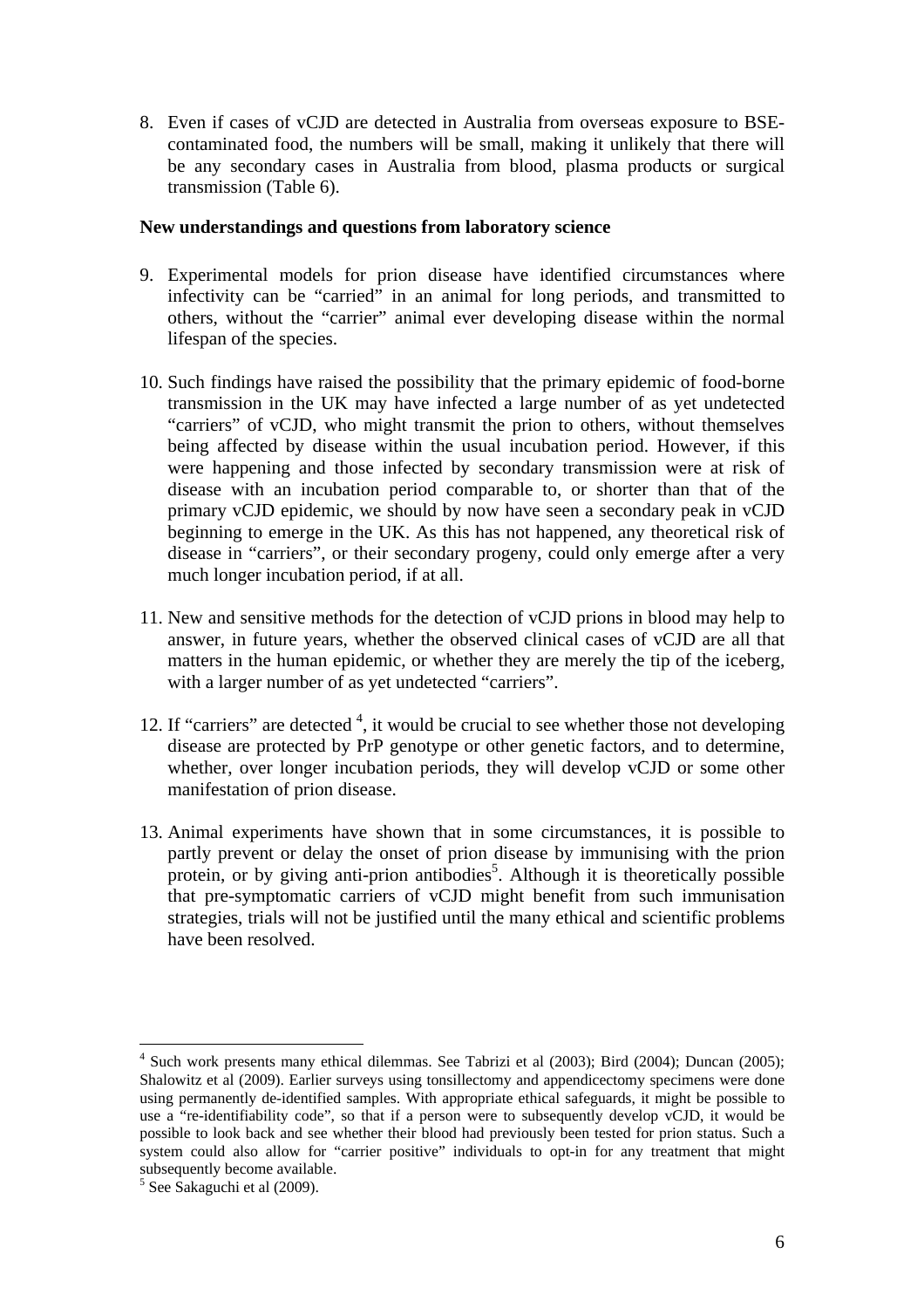- 14. Other therapies to treat or prevent vCJD have been proposed, but none has been shown to be effective<sup>6</sup>.
- 15. Recent scientific advances also allow for the more effective sterilisation of medical and surgical instruments and devices that need to be re-used after the possibility of contamination with vCJD-infected material.
- 16. Techniques to monitor the effectiveness of prion clearance after sterilisation procedures have also been greatly improved.

#### **Implications of the science**

- 17. Beef imports from "controlled risk" or "negligible risk" countries, with appropriate certification, would lead to only a negligible<sup>7</sup> increase in vCJD risk in Australia (Table 4).
- 18. Any BSE-related risks arising from therapeutic goods and cosmetics are also considered to be negligible. These risks would not be expected to change if beef products were imported from "controlled risk" or "negligible risk" countries.
- 19. The risks of secondary transmission of vCJD in Australia arising from blood transfusion, use of plasma products, or from surgical and dental procedures are very small or negligible (Table 6).
- 20. It is possible that a new generation of laboratory assays will soon be able to detect prions with high sensitivity and specificity in blood and other samples. If justified by the likely balances of benefits to costs, these assays could then be applied to detect:
	- a. Any prion contamination of human plasma pools and plasma clotting factors prepared in Australia;
	- b. Any prion contamination of bovine ingredients in Australian vaccines and other therapeutic goods;
	- c. Any prion contamination of Australian blood donations;
	- d. Any prions in blood of Australian deferred donors.
- 21. If individual blood samples were to be tested for vCJD prions, there would be a need to address complex ethical issues. Testing could proceed with de-identified samples, but with a confidential "re-identifiability code" that would allow for look-back if a tested person subsequently became diseased, and also allow for optin by a person testing positive if a new treatment option were to subsequently become available.

 $6$  See Geschwind (2009).

<sup>&</sup>lt;sup>7</sup> "Negligible risk" does not imply zero risk. It simply implies that the risk in question is very small in comparison with the other risks that people assume in everyday life. An estimate of the absolute risk to Australians from UK beef imports is quantified in Table 4, and found to be 40 million times less than the risk from road accidents.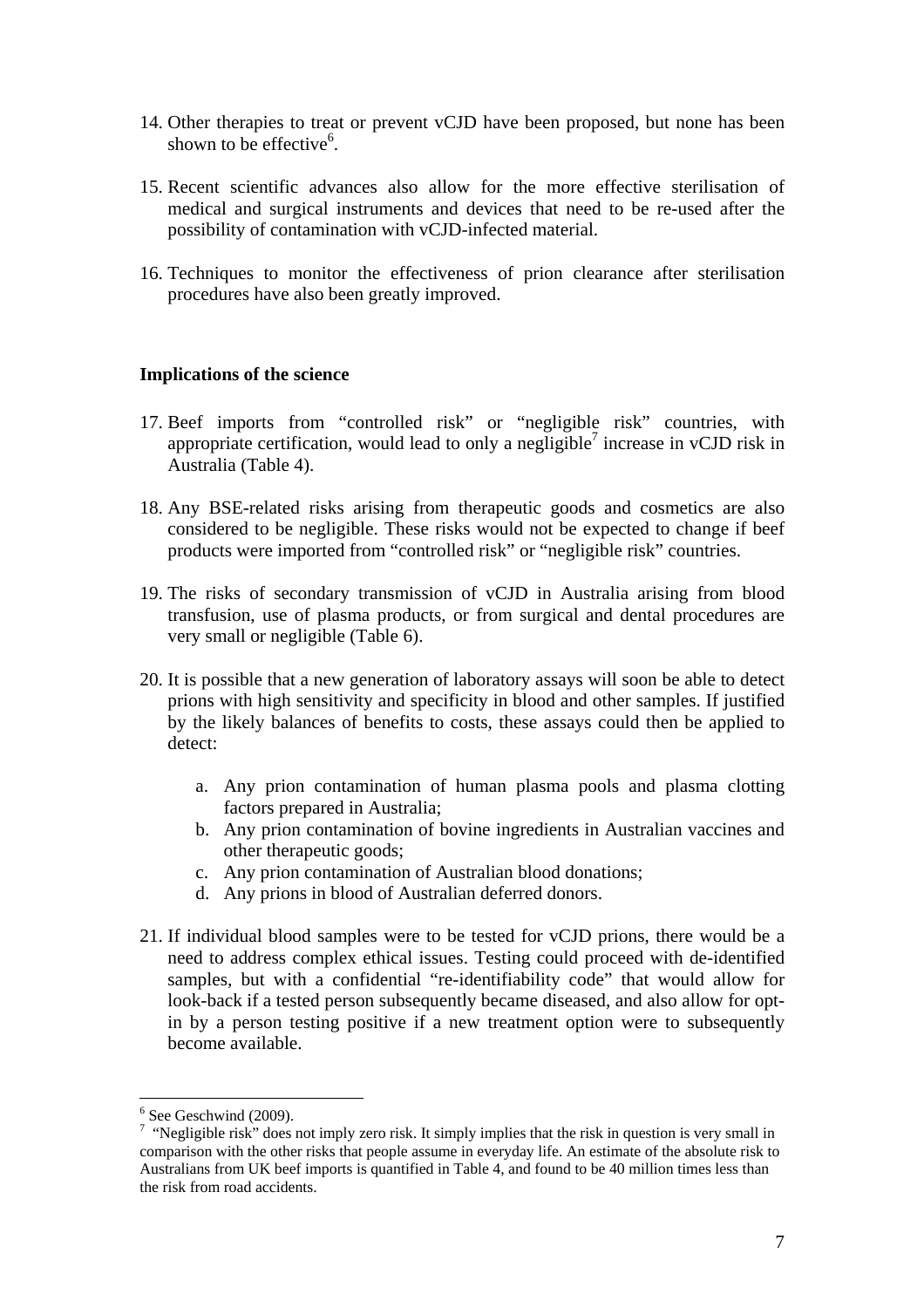- 22. Good public communication would help to:
	- Reassure the Australian public about any proposed changes in food imports;
	- Reassure the risk groups (eg haemophiliacs and other recipients of plasma products) about the low levels of risk to them, in the light of new assessments such as in Table 6;
	- Reassure health professionals and dentists, and patients about the low risks of secondary transmission of vCJD following surgical or medical procedures in Australia, while emphasising the need for continuing "universal precautions".
	- Remind health professionals and the general public, that although the risk is low, it is still possible that a person first infected in the UK will develop vCJD in Australia.
- 23. In preparation for any such case of vCJD, CJD surveillance in Australia needs to be maintained, with adequate support and access to specialist anatomical pathology services and facilities.
- 24. The vCJD response plan, previously developed by DOHA, outlines advice to be followed with any suspect case of vCJD; in the meantime, provisions of the plan that are no longer current could be updated, and responsible staff could be rebriefed.
- 25. Advice about the new procedures for the sterilisation of instruments potentially contaminated with vCJD and CJD prions could be updated, together with advice about the availability of new tests that can assess the completeness of prion inactivation following such sterilisation procedures.
- 26. NHMRC previously provided advice on TSEs to government through TSEAC. As the science continues to evolve, there may be a continuing need for expert review, perhaps through a reconvened TSEAC, or another expert group.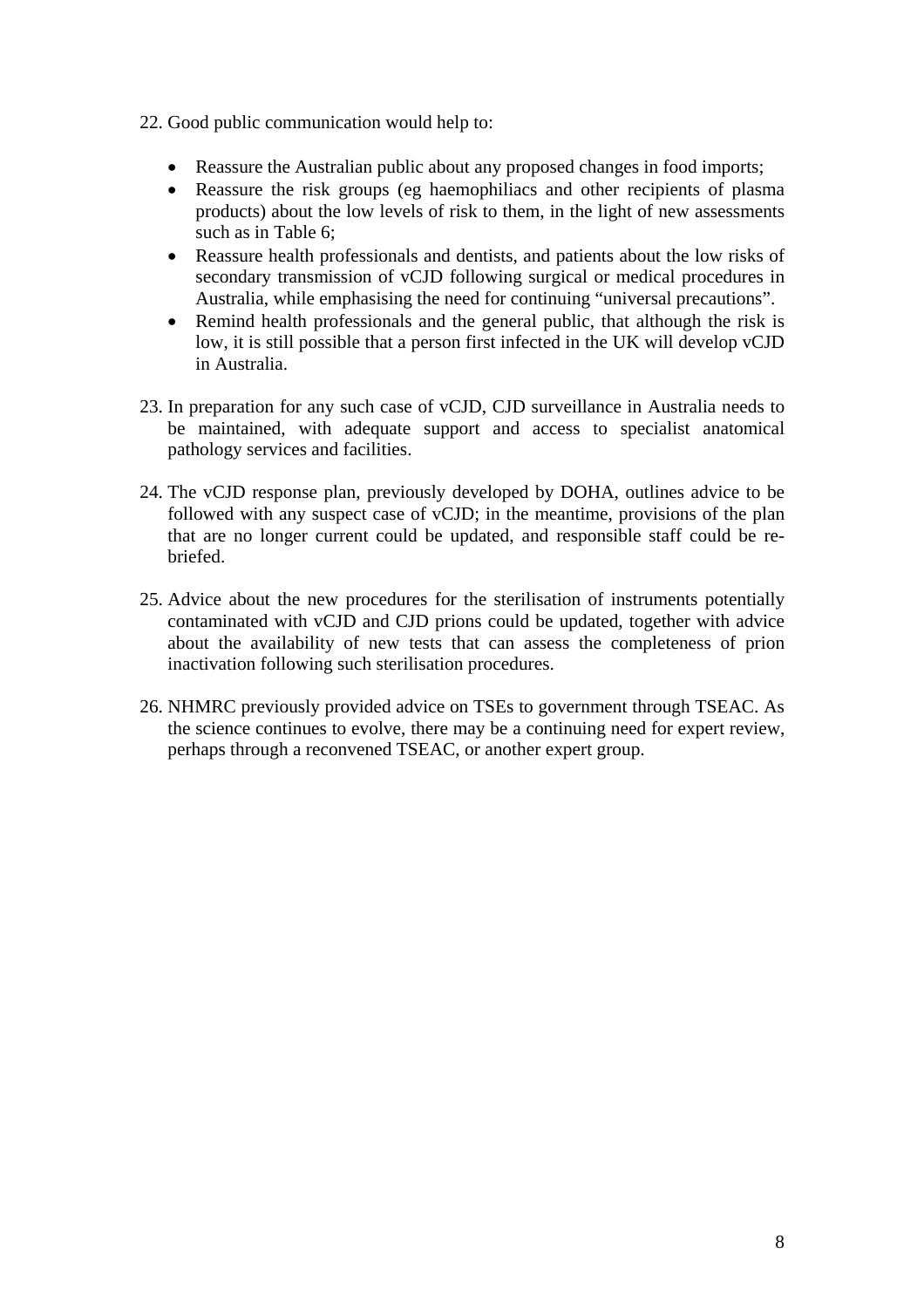### **Scientific Evidence**

# **BACKGROUND AND HISTORY**

#### **Understanding TSEs**

- 27. Transmissible spongiform encephalopathies (or TSEs) are degenerative diseases of the brain and nervous system that are "transmissible" from individual to individual; when examined under the microscope, the "encephalopathy", or disease of the brain, shows "spongiform" changes<sup>8</sup>.
- 28. The first TSE to be recognised was scrapie, which had been known for several hundred years as a sporadic disease of sheep. As early as 1899, scrapie was shown to be transmissible by injection of brain tissue from affected sheep to otherwise unaffected sheep; disease in recipients developed after a latent period of 6 months or more. Scrapie has also been transmitted to mice and to other experimental animals in the laboratory.
- 29. The epidemic of kuru, a fatal disease of the nervous system affecting the Fore people in the highlands of Papua and New Guinea, was first reported in 1957<sup>9</sup>. Spongiform changes in human brains from kuru patients, reminiscent of the changes in scrapie brains, led researchers to inject affected human brain tissue into chimpanzees. In 1966, Gajdusek, Alpers and co-workers reported that kuru had developed in a recipient chimpanzee after an incubation period of 20 months.
- 30. Spongiform changes in human brains were also known to occur in Creutzfeld-Jacob disease (CJD), a rare degenerative disease causing rapidly progressive dementia in the elderly. By 1967, Gajdusek and colleagues had shown that human CJD was also transmissible to chimpanzees. Kuru and CJD were later transmitted to other primate species.
- 31. As early as 1961-2, Robert and Shirley Glasse (later Shirley Lindenbaum), anthropologists working with the Fore, suggested that kuru had spread from person to person through the ritual cannibalism of relatives who had died from the disease. Epidemiological analysis supported their conclusions, and deduced that the incubation period of the kuru cases occurring in the early 1960s could be as short as four years, with a mean of perhaps 10-12 years. Cannibalism had been suppressed by government patrols in the 1950s, so that if there were no other mode of transmission, the epidemic was predicted to wane in subsequent decades.
- 32. Subsequent follow-up of kuru cases by Michael Alpers and others has shown that the epidemic has waned as predicted. No person born since the suppression of

 $8$  See for example Chesebro (2003) in the appended list of references consulted. Note that many potentially relevant references could not be cited in this selective review.

The kuru story is summarised in Collinge et al (2006), Alpers (2008) and Mathews (2008).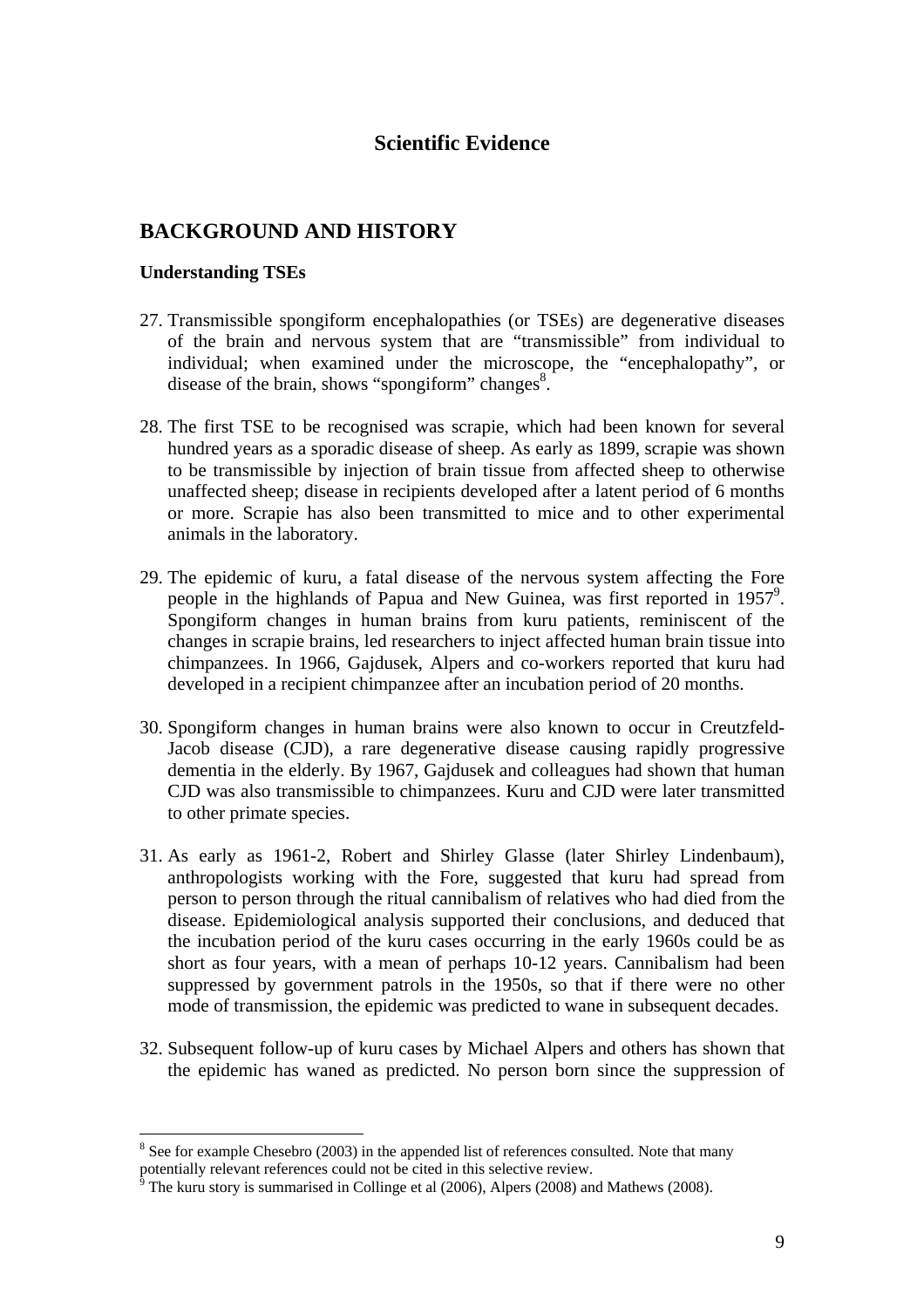cannibalism has been affected by kuru. The last cases seen in the kuru epidemic will have had incubation periods of over 50 years.

- 33. The idea that kuru had spread by cannibalism was further supported in 1980 when the disease was transmitted to a spider monkey following the oral administration of affected brain tissue.
- 34. In 1974 it was realised that CJD had been inadvertently transmitted from person to person following the transplantation of a cornea from the cadaver of a person dying from CJD. Such iatrogenic ("doctor-induced") transmission was subsequently shown to occur following the use of neurosurgical instruments, or grafts of dura mater from human brains, or injections of human pituitary hormones, all apparently contaminated with material from CJD-affected patients $^{10}$ .

#### **Understanding prions**

- 35. The transmissible agents causing scrapie, kuru and other TSEs were at first thought to be slow viruses, but by the 1980s no such viruses had been found.
- 36. Instead, Prusiner showed that the disease-causing agent behaved as if it was a prion<sup>11</sup>, or modified form (PrP<sup>Sc</sup>) of a normal protein (PrP<sup>C</sup>) expressed in normal brain and in other tissues. Pr $P^{Sc}$  appears to trigger a self-perpetuating disease process by facilitating the conversion of  $Pr^{p}$  to more of itself; the lengthy time taken for the accumulation of  $PrP^{Sc}$  helps to explain the incubation period of the disease, while the distribution of  $PrP^{Sc}$  within the nervous system helps to explain the clinical profile of different TSEs.
- 37. The pathogenic prion,  $Pr^{Sc}$ , tends to aggregate and stick to surfaces. It is also resistant to heat and to most enzymes that break down normal proteins. These properties make it difficult to clean and sterilize instruments or materials contaminated by contact with TSE tissues. In turn, this helps to explain the emergence of CJD transmitted by surgery or other "iatrogenic" (doctor-induced) procedures.
- 38. CJD and other familial TSEs also occur in individuals with rare inherited mutations in the gene encoding the  $PrP^C$  protein<sup>12</sup>; such genetically different forms of the protein seem more susceptible to being converted to pathogenic forms,  $PrP^{Sc}$ .
- 39. Table 1 summarises essential information about the more important TSEs.

 $10$  Will (2003)

<sup>&</sup>lt;sup>11</sup> See Chesebro (2003). The pathogenic prion is different for each disease: we refer to PrP<sup>Sc</sup> in scrapie, and PrP<sup>BSE</sup> in BSE. For generic purposes we can refer to PrP<sup>TSE</sup>. See Aguzzi et al (2007), Manuelidis et al (2009), Wilson & Nixon (2009) for more information on prion biology.

 $12$  Chesebro (2003).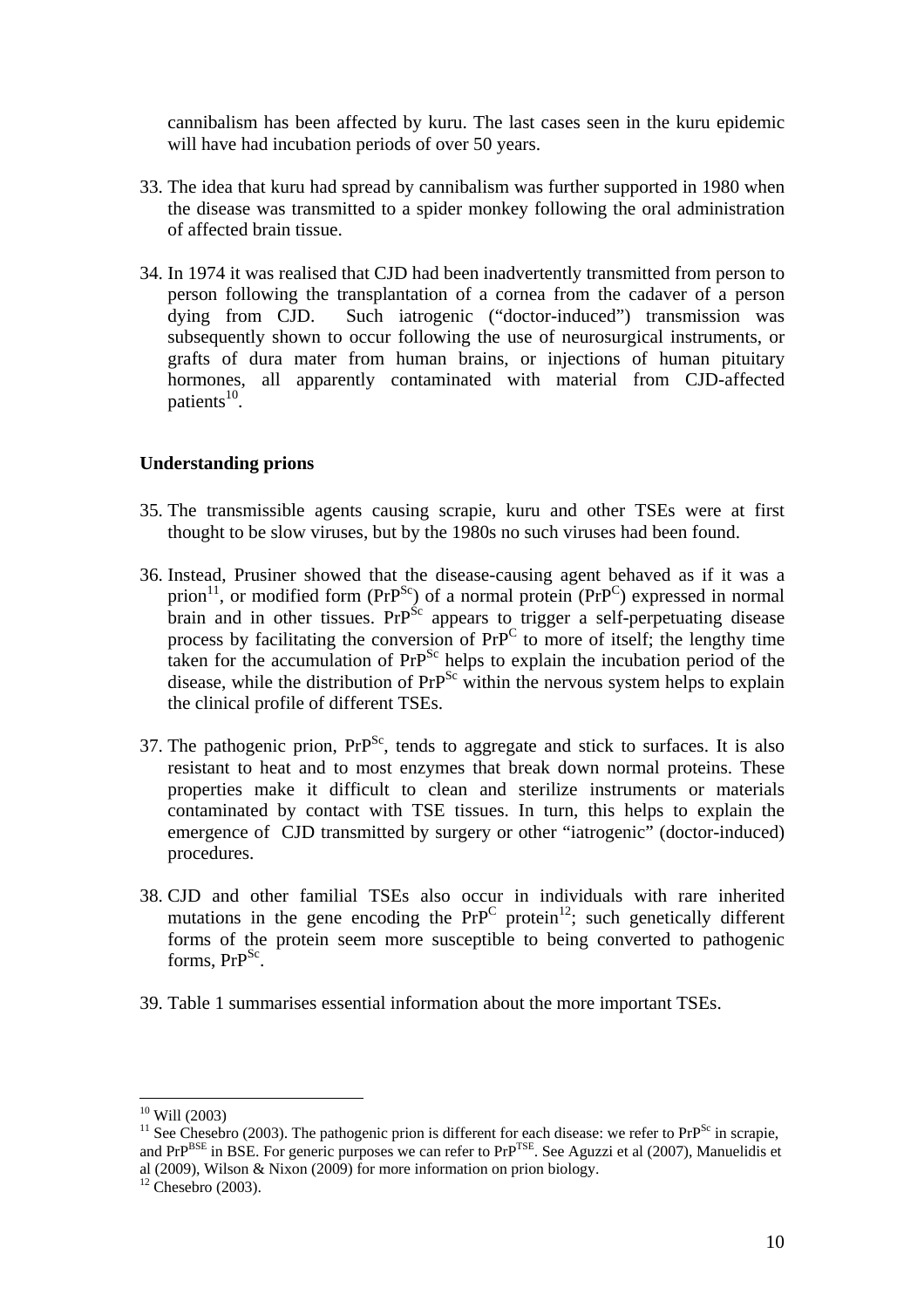#### **Bovine Spongiform Encephalopathy**

- 40. The epidemic of bovine spongiform encephalopathy (BSE) in cattle in the United Kingdom (UK), first reported in 1986, was caused by feeding meat and bone meal  $(MBM)$  of bovine origin as a food supplement to calves<sup>13</sup>. This causal sequence was equivalent to bovine cannibalism, echoing the mode of spread of kuru amongst the Fore in Papua New Guinea.
- 41. With the causal connection made, the feeding of MBM to ruminants in the UK was banned in  $1988^{14}$ . However, because of the long incubation period of BSE, averaging some 5 years, and initially poor compliance with the MBM ban, the annual numbers of animals with clinically apparent BSE continued to rise until the peak year of 1992.
- 42. By 2009 it is estimated that more than 183,000 cattle had been diagnosed with clinical signs of BSE in the UK (Table 2). Some 3 million cattle incubating BSE could have entered the human food chain over that same period.
- 43. Because of early concerns about the possible spread of BSE to humans, BSE affected animals were removed from the human food chain in the UK in 1988.
- 44. In 1989, bovine brain and spinal cord and other tissues with the largest potential loads of infective prions (designated Specified Risk Materials) were banned from the human food chain in the UK to further minimise the risks of transmission to humans from otherwise healthy animals that might nevertheless have been incubating BSE.
- 45. In 1996, healthy older cattle (> 30 months of age) were banned from the human food chain in the UK. Elsewhere in Europe they were allowed into the food chain if the carcass tested negative for BSE by an approved rapid test. In 2005, the UK aligned its policies with those of the EC, but still banned any animal born prior to 1996 from entering the food chain.
- 46. Epidemics of BSE in other countries were much smaller than in the UK (see Table 2 and Fig.1), and occurred later because of the later introduction and lesser use of MBM food supplements. Control measures were also delayed relative to those in the UK, but by 2001, there were control measures in place with active and passive surveillance in EC countries.

#### **Variant Creutzfeldt-Jakob Disease (vCJD)**

47. The first cases of variant CJD died in the UK in 1995 and were reported in 1996. Patients typically presented with behavioural or psychiatric symptoms, at a much younger age than in classical CJD, and the disease ran a longer clinical course to

 $13$  See for example, Smith and Bradley (2003).<br><sup>14</sup> Scientifically important aspects of BSE control policy are summarised in Ferguson and Donnelly

<sup>(2003)</sup> and in Comer and Huntly (2003). Recent changes can be accessed at the OIE and EC websites.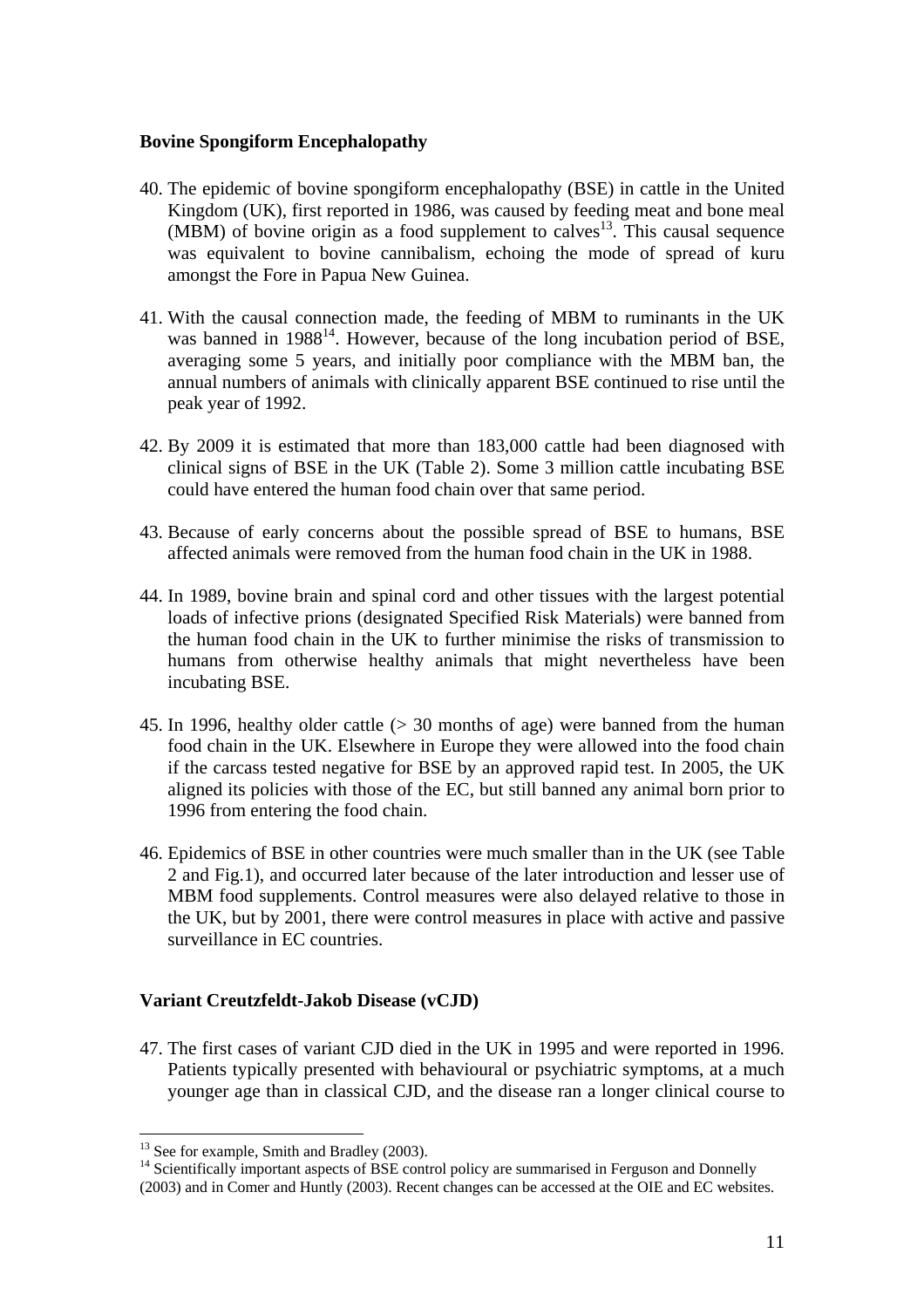death; vCJD, now recognised as the human equivalent of BSE, is attributed to the past consumption of BSE-contaminated food<sup>15</sup>.

- 48. The incidence of vCJD in the UK peaked in 2002; by 2009 there had been a total of 169 deaths (see Table 3 & Figure 2). France was the only other country with a substantial number of cases (25 by 2009), but the French epidemic was delayed, relative to that in the UK, in part because of the later introduction of contaminated MBM for cattle feed in France & also apparently because of human exposure to late shipments of contaminated food products from  $UK<sup>16</sup>$ .
- 49. The average age of vCJD patients is some 28 years, with an average incubation period of perhaps  $16-17$  years<sup>17</sup>. These observations imply that the critical exposures are more likely to have occurred in childhood or adolescence. It is not clear whether this is because younger people had greater exposure to BSEcontaminated food or because older children or adolescents were more susceptible to a given dose of contaminated product.
- 50. One hypothesis is that the risk of vCJD is specifically related to consumption of food (eg sausage) containing "recovered meat" contaminated with BSE material from brain, spinal cord or dorsal root ganglia<sup>18</sup>. It was thought that some children and adolescents could have been particularly exposed by eating school-dinners using recovered meat products. However, detailed analysis suggests that adults ate recovered meat products as frequently as children.
- 51. Thus the age-distribution of initiation of vCJD may depend on a susceptibility to exposure which is maximal in later childhood and adolescence<sup>19</sup>. The biological basis for such age-dependence is not understood. One possibility is that the mucosal immune system modulates the gastro-intestinal absorption of PrP<sup>BSE</sup>, and offers least protection to those aged 8-20 years (the most susceptible group).
- 52. The proportion of people developing v-CJD after exposure to BSE-contaminated food is very small; despite the majority of UK residents having had potential exposure in the period 1986-96, only 165 UK residents have apparently been affected by dietary exposure. So far, all v-CJD affected persons have been genetically identical (homozygous Met/Met) at codon 129 of the PrP protein  $\text{gene}^{20}$ .
- 53. It is also unclear whether there could be a second peak in the epidemic of vCJD developing after longer incubation periods, potentially in persons exposed to lower doses of BSE, or following exposure at an older age, or in those who are heterozygous at codon 129 of the PrP locus, who developed kuru with a longer incubation period. However, even in kuru, with 50 year incubation periods for the

<sup>&</sup>lt;sup>15</sup> See for example Will (2003).

<sup>&</sup>lt;sup>16</sup> Chadeau-Hyam et al (2005).

<sup>&</sup>lt;sup>17</sup> See Valleron et al (2001), Smith et al (2004), Ghani et al (2003), d'Aignaux et al (2001).

<sup>&</sup>lt;sup>18</sup> See Cooper and Bird (2003).

<sup>&</sup>lt;sup>19</sup> Cooper & Bird (2003), Valleron et al (2001), Boelle et al (2004).

<sup>&</sup>lt;sup>20</sup> Mead et al (2009). One instance of vCJD prion transmission, without disease, has been reported in an MV heterozygote.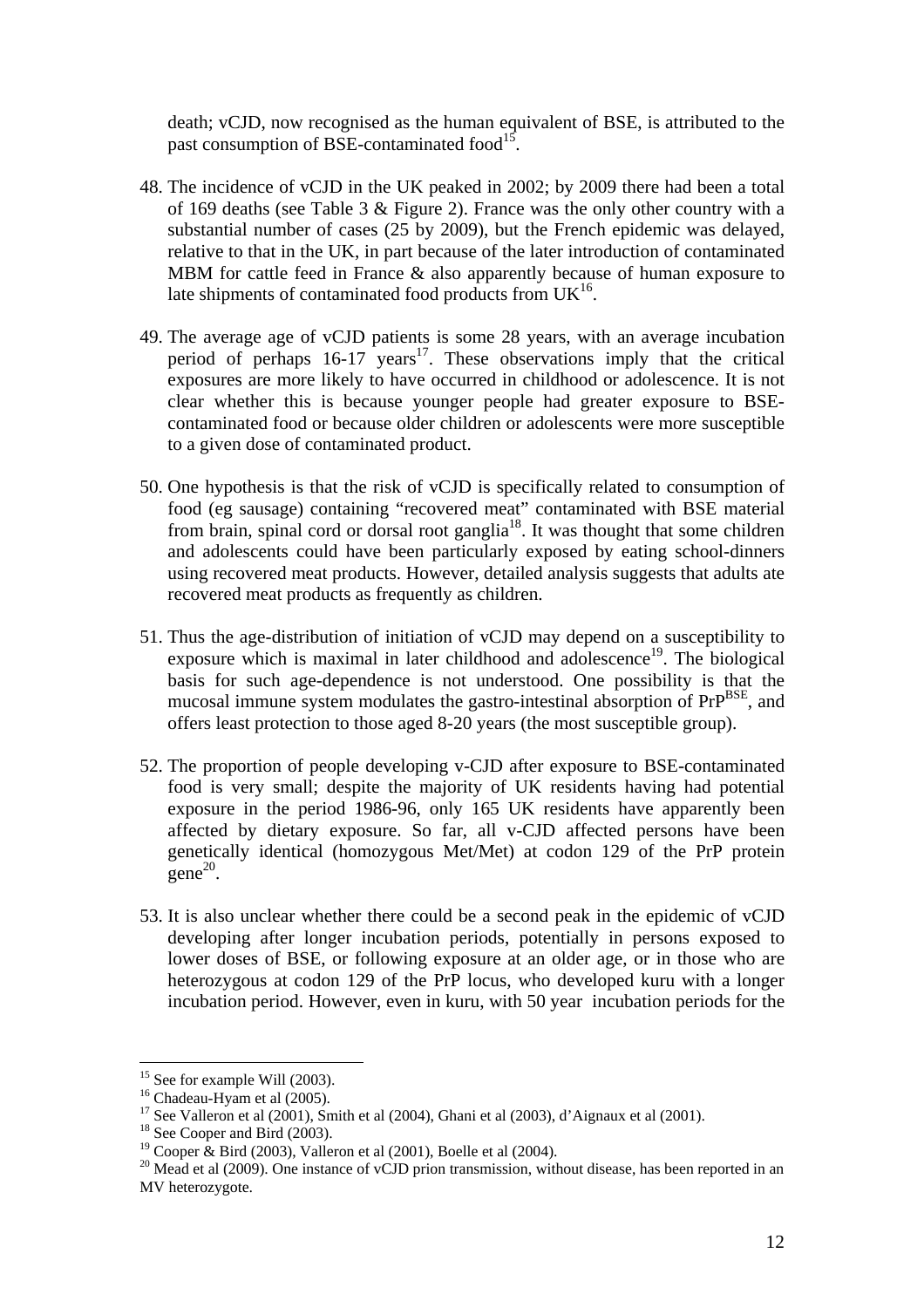last few patients<sup>21</sup>, there was only ever a single broad peak in the overall epidemic curve.

#### **Blood-borne transmission**

- 54. TSE transmission by blood transfusion was first demonstrated for scrapie in mice and in sheep.
- 55. The first case of vCJD following blood transfusion was reported in the UK in 2003, seven years after the recipient was transfused with blood from a donor who developed vCJD three years after donating.
- 56. A total of 4 blood-borne transmissions of vCJD have now been reported<sup>22</sup>, although in one case the recipient died without developing symptoms, and the diagnosis was based on autopsy detection of vCJD prions in lymphoid tissues. In each case transmission was associated with the transfusion of blood that was not leucocyte-depleted<sup>23</sup>. No disease has been reported following the transfusion or injection of plasma products, although prion transmission was detected at autopsy in one haemophilia patient who died of unrelated causes. UK has sourced most processed plasma products from overseas plasma since 1999.

#### **Continuing Significance of the Global BSE epidemic**

- 57. The epidemic of BSE in UK cattle has now waned to a low level (Figure 1), and because of this, and the other control measures, the amount of BSE-contaminated material entering the human food chain in UK is now very small (Fig.3)<sup>24</sup>. This implies that the potential for future transmissions to humans must be less than 0.1% of what it was during the years of peak risk. Even if the continuing risk were not to diminish much further in future years, we might safely assume that the number of future human transmissions would be very much less than 0.1% of those that have already occurred (eg 0.1% of 200-400 cases of vCJD in UK would correspond to no more than 0.2-0.4 of an extra case from transmissions that could happen in the future. See also Table 5).
- 58. The BSE epidemics in other countries are orders of magnitude smaller than in the UK, and with the years of peak incidence lagging some five years behind the UK experience in countries such as Ireland, Switzerland, Portugal, Spain and Italy (see Table 2). It is also true that BSE control measures were introduced later in other countries, and with less stringent application in some.

 $21$  Collinge et al (2006).

 $22$  Most of transfusion story is reviewed in Coste et al (2009). See also Anon (2007), Ironside et al (2006), Dorsey et al (2009), Gillies et al (2009), Hewitt et al (2006), Lefrere & Hewitt (2009), Turner & Ludlum (2009), Wallis (2009), Farrugia et al (2005), Farrugia (2009), Cervia et al (2006). 23 St. Romaine et al (2004), Gregori et al (2004).

<sup>&</sup>lt;sup>24</sup> Comer & Huntly (2003), Ferguson & Donnelly (2003); Arnold et al (2008) have provided updated estimates on how BSE infectivity increases over the incubation period.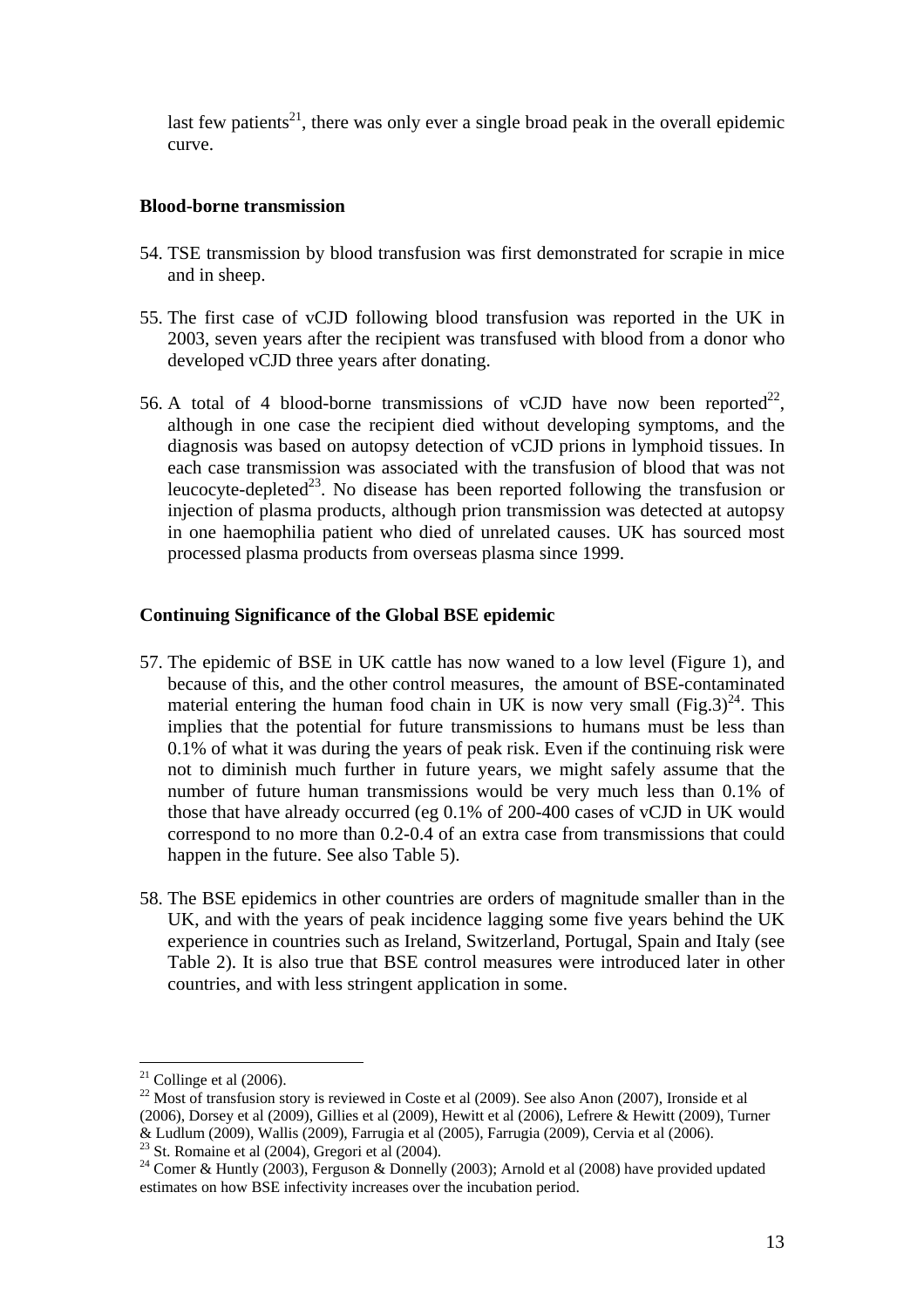#### **How does vCJD risk relate to BSE burden?**

- 59. In UK there have been over 183,000 confirmed BSE cases since 1986 (Table 2); in addition, as many as 3 million animals incubating BSE have entered the food chain over the same period. This burden of BSE has so far resulted in 169 (166 primary and three secondary) cases of vCJD in UK (Table 3  $\&$  Fig.2), so that the average risk to date is of the order of 1 human case of vCJD for every 1100 confirmed BSE cases, or perhaps 1 human case for every 10-20,000 diseased animals entering the food chain.
- 60. BSE numbers are very much smaller for other affected countries (Table 2), and interpretation is complicated by the fact that some of their vCJD cases (Table 3) were apparently caused by importation of BSE-contaminated food from the UK. Food importation from UK at an earlier stage of the BSE epidemic helps to explain the relatively large vCJD epidemic in France  $(25 \text{ cases so far})^{25}$  relative to the number of confirmed BSE cases (993), a ratio of 1 human case for every 40 BSE cases.
- 61. Anecdotal reports suggest that in unusual circumstances, vCJD can be transmitted to one or more persons by ingestion of tissues from single animals. For example vCJD was reported in 2007-8 in a mother aged 60+, and her son aged 41 in a family in a Spanish village, where they ate brain from locally killed cattle<sup>26</sup>. The occurrence of vCJD in the same year in two relatives, one of whom was well outside the usual age-range for vCJD, suggests that both were exposed to a dose of infective agent that was very large, and thus able to break through the "species" and "age" barriers to cause vCJD with relatively constant incubation periods in both persons.
- 62. At the population level, the human risk of vCJD can be related to the estimated level of BSE infectivity entering the food chain<sup>27</sup>. Prior to 1996, some 54 million bovine infective doses  $(ID_{50})$  entered the UK food chain, which has been followed by only 165 vCJD cases – so far a ratio of 1 human case for every 300,000 bovine infective doses. Infectivity entering the UK food chain in later years is reduced about a million-fold compared with peak years (Figure 3).

#### **Predicting the final size of the primary vCJD epidemic in the UK**

63. 166 primary cases of vCJD have been diagnosed in the UK since 1996, with only 4 cases alive in September 2009 (Table 3 & Fig.2). Newly diagnosed cases have been in decline each year since the peak of 28 cases diagnosed in 2000. Estimating the future behaviour of the vCJD epidemic has not been easy. Early estimates, based on uncertain information about the biology and transmission between species, could not exclude a maximum epidemic size of 30,000 vCJD

 $25$  Chadeau-Hyam et al (2005).

<sup>&</sup>lt;sup>26</sup> http://www.eurosurveillance.org/edition/v13n15/080410\_3.asp <sup>27</sup> This is not directly proportional to the number of BSE-affected cattle, as the other measures such as rejection of diseased cattle, SRM removal, and rejection or screening of OTM (aged over thirty months) animals had most effect in reducing infectivity. See Comer and Huntly (2003).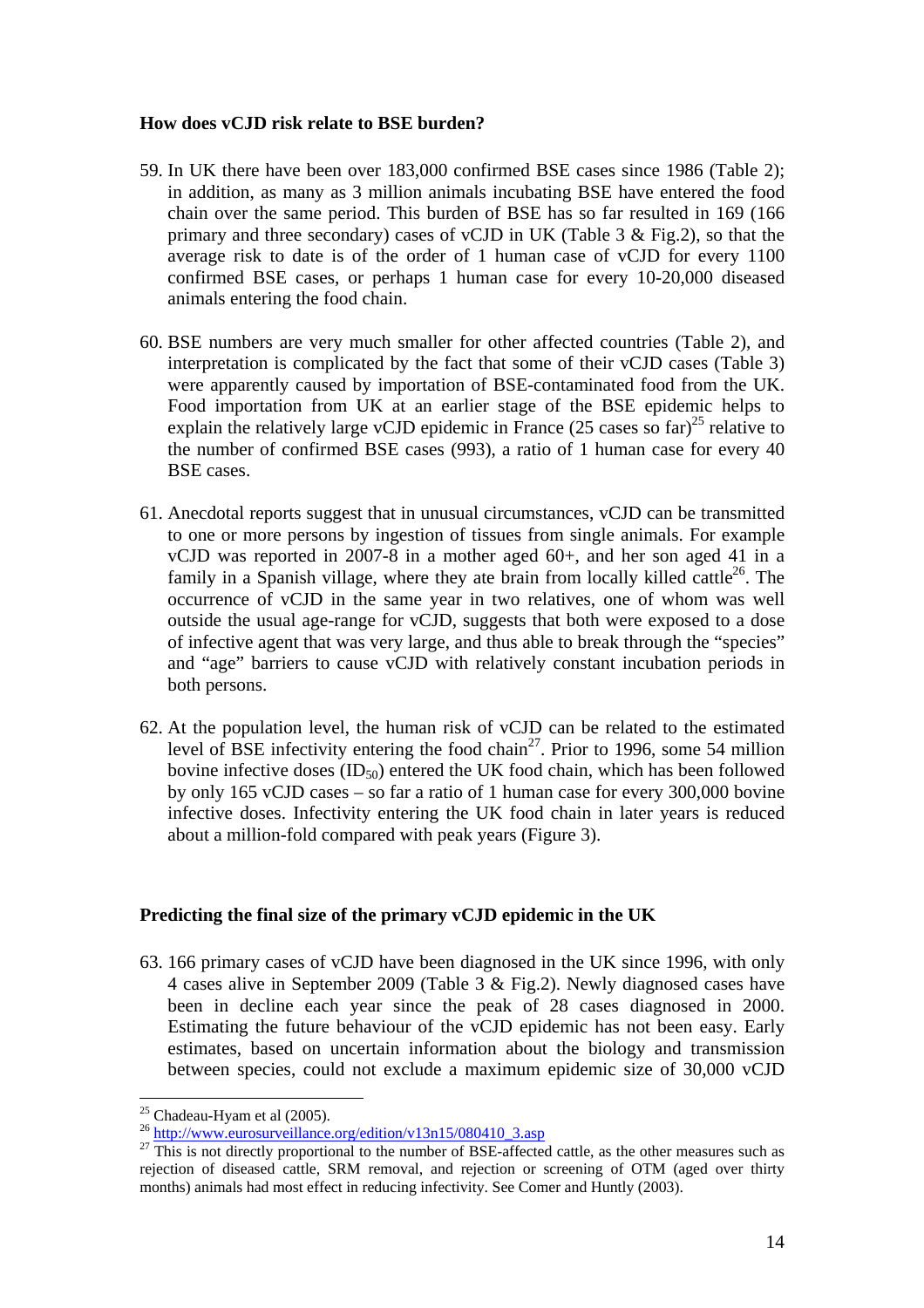cases. With more information, the best current estimate of the final size of the primary UK epidemic is of a total of 215 cases (including the 166 cases already known) with an upper limit of perhaps  $330 \text{ cases}^{28}$ .

- 64. Current projections are nevertheless still based on uncertain knowledge about the number of persons in UK, already infected by  $PrP<sup>BSE</sup>$ , who could develop vCJD in later years. The number potentially incubating vCJD has been estimated by screening for  $PrP<sup>BSE</sup>$  in surgical samples taken from the appendix or tonsil of otherwise healthy people<sup>29</sup>. The surveys of appendix tissue yielded 3 positives in 11,247 samples, whereas all of 64,000 tonsil samples were negative. As detection of prion in the tonsil is routinely used to confirm the diagnosis of vCJD in suspect cases, the negative tonsil tests suggest that the risk of pre-symptomatic vCJD is less than 59 per million in the exposed age-groups. The estimate from appendicectomy specimens is 60-853 per million persons.
- 65. The difference between appendix and tonsils could just be due to chance. However, a recent analysis suggests that the estimated risk of pre-symptomatic vCJD based on positive appendix samples is too high, and statistically inconsistent with the recent behaviour of the vCJD epidemic<sup>30</sup>, suggesting that although some exposed persons could become "carriers" of prions, potentially able to transmit to others, they might never develop clinical disease themselves.
- 66. There is also uncertainty about the distribution of the incubation period of vCJD, and the extent to which it is influenced by host genotype. So far, all clinical cases of vCJD have been homozygous MM at codon 129 of PrP, suggesting either that MV and VV genotypes are not susceptible, or that they could develop disease after a longer incubation period, as seen in kuru and iatrogenic  $\text{CID}^{31}$ . However, even if cases develop in MV and VV genotypes after a longer incubation period, it seems unlikely that the final size of the primary epidemic will be more than twice the current size (166 cases).

#### **Predicting the size of the secondary vCJD epidemic in UK**

- 67. The transmission of vCJD by blood transfusion shows that a secondary epidemic (ie involving human-to-human spread) is possible. The introduction of leucodepletion<sup>32</sup> (removal of white cells from blood before transfusion) will have reduced, but not eliminated, the risk of future secondary transmissions.
- 68. Three secondary cases of vCJD have developed 5, 7 & 8 years after blood transfusion; the fourth transmission was discovered at autopsy in a recipient of vCJD blood, who died from unrelated causes without symptoms of  $vCID^{33}$ . These incubation periods are considerably shorter than the average of 16-17 years for vCJD following ingestion of contaminated beef products; such shortening is

<sup>&</sup>lt;sup>28</sup> See Ferguson et al (2002), Ghani (2003), Ghani et al (2003), Clarke & Ghani (2005), Cooper & Bird (2003), and the calculations in Table 5.

<sup>&</sup>lt;sup>29</sup> Clewly et al (2009) present new data and review the interpretation of all available data. <sup>30</sup> Clarke & Ghani (2005).

 $31$  Collinge et al ((2006), Will et al (2003), Mead et al (2008).

 $32 \text{ St}$  Romaine et al (2004); Gregori et al (2004); Coste et al (2009).<br> $33 \text{ Coste}$  et al (2009).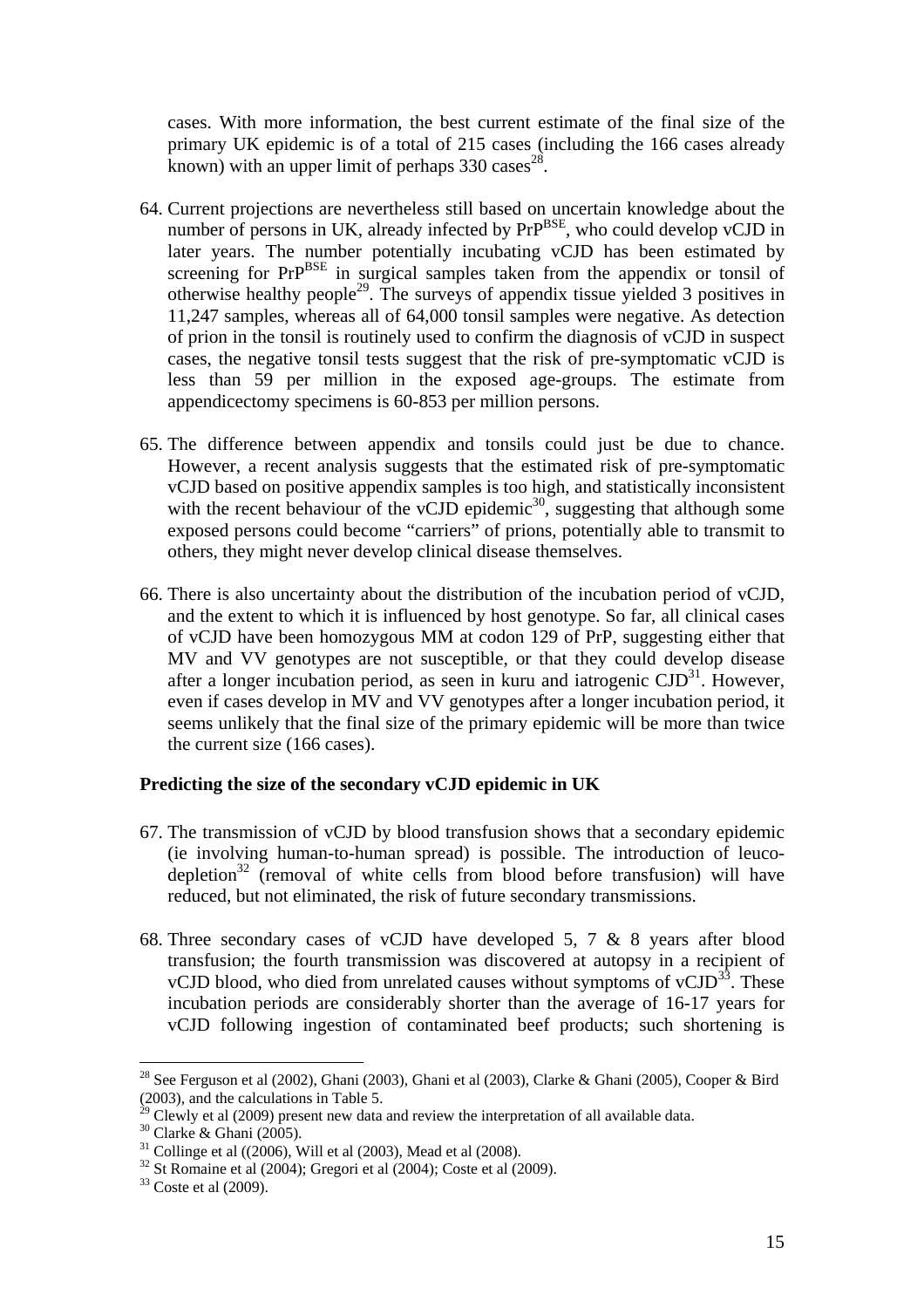characteristic of TSEs which overcome the species barrier and spread within the new species<sup>34</sup>.

- 69. There is no known case of secondary vCJD resulting from injection or infusion of plasma or plasma products such as clotting factors, although there is a UK autopsy report of vCJD prions in a haemophilia patient who died from unrelated causes and without signs of vCJD after receiving clotting factors prior to 1999 prepared from a blood donation from a person who later died from  $vCJD^{35}$ . As a precautionary measure the UK began to source plasma products from overseas sources in 1999. This would have reduced any risk of secondary transmissions from plasma-derived prions.
- 70. The challenge is to predict the final size of the secondary transfusion epidemic in the UK, and to decide whether secondary transmission can occur from those who are "carriers", as well as those in the "pre-symptomatic" stages of vCJD. Four transmissions following the use of (non-leucodepleted) blood have been recognised so far in the UK arising from a total of 22 primary cases of vCJD who had donated blood before diagnosis. Of 64 identified recipients, only 26 were still alive in later  $2008^{36}$ . Thus to a first approximation we can say that 22 primary cases of vCJD gave rise to only 4 known secondary transmissions; on this basis the secondary epidemic would die away and could not be self-sustaining.
- 71. But what about the 26 live recipients who might also be incubating or carrying vCJD, and the 38 deceased recipients? A self-sustaining epidemic of blood-borne transmission would only become possible if a substantial majority of them were carriers, and if they in turn became blood donors. This was always unlikely, as blood recipients come from older age groups than blood donors. The UK ban on transfusion recipients becoming donors, introduced in 2004, also helps to ensure that the blood-borne secondary outbreak will gradually die away. This conclusion is robust to most assumptions about undetected carriers of vCJD in the blood donor pool; it is also supported by detailed modelling<sup>37</sup>. The likely future testing of UK blood with the Amorfix test<sup>38</sup>, which is highly sensitive and specific, could soon provide more explicit data about the numbers of UK blood donors and recipients who could be in the pre-clinical or carrier stage of vCJD.
- 72. The size of the secondary epidemic of vCJD cases in the UK will also depend upon the magnitude of "iatrogenic" spread through the use of grafts or contaminated surgical instruments originating from undetected carriers or those in the pre-symptomatic phases of vCJD<sup>39</sup>. No graft (other than blood transfusion) has yet been associated with secondary transmission of vCJD. Nevertheless, because of the usual practice of grafting organs from a single donor to multiple recipients,

<sup>&</sup>lt;sup>34</sup> Hill & Collinge ( (2003).<br><sup>35</sup> See ww<u>w.hpa.nhs.uk</u> and Eaton (2009).

 $36$  See also Coste et al (2009). Because many transfusions are given to elderly people with lifethreatening illnesses, the mortality after blood transfusion is much greater than in the general population.

 $37$  Clarke et al (2007).

<sup>38</sup> See Coste et al (2009) and also

<sup>//</sup>www.amorfix.com/press/2009/2009\_07\_17\_uk\_tender\_announcement.pdf

 $\frac{39}{39}$  See for example Dunstan and Alpers (2005) & Garske et al (2006).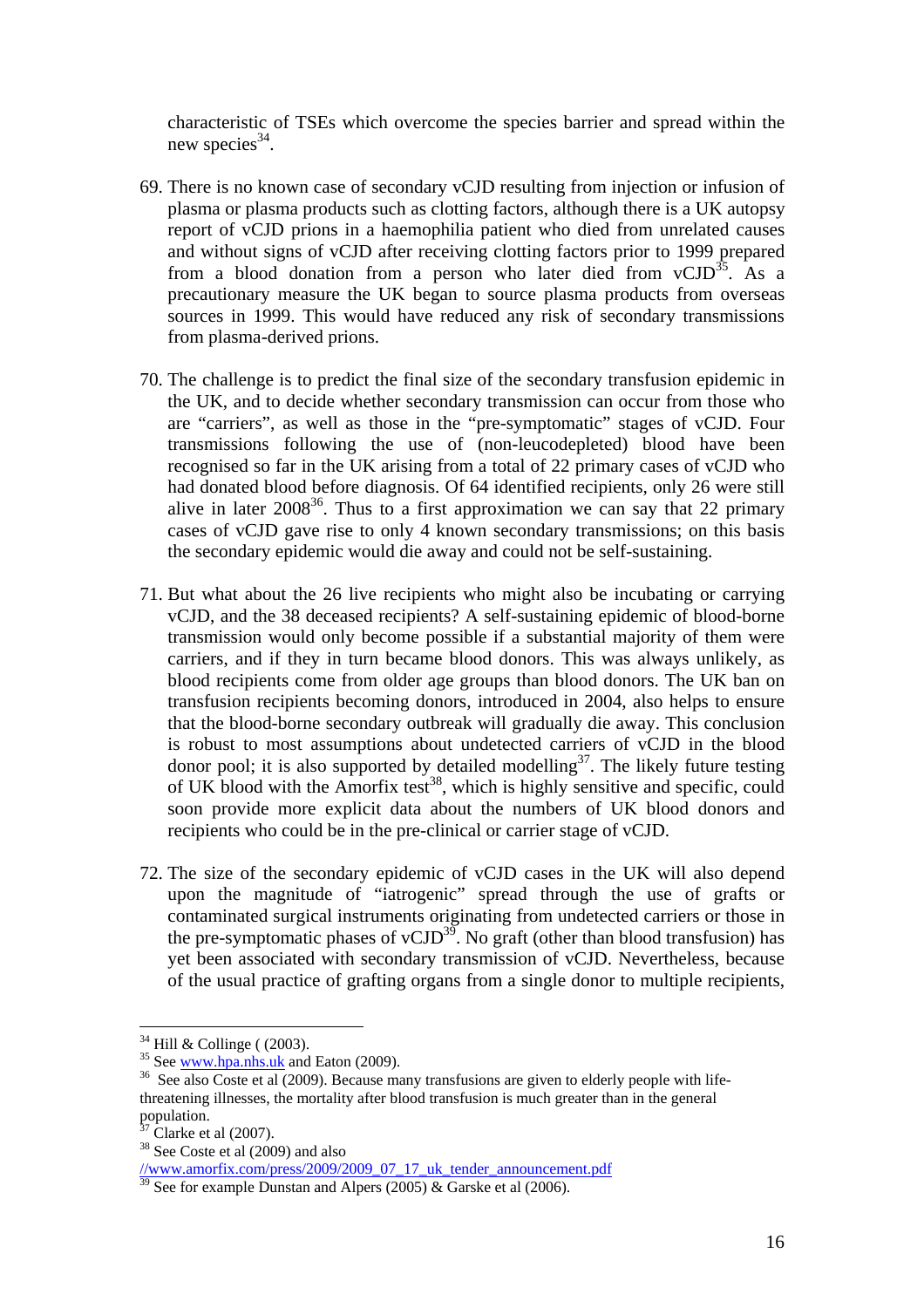there is a risk of multiple secondary cases if even a single donor is a carrier or in the pre-clinical stage of vCJD.

- 73. There is no proven case of vCJD having been transmitted via contaminated surgical instruments, although the retrospective records that would be needed to support such a pathway of infection have not been available. Models based on incomplete information suggest that the risk of a self-sustaining vCJD epidemic transmitted via contaminated surgical instruments will be very low unless there is a large pool of undetected UK "carriers", each with a "permanent" risk of transmitting the infection<sup>40</sup>.
- 74. Research is in progress to obtain improved data on the re-use of surgical instruments, on the epidemiology of surgical patients, and on more effective processes for sterilization. A policy of universal precautions would require that all operations were performed with single-use instruments, or that all instruments were sterilized in ways that would remove any prion contamination. It is certainly not feasible to ban repeat surgery, or to ban patients from surgery if they have a history of prior blood transfusion.

# **SCIENCE AND CONTROL MEASURES**

#### **How adequate are the control measures in BSE-affected countries?**

- 75. BSE has not been completely excluded from UK and European herds. Each year there are still a small number of affected animals detected by passive and active surveillance (see Table 2  $\&$  Fig. 1) that were born after the bans on MBM. The source of infection for these animals is not fully understood.
- 76. BSE in cattle born after the recycling ban (BAB) may have been caused by contamination of permitted stock-feed with residual MBM on some farms in the years after the  $ban<sup>41</sup>$ . The other possibility is of vertical transmission of BSE from mother to calf, for which the evidence has been equivocal<sup>42</sup>. However, in view of recent evidence for the transmission of scrapie to lambs via ewes' milk<sup>43</sup>, it is timely to reconsider the possibility that BSE can occasionally be transmitted to calves by milk from cows that are infectious without showing signs of clinical disease.
- 77. The UK food chain has had additional protections in place: the ban on SRMs, the exclusion of carcasses from older animals, and the exclusion of animals that test positive for BSE. UK authorities now believe that BSE has been substantially

<sup>&</sup>lt;sup>40</sup> Garske et al (2006), & also Olsen et al (2005), Stevenson et al (2009), Lumley & Head (2008).

 $41$  Jarrige et al (2007).

 $42$  Donnelly (1998)

 $43$  Lacroux et al (2008).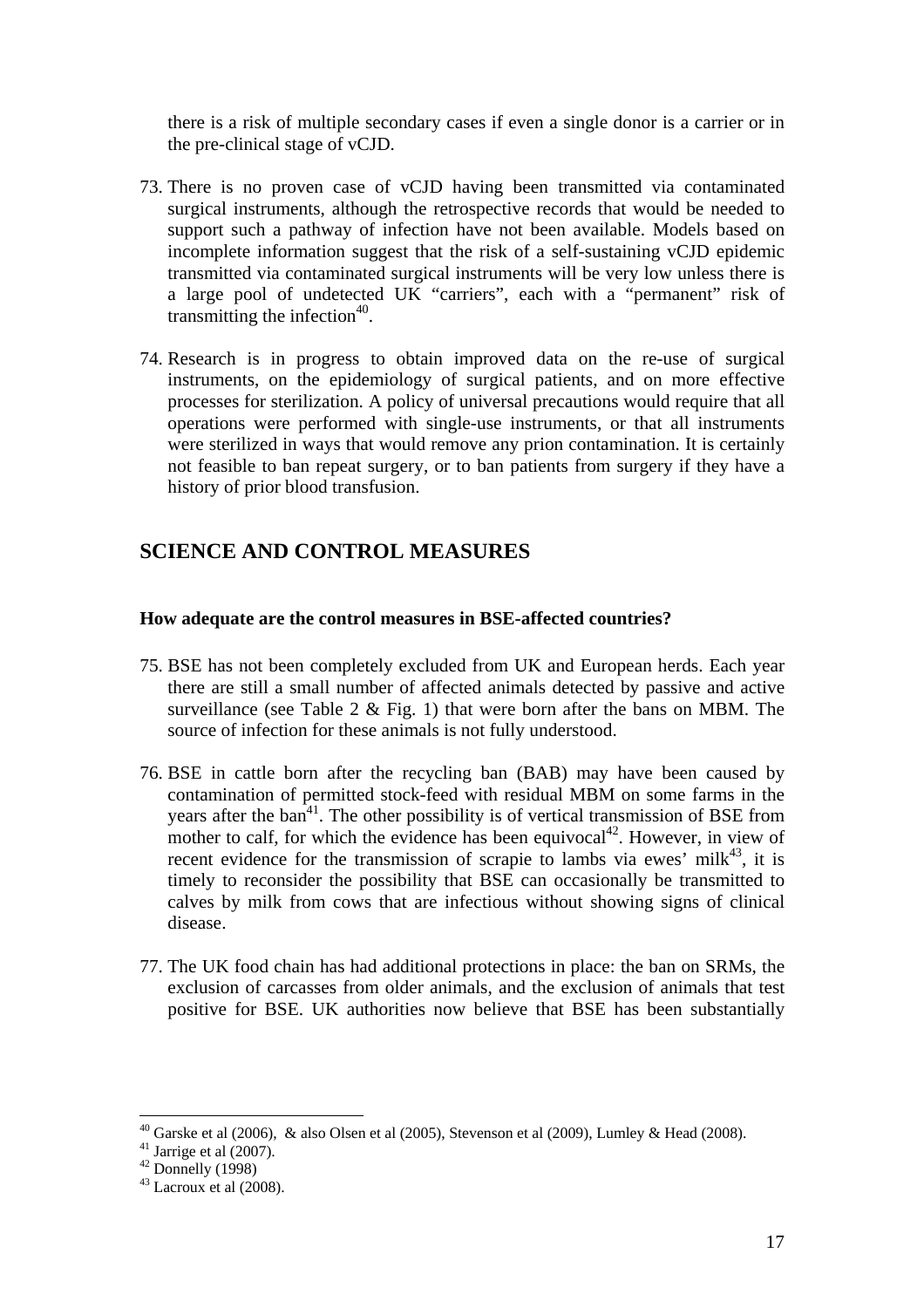excluded from the human food chain in the UK (see Fig. 3) and from meat products that the UK exports to other countries<sup>44</sup>.

- 78. Because of the size of the BSE outbreak in the UK, the commitment to its control has been impressive, even though it took some years for all necessary measures to be fully implemented. Other countries, forewarned by the UK experience, have implemented control measures under the aegis of OIE and the EU, and experienced much smaller outbreaks (Table 2 & Fig.1). The UK reported 183,256 cases of BSE up to December 2007 – the next largest epidemic was in Ireland, with 1622 cases.
- 79. For most developed countries there is now sufficient evidence to conclude that BSE is either absent or well-controlled, according to OIE criteria (see Fig.1). Those developed countries at risk or affected by BSE have ongoing systems for passive surveillance (ie for the diagnosis of BSE in clinically suspect animals) and for active surveillance (eg the systematic testing of apparently healthy bovines above 30 months of age). In such countries, there is negligible or controlled risk that BSE materials could enter the food chain, or potentially contaminate therapeutic goods using raw materials from that country (see "Other Sources" for links to additional surveillance reports from OIE and EU).
- 80. However, for a number of developing countries, there is insufficient evidence to exclude the presence of BSE, and to be confident that appropriate measures for detection and control are in place.

#### **New OIE framework for BSE control and trade**

- 81. OIE now classifies the BSE risk status of the cattle population of a country on the basis of a risk assessment and other criteria. The cattle population of a country can be classified into three categories: *negligible BSE risk*, *controlled BSE risk* or *undetermined BSE risk*.
- 82. The *negligible BSE risk* distinction applies to cattle and commodities from countries or zones that pose a negligible risk of transmitting the BSE agent as demonstrated by 1) a risk assessment; 2) the appropriate level of BSE surveillance; 3) one of the following: no BSE cases, only imported BSE cases or indigenous BSE cases born no more recently than 11 years; 4) an existing education and reporting program; and 5) a feed ban that has been in place for at least eight years if an indigenous or imported case or other risk factors exist.
- 83. The *controlled BSE risk* category describes cattle and commodities from a country or zones that pose a negligible risk of transmitting the BSE agent due to commodity-specific risk mitigation measures. The conditions for this category are similar to the conditions for a negligible BSE risk distinction except that controlled risk countries with indigenous BSE cases must demonstrate an education and reporting program and an effective feed ban. Both negligible risk

<sup>44</sup> See Comer & Huntly (2003) and Feguson & Donnelly (2003). However, in the early years of the BSE outbreak, contaminated UK beef products exported to France probably infected some of the 25 French people who would later develop vCJD. See Chadeau-Hyam & Alperovitch (2005).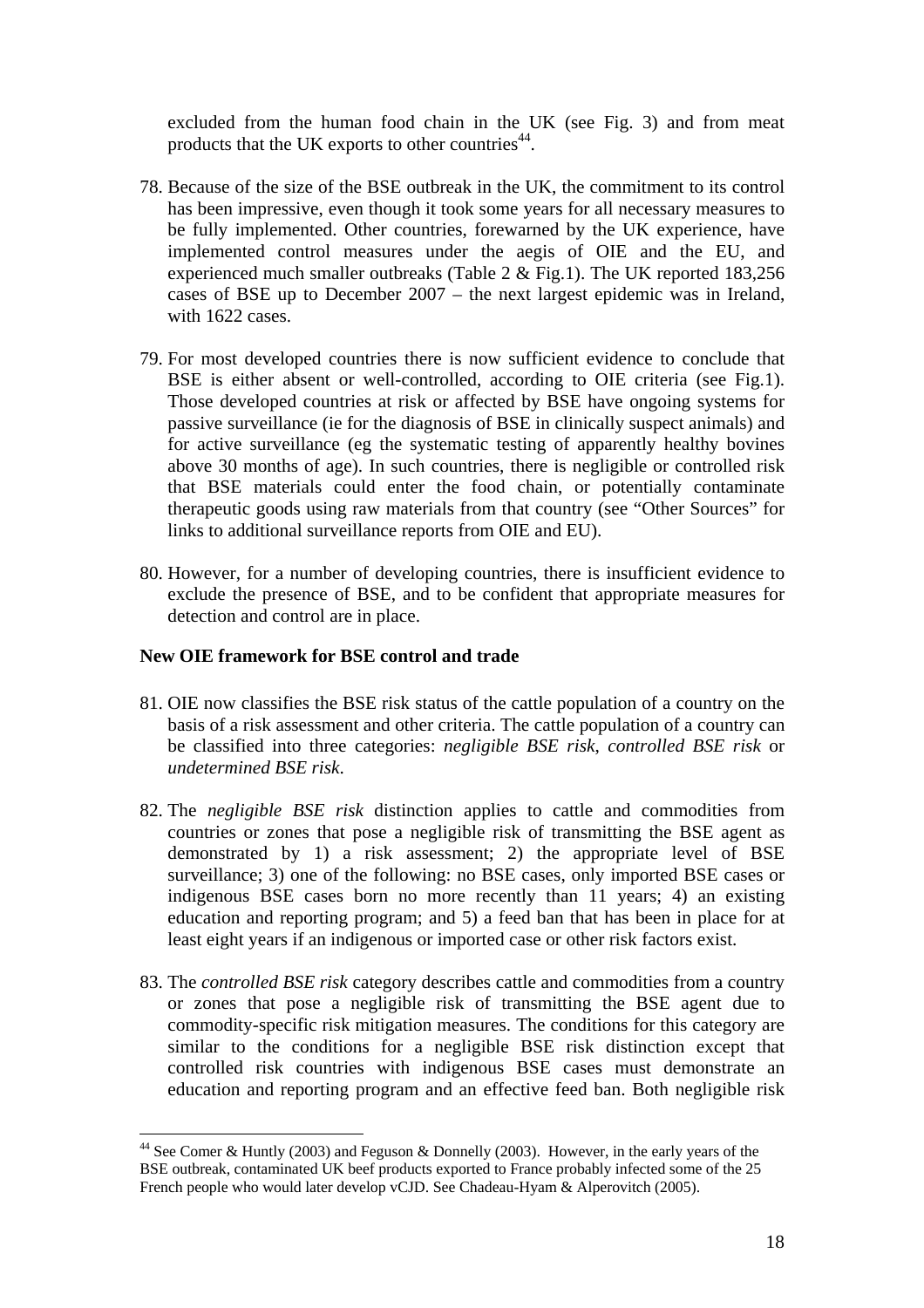and controlled risk countries must also identify, track and prevent birth cohorts and feed cohorts of the known BSE-infected animal(s) from entering the food chain and export trade.

- 84. The OIE Terrestrial Animal Health Code recommends imports from controlled BSE risk countries resume if: 1) the country meets the requirements for controlled risk; 2) live cattle selected for export are identified by a permanent identification system; and 3) the cattle selected for export are born after a feed ban was implemented (if the country has indigenous BSE cases).
- 85. OIE recommends that countries importing products from controlled risk countries require: ante- and post-mortem inspections, that meat come from cattle that were not subject to air-injection stunning, and fresh meat and meat products not contain prohibited tissues or mechanically separated meat from the skull and vertebral column from cattle older than 30 months.
- 86. The cattle population of a country or zone poses an *undetermined BSE risk* if it cannot be demonstrated that it meets the requirements for *negligible or controlled risk*.
- 87. OIE criteria for establishing individual country risk classifications include surveillance and testing of livestock herds, protocols followed after positive tests and risk management strategies. For example in May 2007, OIE classified the United States as a *controlled risk* country in regard to BSE. According to the OIE definition, controlled risk means that regulatory controls are effective and that fresh beef and beef products from cattle of all ages can be safely traded

#### **Evolving BSE policies in the UK and other countries**

- 88. In 1994 the EC introduced a general ban on the feeding of mammalian meat and bone meal (MBM) to ruminants. In 2000 the ban was extended to prohibit the feeding of animal protein to ruminants and the feeding of processed animal protein (PAP) to all animals farmed for food production.
- 89. Current EU policies require rapid BSE testing of all fallen stock age over 24 months, and all BSE suspects (passive surveillance). All animals slaughtered for human consumption over the age of 30 months must also be tested (active surveillance). In the UK, all animals born before 1996 are killed for destruction.
- 90. The TSE Roadmap, published in 2005 by the EC, canvassed future options for TSE surveillance and control.
	- e. One option was to introduce tolerance levels for certain types of PAP in animal feed. SEAC had reservations about whether permitted PAP could be introduced without the possibility of MBM contaminations, and could not assess the potential risks for human health.
	- f. Another option was to allow fish meal in the diet of young ruminant animals. However, this could be risky in countries where there was a risk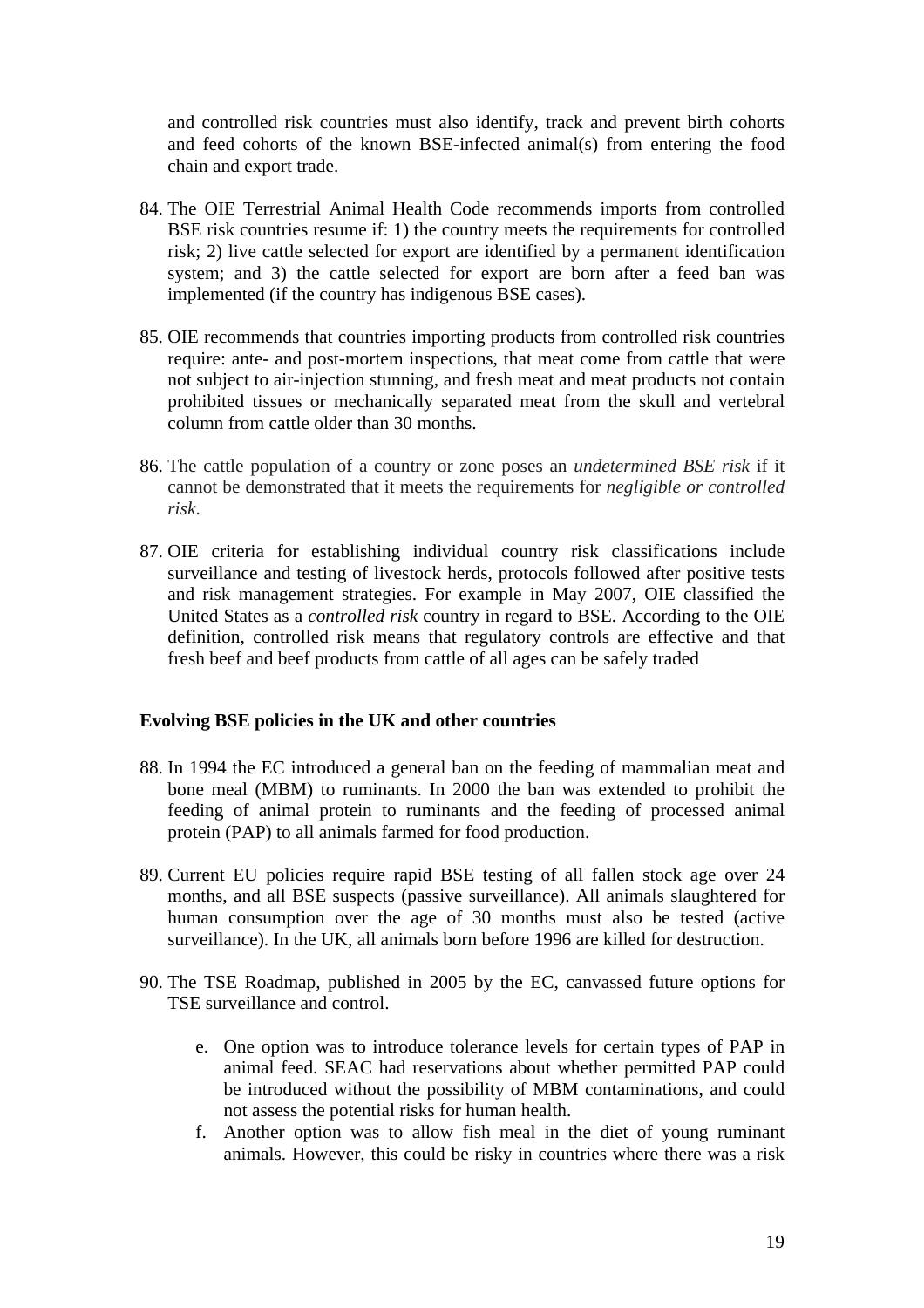that fish meal could be contaminated with MBM, and it could be difficult to discriminate between PAP of the different types in such countries.

- g. Likewise, it could be difficult to administer an option that allowed the feeding of non-ruminant PAP to non-ruminants in a way that eliminated the possibility of cross-contamination with MBM.
- 91.  $SEAC<sup>45</sup>$  has recently assessed a proposal to raise the age at which healthy slaughtered cattle should be tested for BSE. The model concluded that even if the age for testing in the healthy slaughter surveillance stream were raised to 60 months, much less than one BSE case would be missed annually in the GB herd. SEAC advised that this would be a negligible increase in risk to humans.

# **RISKS FOR AUSTRALIA**

#### **Risk management to prevent BSE entering Australia**

- 92. In 1996, to minimise the risk of BSE in Australia, the livestock industry introduced a voluntary ban on the feeding of MBM of ruminant origin to Australian cattle. At the same time, Government banned the importation of cattle, beef and beef products from the UK. Quarantine regulations were updated in 1999 to restrict imports from other countries that were known or suspected to be BSEaffected.
- 93. Australia monitors some 9 million cattle going to slaughter annually for signs of BSE, and has been testing suspect animals since 1997. In 2005, Australia upgraded its BSE surveillance to meet OIE guidelines. As the world-wide epidemic of BSE is now almost over, and as Australia has had no BSE, it is now even more unlikely that a native case of BSE could occur as part of an undetected outbreak following earlier importation of MBM or an asymptomatic infected animal.
- 94. Rare cases of "atypical BSE", usually in older bovines, have recently been reported from several countries<sup>46</sup>. It is highly unlikely, but just possible, that the BSE screening program in Australia will detect an isolated case of a BSE or atypical BSE in an older bovine. Without MBM to drive an amplification cycle in Australia, such "spontaneous disease" would present no risk of a TSE outbreak in Australian cattle.

#### **What is the risk of vCJD from Australian beef products?**

95. As Australian herds are BSE-free, it is highly unlikely that any animals with asymptomatic disease, whether imported or as part of an undetected local outbreak, could have entered the local food chain. Accordingly, the risk of human disease from such a source is effectively zero. Even if an older animal entering the

<sup>&</sup>lt;sup>45</sup> Spongiform Encephalopathy Advisory Committee (UK) - **www.seac.gov.uk** <sup>46</sup> Ferguson-Smith & Richt (2009)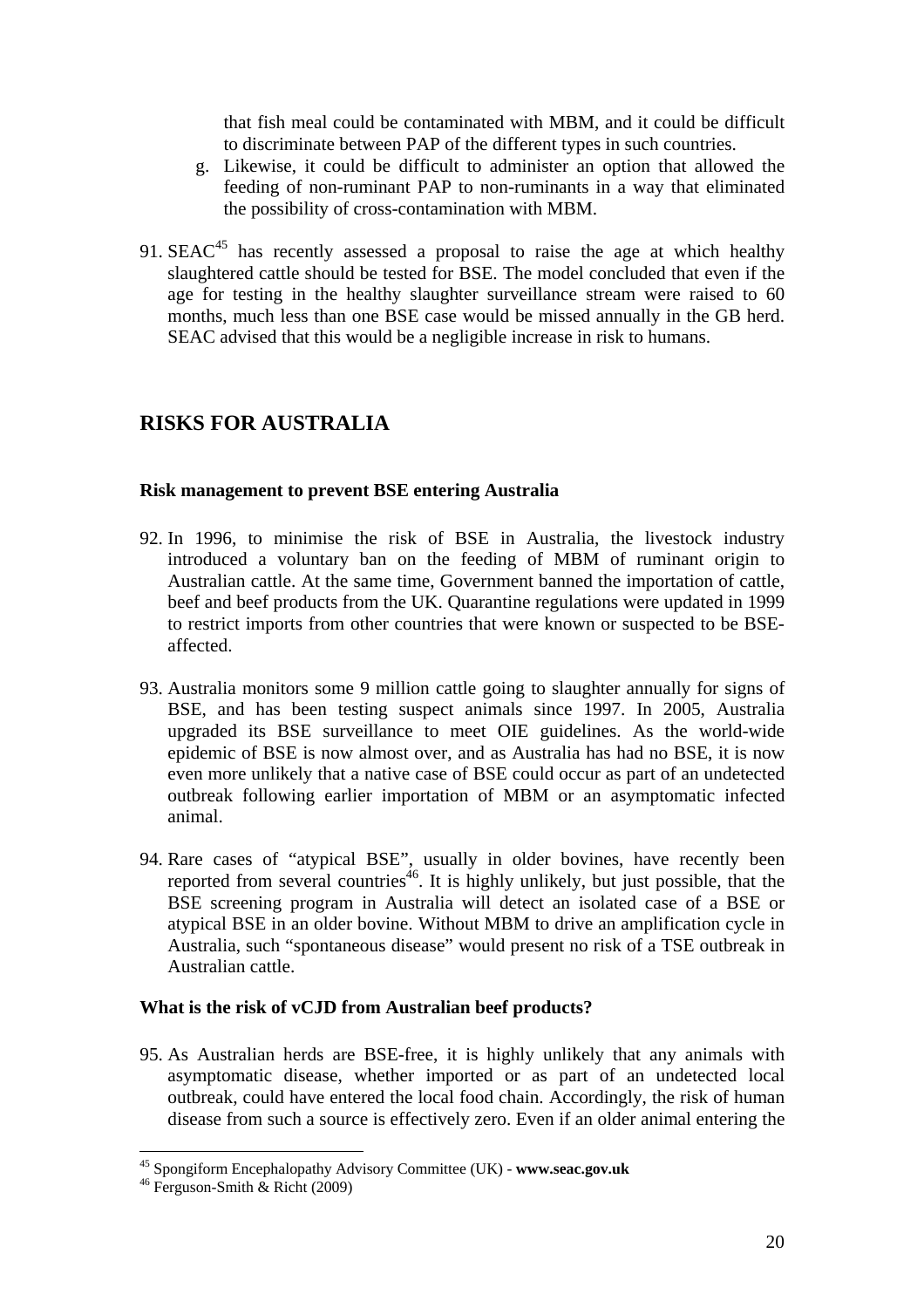food chain had developed spontaneous but undetected TSE, the chance of even a single human case of vCJD or TSE would likely be small.

#### **What is the risk of vCJD from imported beef products?**

- 96. The current risk for Australia is low, firstly because as a meat-exporting country, imports of meat products have always been low. More importantly, Australia has restricted importation of beef and beef products from BSE-affected countries.
- 97. Collagen, gelatine, fats and tallows, and milk and dairy products are exempt from import restrictions. Otherwise FSANZ requires certification by a *Competent National Government Authority* in accordance with the earlier Australian risk categorisation of countries for each consignment of beef products for export to Australia. The detailed certification requirements<sup>47</sup> ensure that the beef product should be derived from BSE-free animals in BSE-free herds in the country of origin, that the materials to be imported should not contain specified risk materials, that MBM bans are enforced, and that surveillance measures in place would have been able to detect BSE, had it occurred.
- 98. If Australia were to permit the importation of beef products from BSE-affected countries such as the UK, there would be a theoretical but negligible increase in risk of vCJD (see Table 4).

#### **Is there an Australian risk from other animal TSEs?**

- 99. Scrapie does not occur in Australian sheep, and there is no evidence to link scrapie in sheep with any human TSE. Thus any risk to Australians from scrapie must be effectively zero.
- 100. Because BSE can be transmitted experimentally to many species, there have been concerns that BSE could have entered British sheep flocks and goat herds. However, no naturally infected sheep have been detected in large-scale screening programs, although a BSE-like syndrome has been detected in a goat in France<sup>48</sup>. The risk of BSE in Australian sheep or goats must be remote.
- 101. There is no evidence of chronic wasting disease (CWD) in Australian deer herds. Even though CWD prions have been detected in the velvet that covers the antlers of infected animals overseas<sup>49</sup>, there is no evidence of transmission to humans in contact with CWD-infected herds. Nevertheless, people are advised not to eat meat from deer-herds where the risk of CWD cannot be excluded. If CWD were detected in Australian animals, or if products from CWD-infected herds were inadvertently imported, the risk of transmission to humans would likely be small, and authorities would respond quickly to the potential threat.
- 102. BSE is experimentally transmissible to pigs by injection of infected material, albeit with difficulty because of the species barrier. This has led to considerable

<sup>&</sup>lt;sup>47</sup> See FSANZ website.

<sup>48</sup> http://ec.europa.eu/food/food/biosafety/bse/goats\_index\_en.htm

 $49$  Angers et al  $(2009)$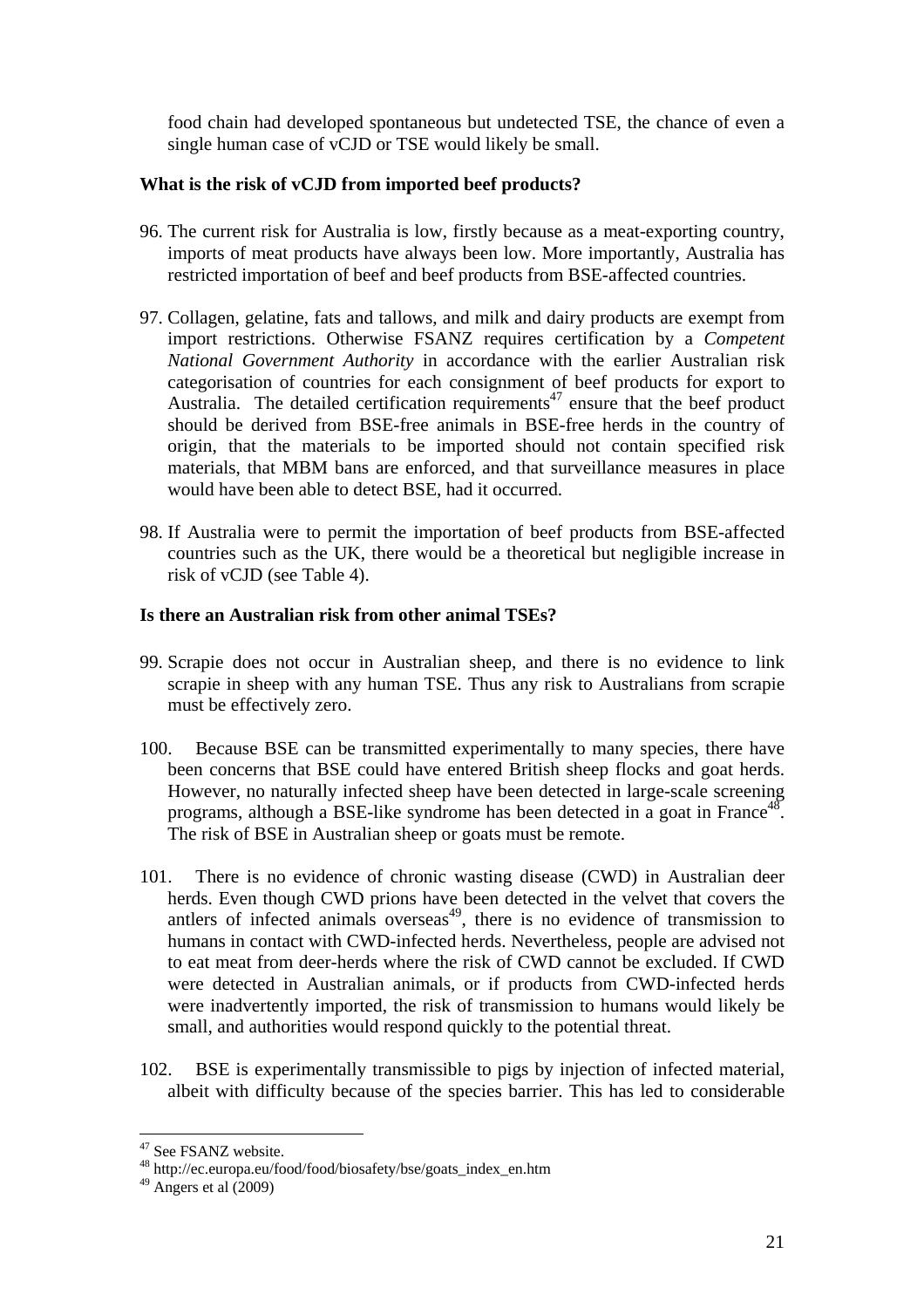concern about the possibility of TSE transmission to pigs from recycling of MBM and other animal residues as pig-feed; if this were to occur it could set up a new cycle of TSE amplification in pigs, with the consequent risk of a spread to humans. However, no instance of oral transmission of any TSE to pigs has been reported, despite many experimental attempts. Recent experiments show that mice expressing porcine PrP are susceptible to injected bovine BSE, and even more susceptible to BSE after its passage through sheep<sup>50</sup>. Nevertheless, in the absence of evidence for oral transmission to pigs, and in view of the hypothetical nature of the risk of an amplification cycle in pigs, the feeding of ruminant MBM to pigs has not been disallowed in Australia. Any consequential risk of human disease is assumed to be remote.

#### **Risk of vCJD in Australian residents who were exposed to BSE while resident overseas**

- 103. Australian residents who were aged 8-20 years when resident in the UK between 1980 and 1996 would have been at greatest risk from exposure to BSEcontaminated food. The magnitude of this risk can be estimated, very approximately, from the estimated final size of the vCJD epidemic in the UK, and the "transfer factor" between UK and Australia (ie the proportion of the UK residents from that time, including visiting Australians, who are now resident in Australia).
- 104. Calculations (see Table 6) suggest that Australia might expect between 0.4 and 4 Australian cases of vCJD resulting from any exposures to BSE-infected food that might have already occurred in the UK.
- 105. No case of vCJD has yet been diagnosed in Australia this is not surprising, given the low estimates of risk.

#### **Risk of secondary transmission of vCJD by Australian blood or blood products**

- 106. In the absence of any primary cases of vCJD in Australia, the risk of secondary cases must be very low. Recent calculations (Table 6) suggest that Australia might expect no more than 0.1-0.2 persons to be affected by a secondary transmission. In other words, it is likely that we will see no such case.
- 107. The theoretical risk of secondary transmissions in Australia has been further reduced by Australian donor deferra<sup>51</sup>l of all persons receiving blood or blood products in the UK since 1980 and for all persons resident in UK for six months or more over the period 1980-1996. Removal of white cells from blood (leucodepletion), introduced progressively over the period 2003-7 in Australia, would have further diminished the theoretical risk for transfusion recipients<sup>52</sup>.

 $50$  Espinosa et al (2009).

 $51$  Correll et al (2001).

 $52$  Coste et al  $(2009)$ .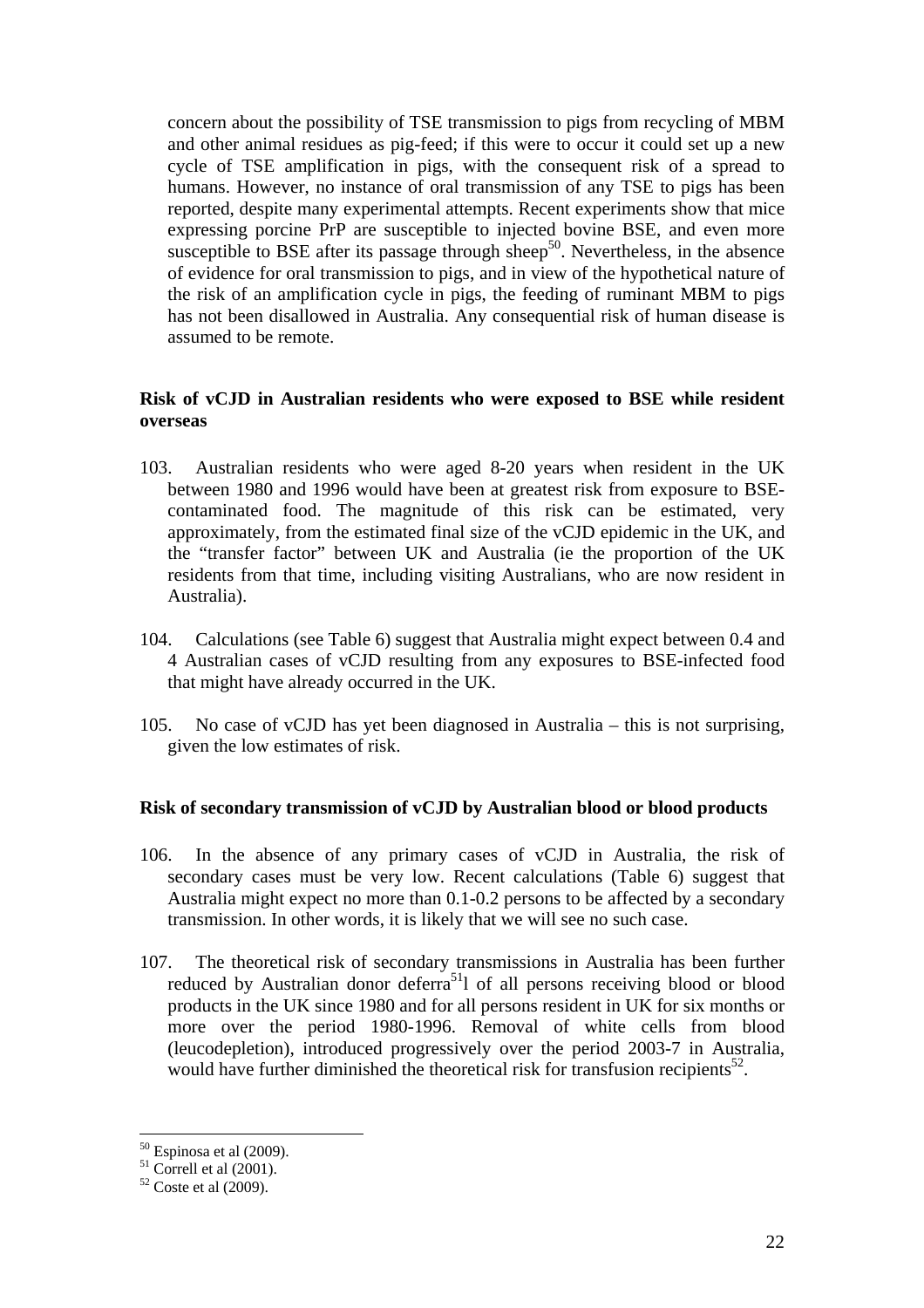108. Highly sensitive tests for the detection of vCJD in blood and other fluids are currently being evaluated overseas<sup>53</sup>, but none has yet been applied for screening of blood samples to help detect pre-symptomatic or carrier cases of vCJD. The Amorfix test has recently demonstrated 100% specificity when used on 20,000 blood donations in France, and the company has recently signed a contract for testing blood in the  $UK<sup>54</sup>$ . The terms of the contract and testing regime are confidential. The ethical framework for such testing will also need careful attention, as in the early days of HIV testing<sup>55</sup>. Even if such testing is seen to be justified for all blood donations in the UK, the case could be weaker in Australia, with fewer positives expected (eg 0.4 to 4 over the life of the vCJD epidemic). However, if the results of the supposed UK survey validate the new screening test, and if the results prove to be informative and are made available to Australian health authorities, there would be a basis for judging the likely cost-effectiveness of blood donor screening for vCJD in Australia.

#### **Risks of secondary vCJD from Australian plasma products**

- 109. Australian plasma products, including clotting factors, are prepared by CSL from pools of Australian plasma. The pooling is significant because it means that even if only a single donor were infected, there is the potential to contaminate all doses prepared from that batch, with the possibility that all recipients of that batch might be secondarily infected. Although secondary transmission by clotting factors has been documented in a single UK case<sup>56</sup>, this was not associated with vCJD disease. From 1999 the UK began to source clotting factors from overseas plasma; recombinant clotting factors were introduced subsequently as clinically appropriate. However, fresh frozen plasma for the UK has still been sourced from UK donations, except for recipients born since 1996.
- 110. The risk to Australian recipients of plasma products, including clotting factors, is believed to be very small, because of the protection offered by  $57$ .
	- The very low risk of primary vCJD in the Australian donor pool (Table 6);
	- The sequestration of Australian plasma by CSL, so that plasma products for use in Australia are prepared from low-risk Australian plasma;
	- Plasma processing techniques that are designed to remove most of the vCJD prions that could be theoretically present.
	- The increasing use of recombinant clotting factors for Australian patients;
	- The regulation by TGA of any plasma products, sourced from overseas, that may be derived from blood donations outside Australia.

<sup>&</sup>lt;sup>53</sup> Coste et al (2009); Edgeworth et al (2009); Fujihara et al (2009) ; Grassi et al (2009).<br><sup>54</sup> http://www.amorfix.com/press/2009/2009\_07\_17\_uk\_tender\_announcement.pdf <sup>55</sup> See footnote 4.

<sup>&</sup>lt;sup>56</sup> One recipient has been shown to be prion positive after receiving clotting factors for haemophilia; the person had no signs of vCJD and died of unrelated causes. See Eaton (2009) & www.hpa.nhs.uk El-Shanawanay et al (2009) found no signs of vCJD or prions at autopsy of a person exposed to immunoglobulin prepared from blood of a person who had subsequently died from vCJD.

<sup>57</sup> Farrugia et al (2005); Farrugia (2009); Burdick et al (2006); Thyer et al (2006A.B); Chtourou et al (2007) ; Flan & Arrabal (2007).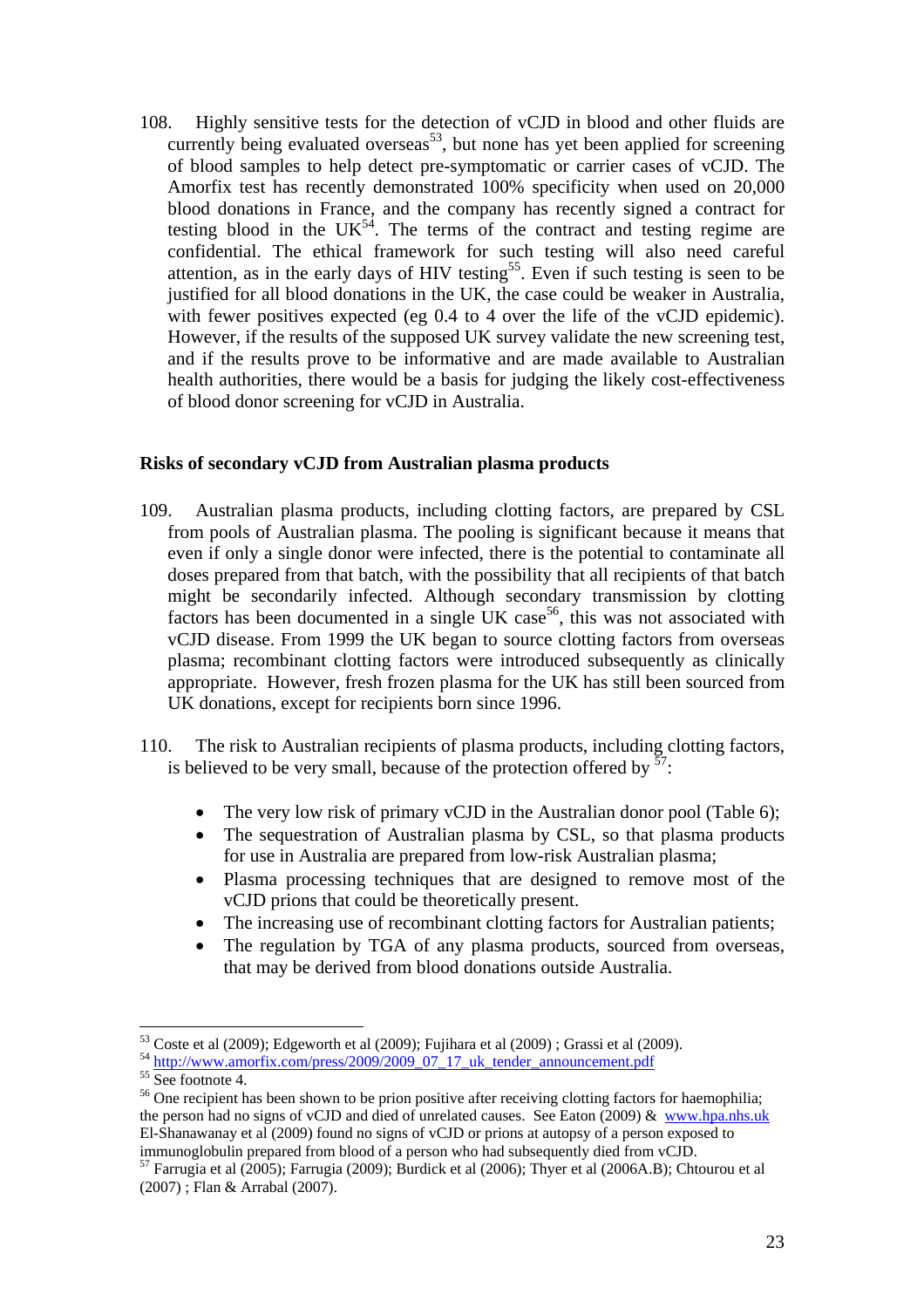111. In view of the small risk of any vCJD in Australia, and the additional protections offered by donor deferral and by the manufacturing safeguards, the risk of any secondary transmissions from plasma products in Australia appears to be very small or negligible.

#### **Risks to the Australian public from therapeutic goods**

- 112. There is negligible risk to the Australian public from therapeutic goods manufactured from Australian raw materials. Although there are theoretical concerns about the possibility of contamination from a spontaneous case of BSE, or some other TSE, the probability that such an animal could ever contaminate the raw materials for Australian therapeutic goods would be exceedingly small.
- 113. Therapeutic goods manufactured from overseas raw materials pose a potential risk for the Australian population. These risks are managed by TGA using the EMEA classification of ruminant tissues according to published and documentary evidence of potential TSE risk. Category C tissues (no detectable infectivity reported in the literature) can be self-certified by external sponsors. Therapeutic materials derived from Category B (potentially low infectivity) and Category A (potentially high infectivity)<sup>58</sup> tissues are fully evaluated by TGA, on the basis of evidence provided by sponsors, and independent enquiries, to ensure that they have been derived from sources that are known to be TSE-free. TGA standards are rigorously applied, and it is widely believed that there is negligible risk of TSE transmission from TGA-approved products.
- 114. Complementary medicines are also regulated by TGA to ensure that they are prepared from BSE-free ingredients.
- 115. More recently, regulation of cosmetic ingredients, through NICNAS, has been updated to further protect the Australian population.
- 116. TGA is alert to new evidence that is potentially relevant to its regulatory approach. For example:
	- o Detection of infectivity in milk from scrapie-infected sheep;
	- o Detection of infectivity in fat from CWD-infected deer and fat from scrapie-infected mice<sup>59</sup>:
	- o Detection of prions in antler velvet and cardiac muscle of CWD-infected deer;
	- o The possibility that TSEs might become established in pigs, chickens or even fish fed with TSE-contaminated ruminant material, with the risk of subsequent spread to humans:
	- o Detection of vCJD prions in a haemophilia patient, a previous recipient of clotting factors before 1999, who died from unrelated causes;

<sup>&</sup>lt;sup>58</sup> Of course no tissue source that was infective would ever be approved by TGA. The categories simply indicate that there would be a possibility of infectivity *if* the tissue *were* derived from an infected animal, and the obligation on TGA is to ensure that the materials were derived from animals (and herds) that are known to be BSE free.

 $59$  See Race et al (2008). Fat has hitherto been regarded as Category C (no known infectivity).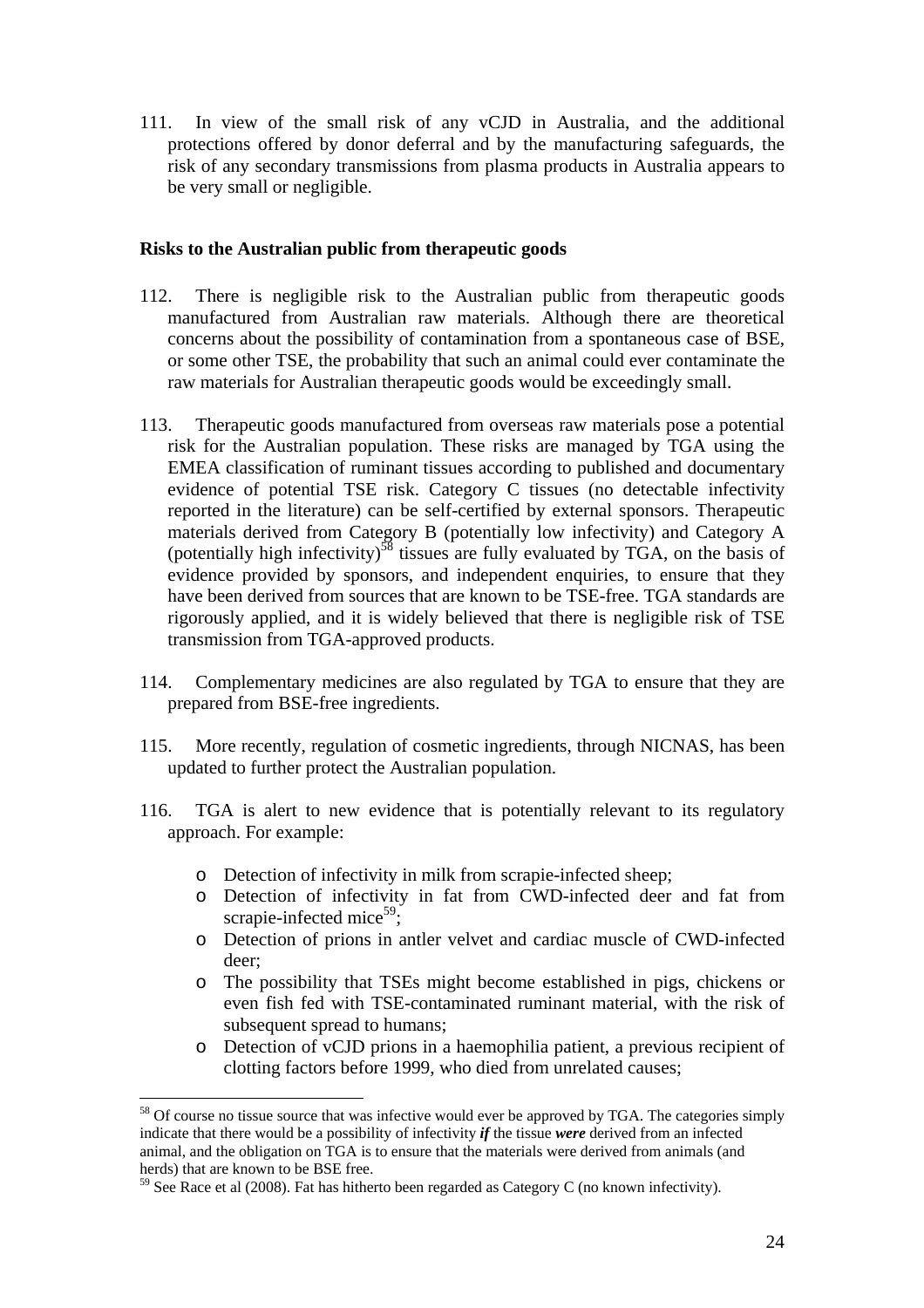- o BSE prions seem much more resistant to inactivation by detergents and heat than prions of mouse or human origin;
- o The recent development of sensitive assays (eg by Amorfix) for the detection of prions in blood samples and other biological fluids.

#### **Risk from surgical spread of vCJD and CJD in Australia**

- 117. In view of the few expected cases of vCJD in Australia (0.4-4 over the course of the epidemic), there is a correspondingly low, and almost certainly negligible, risk of secondary spread through the re-use of contaminated surgical instruments after prior use on a person with known or undetected vCJD.
- 118. The numbers of CJD patients in Australia are greater: some 20 new diagnoses per year<sup>60</sup>. As CJD patients are older and more likely to need surgery in the years immediately prior to their illness becoming clinically apparent, the aggregate risk of secondary surgical transmissions is likely to be greater for CJD than for vCJD. However, vCJD prions have a wider distribution in lymphoid and other tissues as well as brain, whereas CJD prions are more restricted to brain and nervous system. Hence the risk for CJD transmission would be greater following neurosurgical procedures, whereas vCJD transmission could also follow general or abdominal surgery, tonsillectomy, and even dental surgery<sup>61</sup> or endoscopy<sup>62</sup> on a patient with known or undetected vCJD $^{63}$ .
- 119. Because PrP<sup>BSE</sup> prions are resistant to heat and detergents, there is considerable uncertainty about how best to clean and re-sterilise re-usable surgical instruments. The problem is most pressing for expensive instruments that are not robust enough to withstand high temperature autoclaving and treatment with strong alkali.<sup>64</sup>
- 120. To minimise the risk of secondary vCJD transmission following surgery, the UK mandated the use of disposable (single-use) surgical instruments for tonsillectomy. This decision was revoked after claims that post-operative mortality had increased following the introduction of disposable instruments. Many other instruments, such as laparoscopes and other endoscopes, are too expensive to be designated as "single-use".
- 121. New approaches to the cleaning and sterilisation of surgical and medical instruments have added treatment steps using proteolytic enzymes and oxidants able to break down the  $Pr^{BSE}$  that sticks to instrument surfaces<sup>65</sup>. However, until recently, it has been too difficult to assay for residual prion or infectivity on surfaces, making it impossible to verify whether all infectivity has been removed.

 $60$  Klug et al (2008).

 $^{61}$  Azarpazhooh & Fillery (2008); Porter (2003).

 $62$  Head & Ironside (2007)

 $63$  Olsen et al (2005); Stevenson et al (2009);

<sup>&</sup>lt;sup>64</sup> See CJD and vCJD guidelines on DOHA website.

 $65$  Fichet et al (2004); Fichet et al (2007) ; Peretz et al (2006) ; Dickinson et al (2009); Edgeworth et al (2009)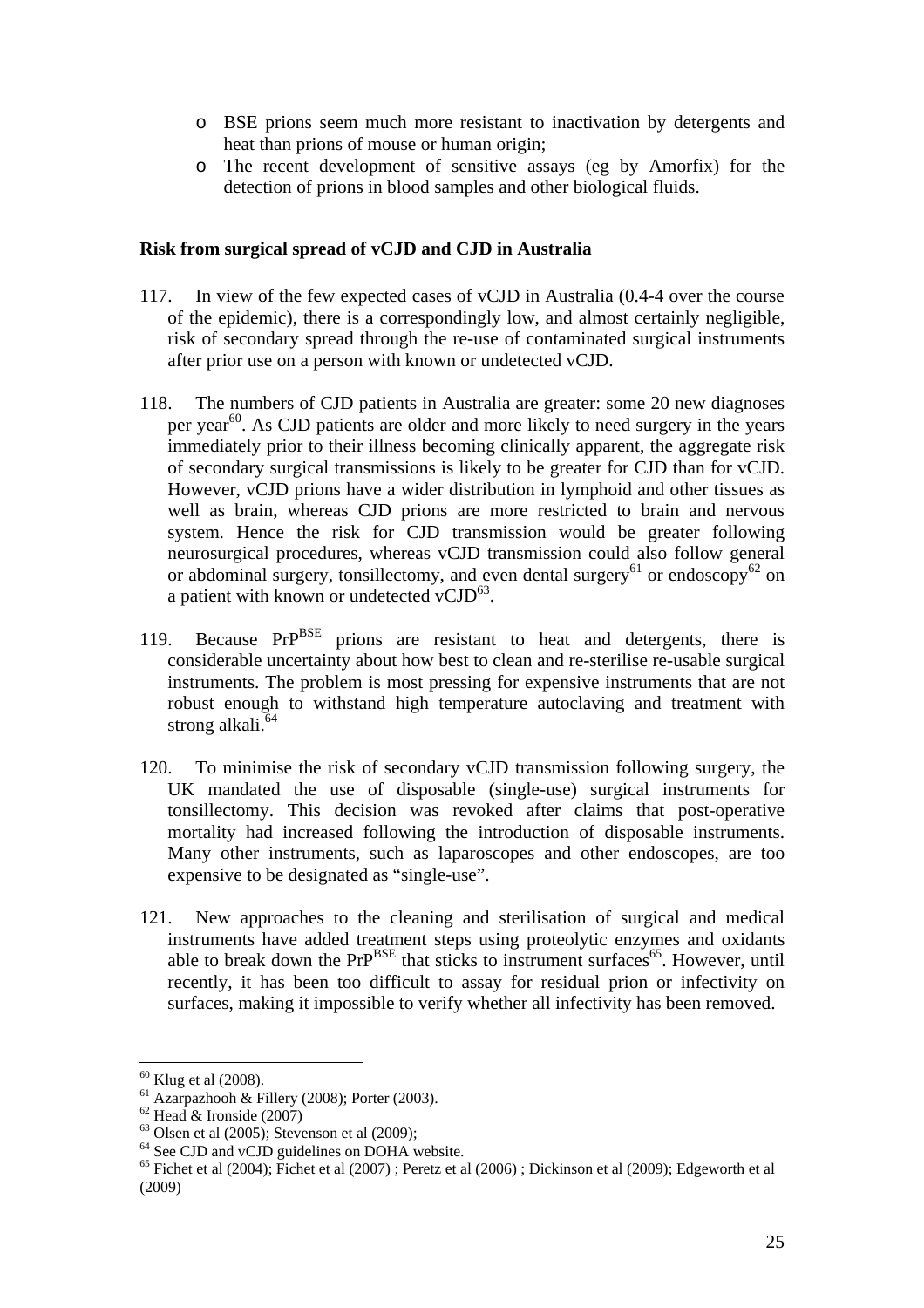- 122. A new technique allows for the precise measurement of prion infectivity, absorbed to the surface of metal wires, down to very low levels. This assay has been used to verify the effectiveness of the new enzyme/oxidant-based procedures designed to sterilise prions absorbed to metal wires. However, the new infectivity assay cannot itself be applied directly to larger instruments being sterilised.
- 123. The new assay can also be used to test biological samples for infectivity at low cost, with a turn-around time of three weeks to obtain results<sup>66</sup>.

<sup>&</sup>lt;sup>66</sup>Edgeworth et al 2009.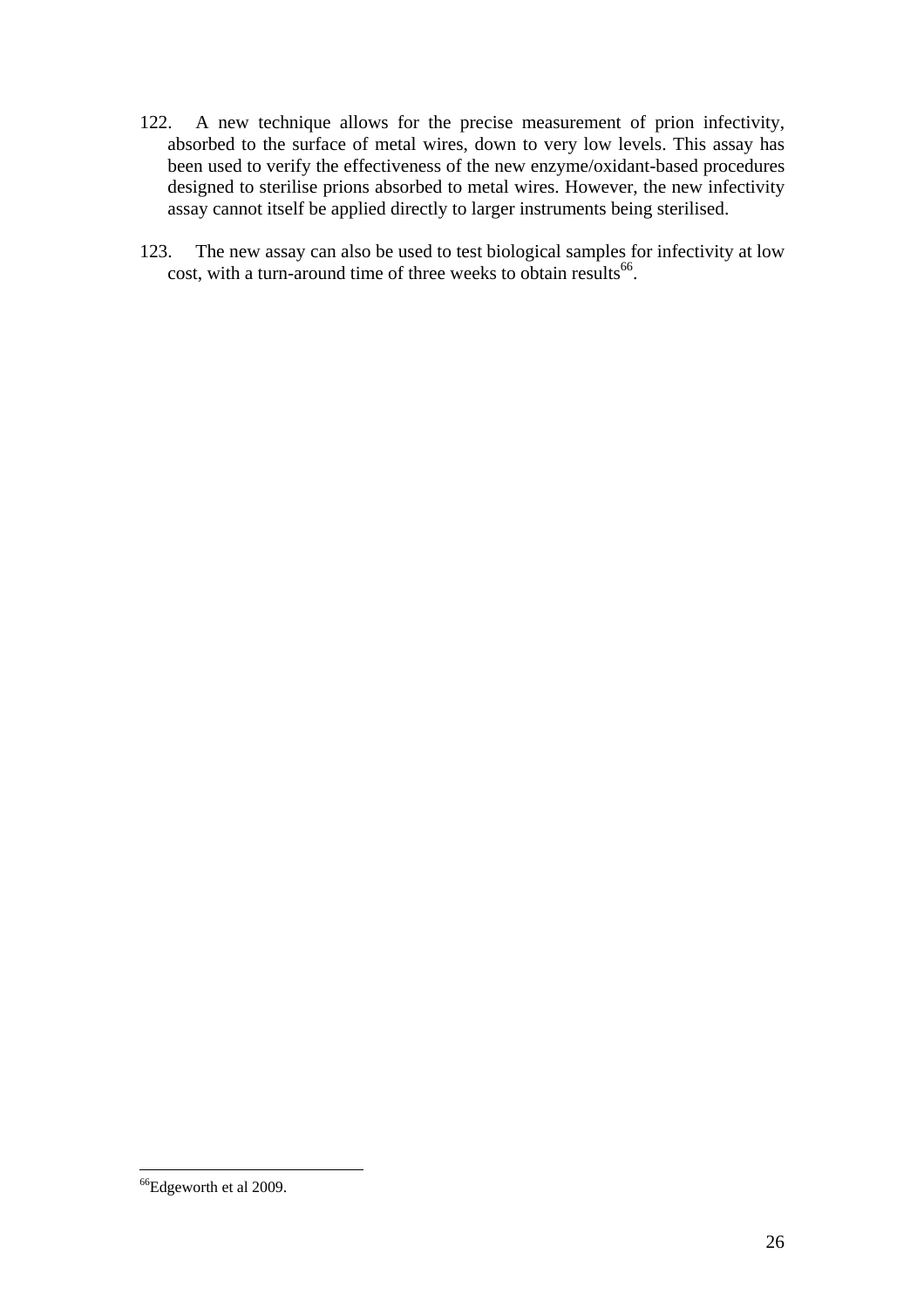# **SUPPORTING INFORMATION & RISK ASSESSMENTS**

| <b>TSE</b><br>(host) | <b>Clinical</b><br>features | <b>Usual transmission</b>  | <b>Mean</b><br>incubation | <b>Experimental</b><br>transmission to |
|----------------------|-----------------------------|----------------------------|---------------------------|----------------------------------------|
|                      |                             |                            | period                    |                                        |
|                      | Behavioural                 | "Spontaneous" -            | Usually                   | Goats, mice and                        |
| <b>Scrapie</b>       | disorder &                  | possibly by milk           | more than 6               | other species                          |
| (sheep)              | ataxia                      |                            | months                    |                                        |
| <b>BSE</b>           | Behavioural                 | Bovine meat and            | 5 years                   | Mice, sheep,                           |
|                      | disorder &                  | bone meal to calves        | $(range 2-10)$            | goats                                  |
|                      | ataxia                      |                            |                           |                                        |
| $\text{CWD}^{67}$    | Behavioural                 | "Spontaneous"              | Several                   | Ferrets,                               |
| (deer $\&$           | disorder &                  |                            | years                     | monkeys, goats                         |
| elk)                 | ataxia                      |                            |                           |                                        |
| <b>HUMAN</b>         |                             |                            |                           |                                        |
| <b>Kuru</b>          | Ataxia &                    | Oral (cannibalism)         | $10-12$ yrs               | Primates &                             |
|                      | terminal                    |                            | $(range 4-40)$            | others                                 |
|                      | dementia in                 |                            |                           |                                        |
|                      | Fore                        |                            |                           |                                        |
| vCJD                 | Behavioural                 | Oral (BSE                  | 16-17 years               | Humanised                              |
| ('human              | disorder &                  | contaminated food)         | (range 4-                 | mice and other                         |
| BSE")                | dementia in                 |                            | 30?)                      | species <sup>68</sup>                  |
|                      | younger                     |                            |                           |                                        |
|                      | persons                     |                            |                           |                                        |
| <b>Sporadic</b>      | Dementia in an              | "Spontaneous"              | $\overline{2}$            | Primates and                           |
| CJD                  | older person                |                            |                           | other species                          |
| <b>Iatrogenic</b>    | Progressive                 | Grafts of cornea or        | Range 1.5 -               | Primates and                           |
| CJD                  | dementia                    | dura mater or              | 30 years                  | other species                          |
|                      | (usually in                 | hormones or                |                           |                                        |
|                      | adults)                     | instruments                |                           |                                        |
|                      |                             | contaminated with          |                           |                                        |
|                      |                             | CJD material               |                           |                                        |
| <b>Familial</b>      | Progressive                 | Associated with            | ?Lifetime                 | Primates and                           |
| CJD                  | dementia                    | inherited mutations        |                           | other species                          |
|                      |                             | in PrP genes <sup>69</sup> |                           |                                        |

#### **TABLE 1. Important TSEs and their characteristics**

<sup>&</sup>lt;sup>68</sup> Inadvertent secondary transmission to humans by blood transfusion, with a mean incubation period of perhaps 7-8 years.

 $69$  Other mutations in PrP genes cause other familial neurological disorders such as GSS or FFI.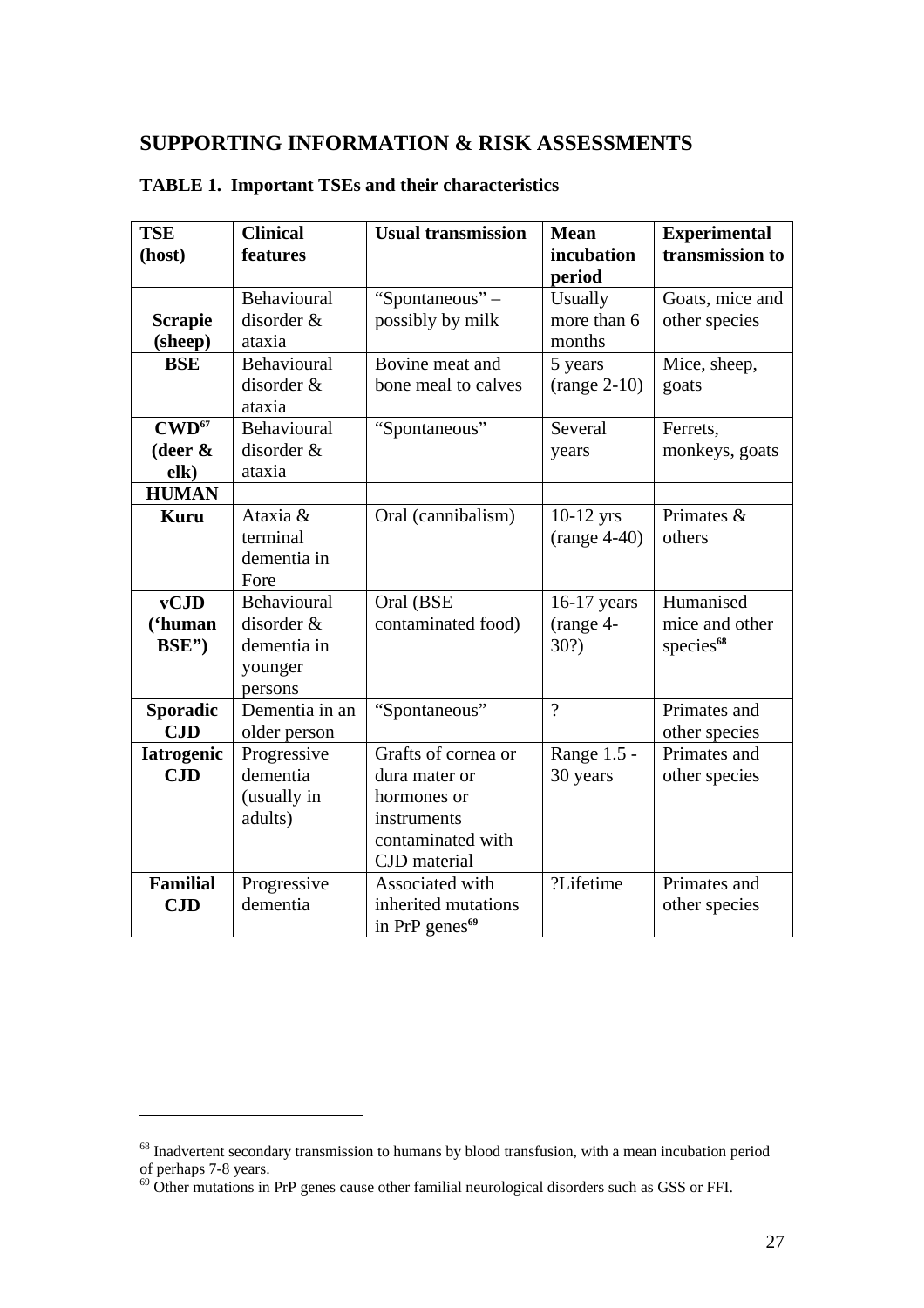| Country/Year                    | 1989        |                  |             |       |              |                | 1990   1991   1992   1993   1994   1995   1996   1997   1998   1999 |    |              |                |                | 2000                 | 2001            | 2002           | 2003           | 2004           |                  | 2005 2006 2007 2008 2009 |                |                |      |
|---------------------------------|-------------|------------------|-------------|-------|--------------|----------------|---------------------------------------------------------------------|----|--------------|----------------|----------------|----------------------|-----------------|----------------|----------------|----------------|------------------|--------------------------|----------------|----------------|------|
| Austria                         | 0           | 0                | $\mathbf 0$ | 0     | 0            | 0              | 0                                                                   | 0  | 0            | 0              | 0              | 0                    | $\mathbf 1$     | $\mathbf 0$    | 0              | 0              | $\overline{2}$   | 2                        | $\mathbf{1}$   | 0              |      |
| <b>Belgium</b>                  | 0           | $\mathbf 0$      | 0           | 0     | $\mathbf 0$  | $\mathbf 0$    | 0                                                                   | 0  | $\mathbf{1}$ | 6              | 3              | 9                    | 46              | 38             | 15             | 11             | 2                | 2                        | $\mathbf 0$    | $\mathbf 0$    |      |
| <b>Canada</b>                   | 0           | 0                | 0           | 0     | 1(b)         | 0              | 0                                                                   | 0  | 0            | 0              | 0              | 0                    | 0               | 0              | 2(a)           | 1              | $\mathbf{1}$     | 5                        | 3              | 4              | 1(c) |
| <b>Czech Republic</b>           | 0           | $\boldsymbol{0}$ | $\mathbf 0$ | 0     | $\mathbf 0$  | $\mathbf 0$    | 0                                                                   | 0  | $\mathbf 0$  | $\mathbf 0$    | 0              | 0                    | $\overline{2}$  | $\overline{2}$ | 4              | $\overline{7}$ | 8                | 3                        | $\overline{c}$ | $\mathbf 0$    |      |
| <b>Denmark</b>                  | 0           | 0                | 0           | 1(b)  | 0            | 0              | 0                                                                   | 0  | 0            | 0              | 0              | $\mathbf{1}$         | 6               | 3              | 2              | 1              | 1                | 0                        | 0              | 0              |      |
| <b>Finland</b>                  | 0           | 0                | 0           | 0     | 0            | $\mathbf 0$    | 0                                                                   | 0  | 0            | 0              | 0              | 0                    | 1(a)            | $\mathbf 0$    | $\mathbf{0}$   | 0              | $\mathbf 0$      | 0                        | 0              | $\mathbf 0$    |      |
| <b>France</b>                   | 0           | 0                | 5           | 0     | $\mathbf{1}$ | $\overline{4}$ | 3                                                                   | 12 | 6            | 18             | 31(a)          |                      | $161(d)$ 274(e) | 239(f)         | 137(g)         | 54(h)          | 31               | 8                        | 9              | 8              |      |
| Germany                         | 0           | $\boldsymbol{0}$ | 0           | 1(b)  | $\mathbf 0$  | 3(b)           | 0                                                                   | 0  | 2(b)         | $\mathbf 0$    | 0              | $\overline{7}$       | 125             | 106            | 54             | 65             | 32               | 16                       | 4              | $\overline{2}$ |      |
| Greece                          | 0           | 0                | 0           | 0     | 0            | $\mathbf 0$    | 0                                                                   | 0  | 0            | 0              | 0              | 0                    | $\mathbf{1}$    | $\mathbf 0$    | 0              | 0              | $\mathbf 0$      | 0                        | $\mathbf 0$    | $\mathbf 0$    |      |
| <u>Ireland</u>                  | 15(a)       | 14(a)            | 17(a)       | 18(a) | 16           | 19(a)          | 16(a)                                                               | 73 | 80           | 83             | 91             |                      | 149(d) 246(e)   | 333(f)         | 183(g)         | 126(h)         | 69(i)            | 41(j)                    | 25(k)          | 23(l)          | 5(c) |
| <u><b>Israel</b></u>            | 0           | 0                | $\mathbf 0$ | 0     | 0            | $\mathbf 0$    | 0                                                                   | 0  | 0            | 0              | $\mathbf 0$    | 0                    | 0               | 1              | 0              | 0              | $\mathbf 0$      | 0                        | 0              | 0              |      |
| <b>Italy</b>                    | 0           | $\mathbf 0$      | 0           | 0     | $\mathbf 0$  | 2(b)           | 0                                                                   | 0  | 0            | 0              | 0              | 0                    | 48              | 38(a)          | 29             | 7              | 8                | 7                        | $\overline{2}$ | $\mathbf{1}$   |      |
| Japan                           | 0           | 0                | 0           | 0     | 0            | 0              | 0                                                                   | 0  | 0            | 0              | 0              | 0                    | 3(e)            | 2              | 4(g)           | 5              | 7                | 10                       | 3              | 1              |      |
| Liechtenstein                   | 0           | $\mathbf 0$      | 0           | 0     | 0            | $\mathbf 0$    | 0                                                                   | 0  | $\mathbf 0$  | 2(a)           | 0              | 0                    | 0               | $\mathbf 0$    | 0              | 0              | $\boldsymbol{0}$ | 0                        | 0              | 0              |      |
| Luxembourg                      | 0           | 0                | 0           | 0     | 0            | 0              | 0                                                                   | 0  | 1            | 0              | 0              | 0                    | 0               | 1              | 0              | 0              | 1                | 0                        | 0              | 0              | O(c) |
| <b>Netherlands</b>              | 0           | 0                | 0           | 0     | 0            | $\mathbf 0$    | 0                                                                   | 0  | 2            | $\overline{2}$ | $\overline{2}$ | 2                    | 20              | 24             | 19             | 6              | 3                | 2                        | $\overline{2}$ | $\mathbf{1}$   |      |
| Poland                          | 0           | $\mathbf 0$      | $\mathbf 0$ | 0     | 0            | $\mathbf 0$    | 0                                                                   | 0  | 0            | 0              | 0              | 0                    | 0               | 4(f)           | 5              | 11             | 19               | 10                       | 9              | 5              | 4(c) |
| Portugal                        | $\mathbf 0$ | 1(b)             | 1(b)        | 1(b)  | 3(b)         | 12             | 15                                                                  | 31 | 30           | 127            | 159            | 149(a)               | 110             | 86             | 133            | 92(a)          | 46               | 33                       | 14             | 18             |      |
| Slovakia                        | 0           | 0                | 0           | 0     | 0            | 0              | 0                                                                   | 0  | 0            | 0              | 0              | 0                    | 5               | 6              | $\overline{2}$ | 7              | 3                | 0                        | $\mathbf{1}$   | 0              |      |
| Slovenia                        | 0           | 0                | 0           | 0     | 0            | 0              | 0                                                                   | 0  | 0            | $\mathbf 0$    | 0              | 0                    | $\mathbf{1}$    | $\mathbf{1}$   | 1              | 2(a)           | 1                | 1                        | 1              | $\mathbf 0$    |      |
| <b>Spain</b>                    | 0           | $\mathbf 0$      | 0           | 0     | $\mathbf 0$  | $\mathbf 0$    | 0                                                                   | 0  | $\mathbf 0$  | $\mathbf 0$    | 0              | $\overline{2}$       | 82              | 127            | 167            | 137            | 98               | 68                       | 36             | 25             |      |
| Sweden                          | 0           | 0                | 0           | 0     | 0            | 0              | 0                                                                   | 0  | $\mathbf 0$  | 0              | 0              | 0                    | 0               | 0              | 0              | 0              | 0                | 1                        | 0              | 0              |      |
| <b>Switzerland</b>              | 0           | $\overline{2}$   | 8           | 15    | 29           | 64             | 68                                                                  | 45 | 38           | 14             | 50             | 33(d)                | 42              | 24             | 21(g)          | 3              | 3(i)             | 5                        | $\mathbf 0$    | $\mathbf 0$    |      |
| <b>United Kingdom</b>           |             |                  |             |       |              |                |                                                                     |    |              |                |                | see particular table |                 |                |                |                |                  |                          |                |                |      |
| <b>United States of America</b> | 0           | 0                | 0           | 0     | 0            | 0              | 0                                                                   | 0  | 0            | 0              | $\mathbf 0$    | 0                    | $\mathbf 0$     | 0              | 0              | 0              | 1                | 1                        | 0              | $\mathbf 0$    |      |

**TABLE 2. BSE incidence by country and year**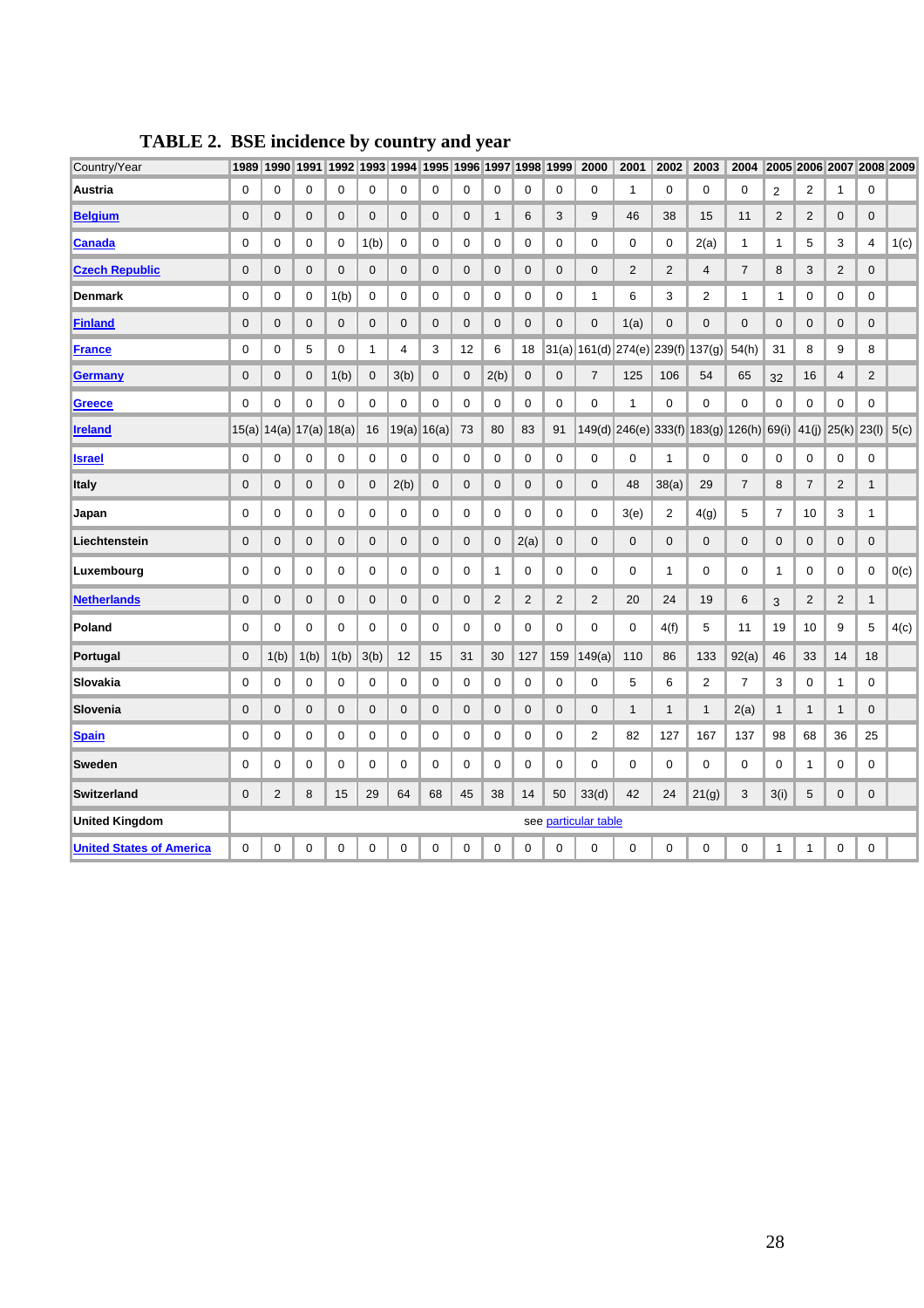|                                   |                  | Alderney Great Britain Guernsey <sup>(3)</sup> |                | Isle of Man    | Jersey                  | <b>Northern</b><br><b>Ireland</b> | <b>Total</b><br><b>United Kingdom</b> |
|-----------------------------------|------------------|------------------------------------------------|----------------|----------------|-------------------------|-----------------------------------|---------------------------------------|
| 1987 and<br>before <sup>(4)</sup> | $\pmb{0}$        | 442                                            | 4              | 0              | $\boldsymbol{0}$        | $\mathbf 0$                       | 446                                   |
| 1988 <sup>(4)</sup>               | $\mathbf 0$      | 2 4 6 9                                        | 34             | $6\phantom{1}$ | $\mathbf{1}$            | $\overline{4}$                    | 2 5 1 4                               |
| 1989                              | $\pmb{0}$        | 7 1 3 7                                        | 52             | 6              | $\overline{\mathbf{4}}$ | 29                                | 7 2 2 8                               |
| 1990                              | $\mathbf 0$      | 14 181                                         | 83             | 22             | $\bf 8$                 | 113                               | 14 407                                |
| 1991                              | $\boldsymbol{0}$ | 25 0 32                                        | 75             | 67             | 15                      | 170                               | 25 35 9                               |
| 1992                              | $\mathbf 0$      | 36 682                                         | 92             | 109            | 23                      | 374                               | 37 280                                |
| 1993                              | $\boldsymbol{0}$ | 34 370                                         | 115            | 111            | 35                      | 459                               | 35 090                                |
| 1994                              | $\mathbf 2$      | 23 945                                         | 69             | 55             | 22                      | 345                               | 24 4 38                               |
| 1995                              | $\pmb{0}$        | 14 302                                         | 44             | 33             | 10                      | 173                               | 14 5 62                               |
| 1996                              | $\pmb{0}$        | 8 0 1 6                                        | 36             | 11             | 12                      | 74                                | 8 1 4 9                               |
| 1997                              | $\pmb{0}$        | 4 3 1 2                                        | 44             | 9              | 5                       | 23                                | 4 3 9 3                               |
| 1998                              | $\mathbf 0$      | 3 1 7 9                                        | 25             | 5              | 8                       | 18                                | 3 2 3 5                               |
| 1999                              | $\pmb{0}$        | 2 2 7 4                                        | 11             | 3              | 6                       | $\overline{7}$                    | 2 3 0 1                               |
| 2000                              | $\pmb{0}$        | 1 3 5 5                                        | 13             | $\pmb{0}$      | $\pmb{0}$               | 75                                | 1 4 4 3                               |
| 2001                              | $\boldsymbol{0}$ | 1,113                                          | $\overline{2}$ | 0              | $\pmb{0}$               | 87                                | 1,202                                 |
| 2002                              | $\mathbf 0$      | 1,044                                          | $\mathbf{1}$   | $\pmb{0}$      | $\mathbf{1}$            | 98                                | 1,144                                 |
| 2003                              | $\pmb{0}$        | 549                                            | $\pmb{0}$      | 0              | $\pmb{0}$               | 62                                | 611                                   |
| 2004                              | $\mathbf 0$      | 309                                            | $\pmb{0}$      | $\mathbf 0$    | $\pmb{0}$               | 34                                | 343                                   |
| 2005                              | $\pmb{0}$        | 203                                            | $\pmb{0}$      | 0              | $\mathbf 0$             | 22                                | 225                                   |
| 2006                              | $\mathbf 0$      | 104                                            | $\pmb{0}$      | 0              | $\pmb{0}$               | 10                                | 114                                   |
| 2007                              | $\pmb{0}$        | 53                                             | $\pmb{0}$      | 0              | $\pmb{0}$               | 14                                | 67                                    |
| 2008                              | $\pmb{0}$        | 33                                             | $\pmb{0}$      | 0              | $\pmb{0}$               | $\overline{4}$                    | 37                                    |
| 2009 <sup>(5)</sup>               | $\mathbf 0$      | 4                                              | $\pmb{0}$      | 0              | $\pmb{0}$               | $\overline{2}$                    | 6                                     |

#### **Number of cases of bovine spongiform encephalopathy (BSE) reported in the United Kingdom (1)**

#### **From the OIE.**

Number of reported cases of bovine spongiform encephalopathy (BSE) in farmed cattle worldwide http://www.oie.int/Eng/info/en\_esbmonde.htm

Number of cases of bovine spongiform encephalopathy (BSE) reported in the United<br>Kingdom http://www.oie.int/eng/info/en\_esbru.htm http://www.oie.int/eng/info/en\_esbru.htm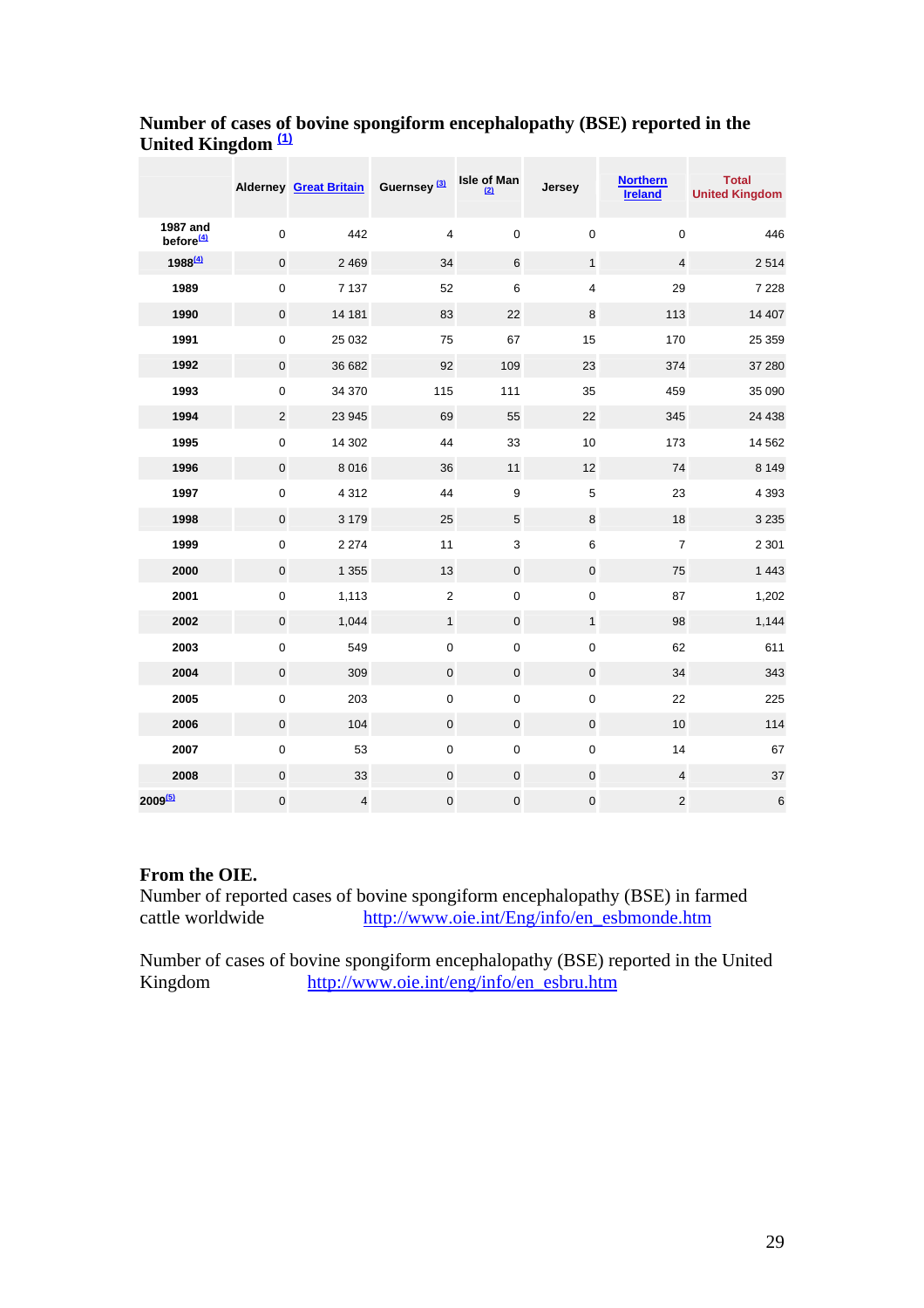#### **TABLE 3. Incidence of vCJD by country**

#### **VARIANT CREUTZFELDT-JAKOB DISEASE**

| <b>COUNTRY</b>         | <b>TOTAL</b><br><b>NUMBER OF</b><br><b>PRIMARY</b><br><b>CASES</b><br>(NUMBER<br><b>ALIVE</b> ) | <b>TOTAL NUMBER OF</b><br><b>SECONDARY CASES:</b><br><b>BLOOD</b><br><b>TRANSFUSION</b><br>(NUMBER ALIVE) | <b>CUMULATIVE</b><br><b>RESIDENCE IN UK</b><br>$> 6$ MONTHS<br><b>DURING PERIOD</b><br>1980-1996 |
|------------------------|-------------------------------------------------------------------------------------------------|-----------------------------------------------------------------------------------------------------------|--------------------------------------------------------------------------------------------------|
| UK                     | 166(4)                                                                                          | 3(0)                                                                                                      | 169                                                                                              |
| France                 | 25(1)                                                                                           |                                                                                                           | 1                                                                                                |
| Republic of<br>Ireland | 4(0)                                                                                            |                                                                                                           | $\overline{2}$                                                                                   |
| Italy                  | 1(0)                                                                                            |                                                                                                           | $\boldsymbol{0}$                                                                                 |
| <b>USA</b>             | $3^{\dagger}$ (0)                                                                               |                                                                                                           | $\overline{2}$                                                                                   |
| Canada                 | 1(0)                                                                                            |                                                                                                           |                                                                                                  |
| Saudi Arabia           | 1(1)                                                                                            |                                                                                                           | $\overline{0}$                                                                                   |
| Japan                  | $1*(0)$                                                                                         |                                                                                                           | $\overline{0}$                                                                                   |
| Netherlands            | 3(0)                                                                                            |                                                                                                           | $\overline{0}$                                                                                   |
| Portugal               | 2(0)                                                                                            |                                                                                                           | $\overline{0}$                                                                                   |
| Spain                  | 5(0)                                                                                            |                                                                                                           | $\theta$                                                                                         |

#### **CURRENT DATA (SEPTEMBER 2009)**

† the third US patient with vCJD was born and raised in Saudi Arabia and has lived permanently in the United States since late 2005. According to the US case-report, the patient was most likely infected as a child when living in Saudi Arabia.

\*the case from Japan had resided in the UK for 24 days in the period 1980- 1996.

*From the CJD Surveillance Unit – University of Edinburgh.* http://www.cjd.ed.ac.uk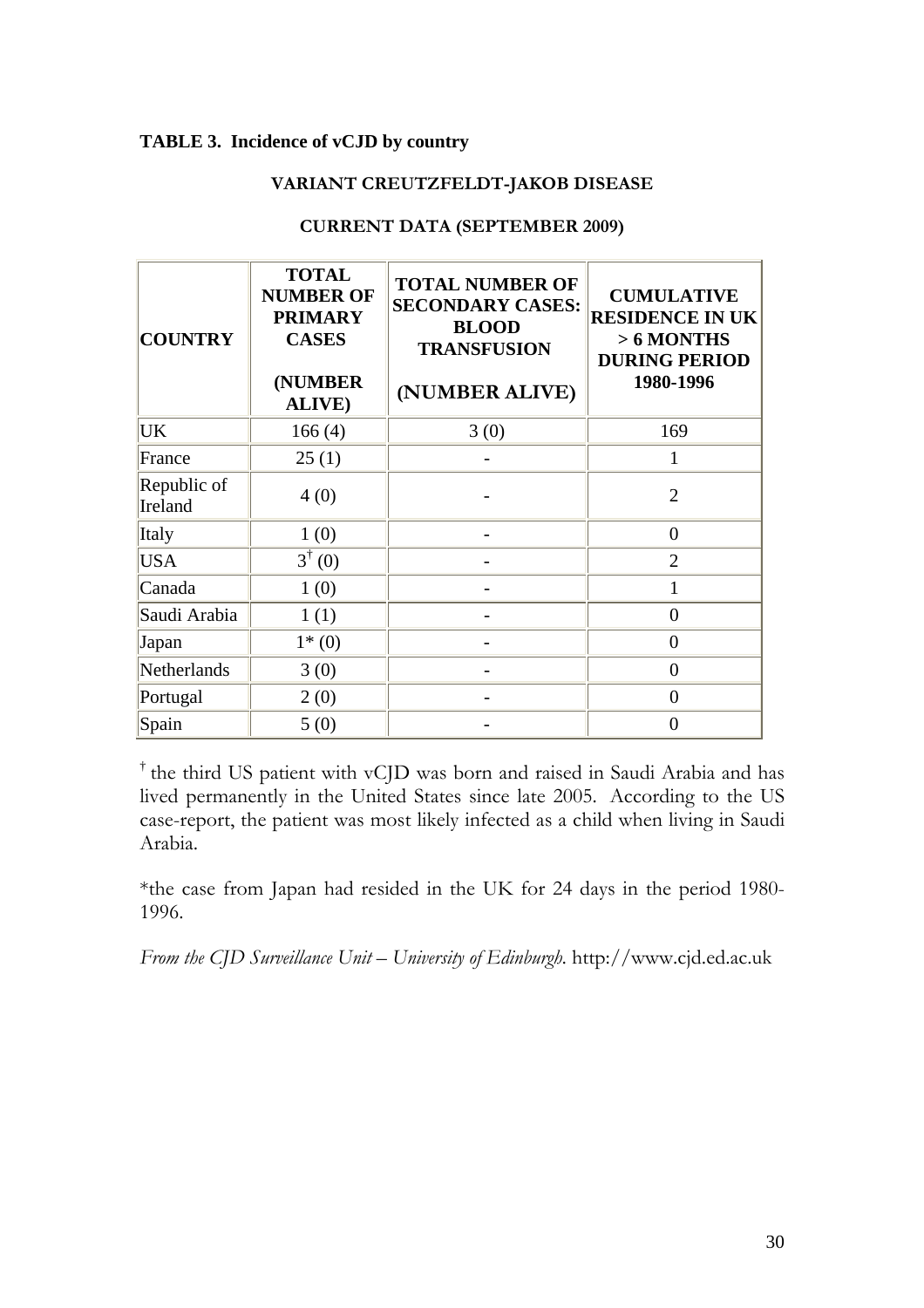| Population at risk | <b>Future Annual</b><br><b>Exposure</b> | New vCJD<br>transmissions each | <b>Chance of a single</b><br>vCJD case in next 50 |  |  |
|--------------------|-----------------------------------------|--------------------------------|---------------------------------------------------|--|--|
|                    | (bovine $ID_{50}$ )                     | vear                           | vears                                             |  |  |
|                    | $< 100$ ID <sub>50</sub>                | 0.0006                         | 0.03                                              |  |  |
| Australia          | ا≻⊿.                                    | 0.000042                       | 0.002                                             |  |  |

 **TABLE 4. Risk of vCJD in Australia from beef imports** 

To assess the potential risk to Australian consumers, we base our assumptions and parameters on those used in recent assessments of risk to the UK food supply. We note that from some 54 million bovine  $ID_{50}$  that entered the UK food supply up to 1996, there are unlikely to be more than 330 cases of human vCJD over the full course of the epidemic . This corresponds to some six human cases per million bovine  $ID_{50}$ . We also note that with UK controls in place, there would be no more than 100 bovine  $ID_{50}$  entering the human food chain in the UK each year, and probably much less70. Thus the expected risk to UK residents *from new transmissions* will be no more than 0.0006 each year, or at most a 3 in a hundred chance of a single case in the next two generations<sup>71</sup>.

To assess the potential Australian risk from any future importation of beef products from the UK and other "controlled risk" countries, we assume that:

- the quality control on exports would be at least as good as the beef products for home consumption;
- Australia would import no more than 10% of its annual supply of beef products from a "controlled" risk country such as UK;
- per capita Australian consumption of beef products could be up to twice as high as in the UK.

On this basis, the aggregate risk to Australian residents from consuming UK beef would be up to 7% of the aggregate risk to the UK population. In other words, there would be no more than a *2 in 1000 chance of a single new vCJD transmission in Australia over the next two generations* – and the risk could be much smaller than that because of the progressive decline in BSE incidence in UK herds. This risk estimate is not zero, but it is small enough to justify the term "negligible". The risk that each Australian has of dying from a road accident over the next two generations is perhaps 40 million times greater than the theoretical risk of them dying of vCJD transmitted by imported beef products.

Importation of beef products from other "controlled risk' countries would likely add an even more negligible risk to the Australian population.

*Conclusion:* Despite a theoretical increase in risk from any future importation of beef products from "BSE controlled risk" countries, the absolute risk to the Australian population is likely to be negligible.

 $70$  Comer & Huntly (2003) estimated that the annual aggregate burden to the UK population was much closer to 1 ID<sub>50</sub>, whereas Ferguson & Donnelly (2003) had annual estimates in the range 100 ID<sub>50</sub>, to allow for proposed changes to the OTM rule and other uncertainties.

 $71$  The underlying assumption is that the risk is linearly proportional to the likely dose of infectious agent. However, there are clues suggesting that there may be a threshold dose needed to overcome the species barrier; if so, the risk may be even lower than that suggested by the linear assumption.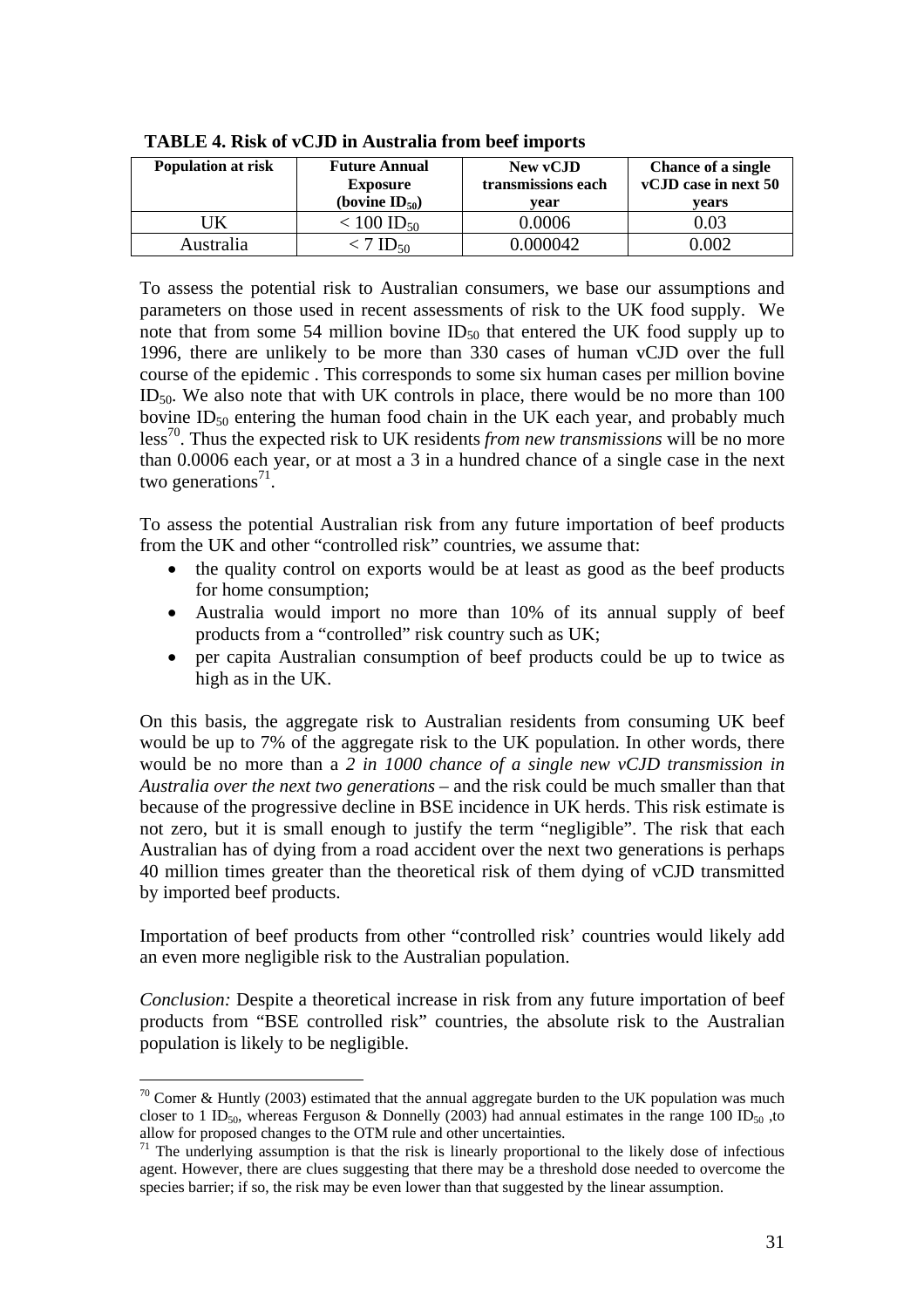#### **TABLE 5. Estimated final size of primary vCJD epidemic in UK**

To estimate the final size of the vCJD epidemic we need to add the currently known numbers of primary (putatively food-borne) vCJD (166 cases) to our best estimate of the numbers of people, still incubating vCJD, who will develop clinical disease in future years.

| <b>Observations used</b>    | <b>Assumptions</b>            | <b>Best estimate or</b> | <b>Confidence</b> |  |
|-----------------------------|-------------------------------|-------------------------|-------------------|--|
|                             |                               | <b>Conclusion</b>       | interval          |  |
| Epidemic curve of 166       | Incubation period<br>1.       | 50 future clinical      | 10-165 future     |  |
| vCJD diagnoses from 1995-   | averages 16-17 years          | cases                   | cases             |  |
| 2009 (primary cases)        | Persons aged 8-20 at<br>2.    |                         |                   |  |
|                             | greatest risk of infection    |                         |                   |  |
| Detection of 3 prion-       | Detection of prions indicates | 4000 "carriers"         | 1000-16000        |  |
| affected appendices in      | that such "carriers" might    |                         | "carriers"        |  |
| 10,278 samples from 1961-   | transmit to others by blood   |                         |                   |  |
| 85 birth cohort             | donation without necessarily  |                         |                   |  |
|                             | becoming diseased             |                         |                   |  |
|                             | themselves <sup>72</sup>      |                         |                   |  |
| Detection of no prion-      | As above                      | No "carriers"           | $0 - 6000$        |  |
| affected tonsils in 12,753  |                               |                         | "carriers"        |  |
| samples from 1961-85 birth  |                               |                         |                   |  |
| cohort                      |                               |                         |                   |  |
| Four instances of secondary | Transmission by blood<br>1.   | If there are large      |                   |  |
| transmission following      | is possible                   | numbers of carriers,    |                   |  |
| blood transfusion after     | Shorter incubation<br>2.      | few will cause          |                   |  |
| incubation periods of 5-8   | period is characteristic      | disease, at least with  |                   |  |
| years. No unexplained       | of within-species             | expected incubation     |                   |  |
| recent increase in vCJD     | transmission.                 | periods                 |                   |  |
| cases                       |                               |                         |                   |  |

|  | This Table summarises various ways to estimate the number of future cases |  |  |  |  |
|--|---------------------------------------------------------------------------|--|--|--|--|
|  |                                                                           |  |  |  |  |

*Conclusion:* The final size of the primary epidemic of vCJD in the UK is most likely to be about 216 cases (166 currently known and 50 future cases developing over the next generation). The potential upper limit of 330 cases, based on observations up to 2003, may even be too high<sup>73</sup>.

*What is the significance of "carriers"?* The detection of prions in 3 of 10,278 appendectomy specimens from the at-risk birth cohorts suggests that a large number of persons could be prion carriers in the UK. The negative result from tonsillectomy specimens does not rule this out, although it reduces the best estimate of carrier numbers in the UK to perhaps 2000. However, if as many carriers as this were at risk of developing vCJD with the usual incubation period, the epidemic curve of clinical cases would not have declined – in fact it would have kept on going up from 2002. This forces us to conclude that "carriers ", as detected in the appendectomy survey, are not at risk of disease (except possibly with very long incubation periods), or that the estimate of carrier frequency is far too high, presumably because of some unknown bias (see below).

 $72$  It is also implicitly assumed that appendices carrying prions are no more likely to be surgically removed than other appendices. This would not be true – for example – if prion accumulation in the appendix increased the risk of appendicitis and consequential surgery.

 $^{75}$  Clarke & Ghani (2005).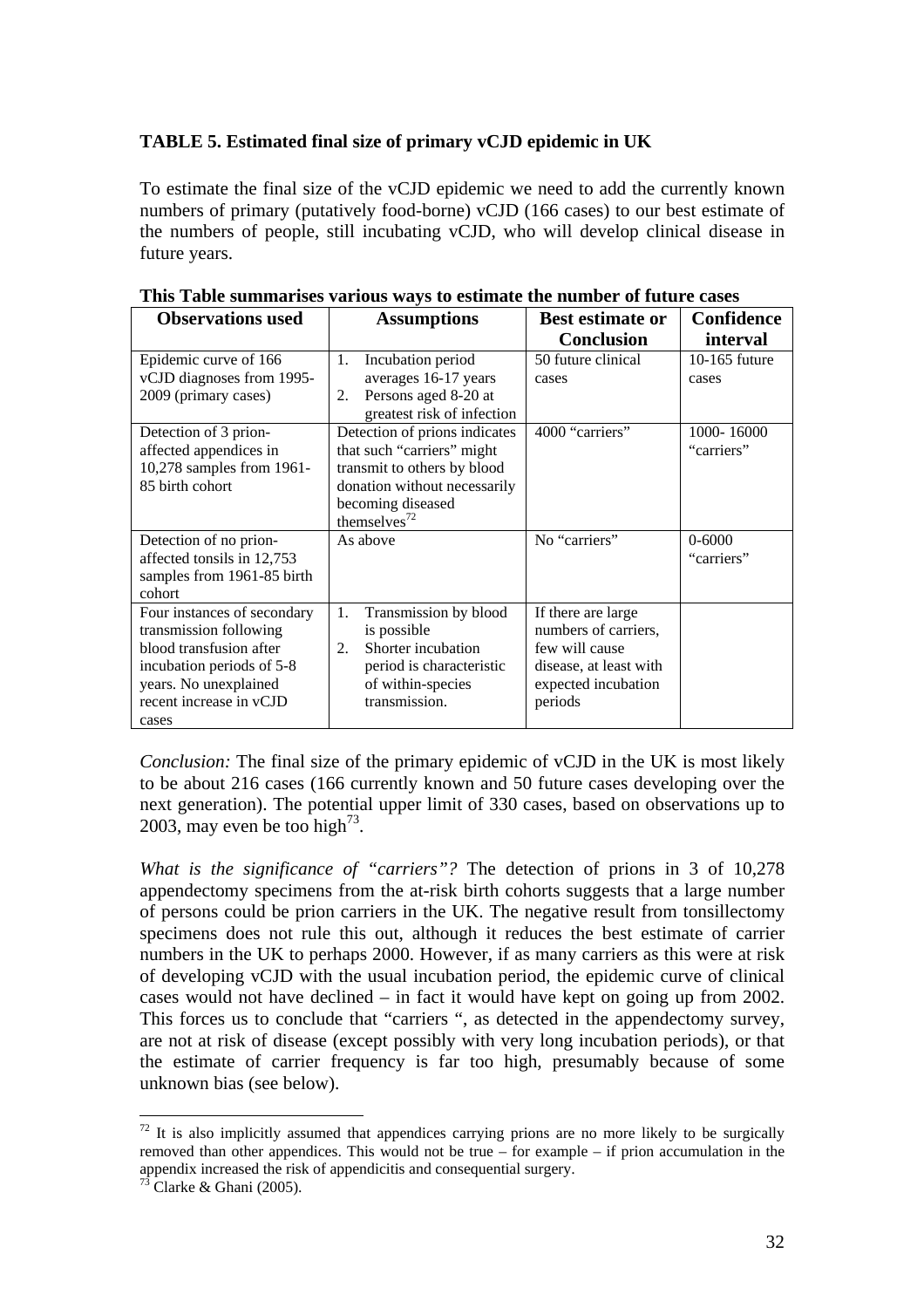| <b>Observations</b>            | <b>Assumptions</b><br>made | <b>Best estimate of</b><br>future numbers | Confidence<br>intervals  |
|--------------------------------|----------------------------|-------------------------------------------|--------------------------|
| <b>Primary transmissions</b>   |                            |                                           |                          |
| No cases of vCJD yet           | Any outbreak               | No cases                                  | 0-6 cases in Australia   |
| diagnosed in Australia         | should be more             |                                           | $0-1.5$ cases in donors  |
|                                | than half over             |                                           |                          |
| 169 vCJD cases in UK $\&$      | Transfer factor 0.2-       | 1.5 cases                                 | 0.4-4 cases in Australia |
| no more than 165 expected      | 1%                         | $(0.4$ in a donor)                        | $0.1-1$ cases in donors  |
| in future                      |                            |                                           |                          |
| <b>Secondary transmissions</b> |                            |                                           |                          |
| 4 cases of secondary           | Both above                 | $0.0 - 0.14$ secondary                    | There could be none      |
| transmission in UK             |                            | transmissions in                          |                          |
|                                |                            | Australia                                 |                          |

#### **TABLE 6. Risk of future vCJD cases in Australia**

Hitherto, there have been no cases of vCJD detected in Australia. If we assume that any cases in Australia, from primary infection in UK, would be following the same time-course as in UK, we would expect any Australian outbreak to be half over by 2009. On the basis, having seen no cases to date, it can be inferred that the final size of any Australian outbreak is very unlikely to be more than 6 cases.

This estimate agrees quite well with the alternative estimate (0.4-4 cases) derived from the size of the primary epidemic in the UK ( liberal estimates of 200-400 cases of vCJD up to 2080) and the "transfer factor" of 0.2-1% from UK to Australia.

Of the vCJD cases that could occur in Australia, only a minority would be in blood donors.

To estimate the maximum credible risk from secondary transmission in Australia from blood or plasma, we take the maximum credible size of the (future) primary epidemic in Australia (6 cases) and pro-rata by the proportion of secondary to primary cases already seen in UK. The maximum credible number is  $6x4/166 = 0.14$  of a case.

Attempts to estimate the risks of secondary transmission of vCJD by surgical or dental procedures have been hampered, even in the UK, by lack of data. However, any risks must be small, even in the UK, because of the lack of a second peak in the vCJD epidemic. It is very unlikely, even in the UK, that any surgical transmission could result in a self-sustaining secondary epidemic. In Australia, with no primary vCJD cases yet seen, the risks must be very much smaller.

*Conclusions:* The maximum credible number of future Australian cases of vCJD resulting from BSE exposures in the UK that have already happened is 6, but it is quite possible that the number will be zero. The risk for vCJD developing in any Australian blood donor is proportionally less. It is likely that the number of secondary transmissions in Australia from blood, plasma products, and surgical interventions will be zero.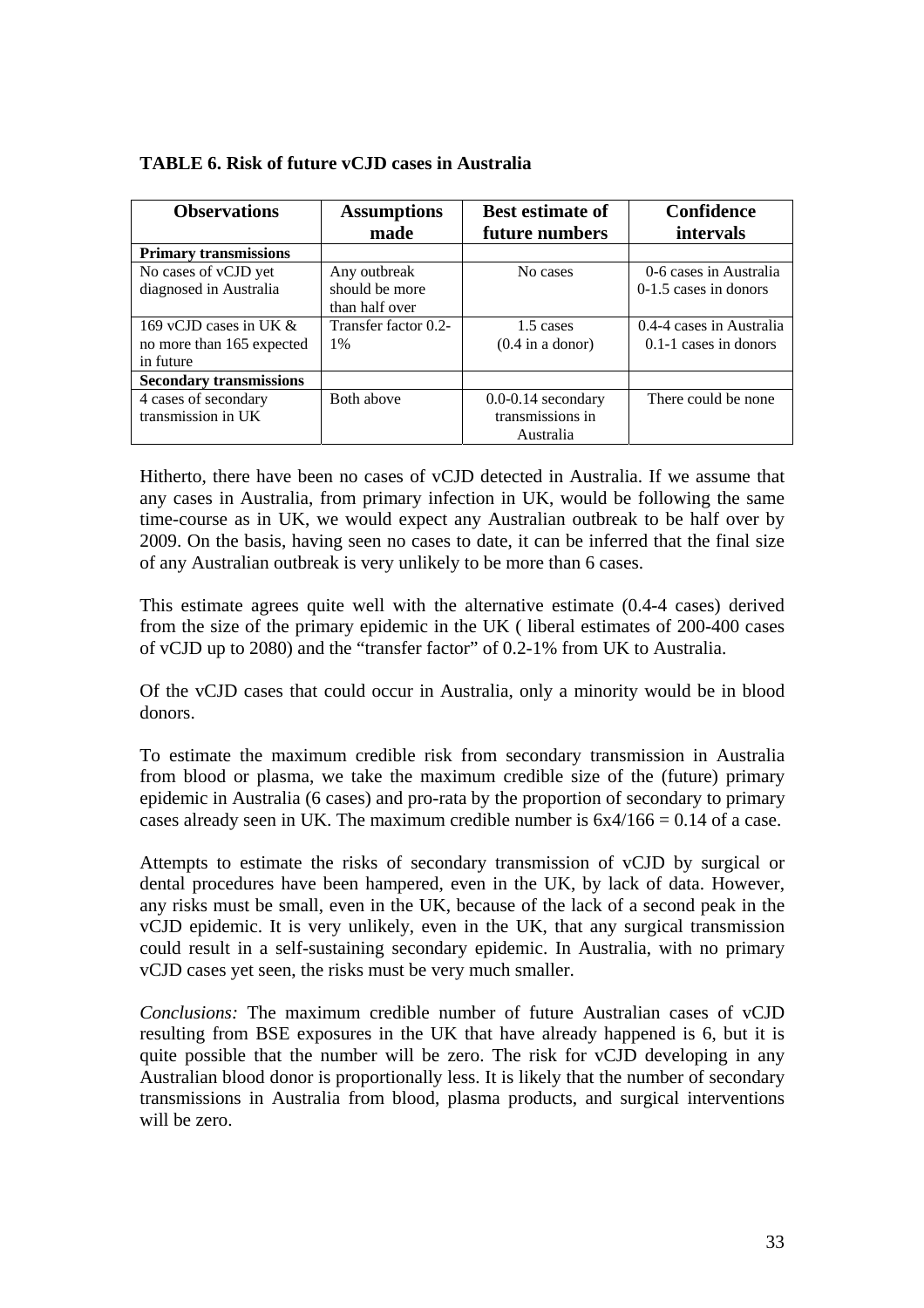#### **Fig. 1. BSE surveillance in UK and rest of EU by year**

Chart B4: Evolution of BSE cases detected by passive surveillance and active monitoring in the UK



Chart B5: Evolution of BSE cases detected by passive surveillance and active monitoring in the rest of the EU



From the *"Report on the monitoring and testing of ruminants for the presence of TSE in the EU in 2007".* See http://ec.europa.eu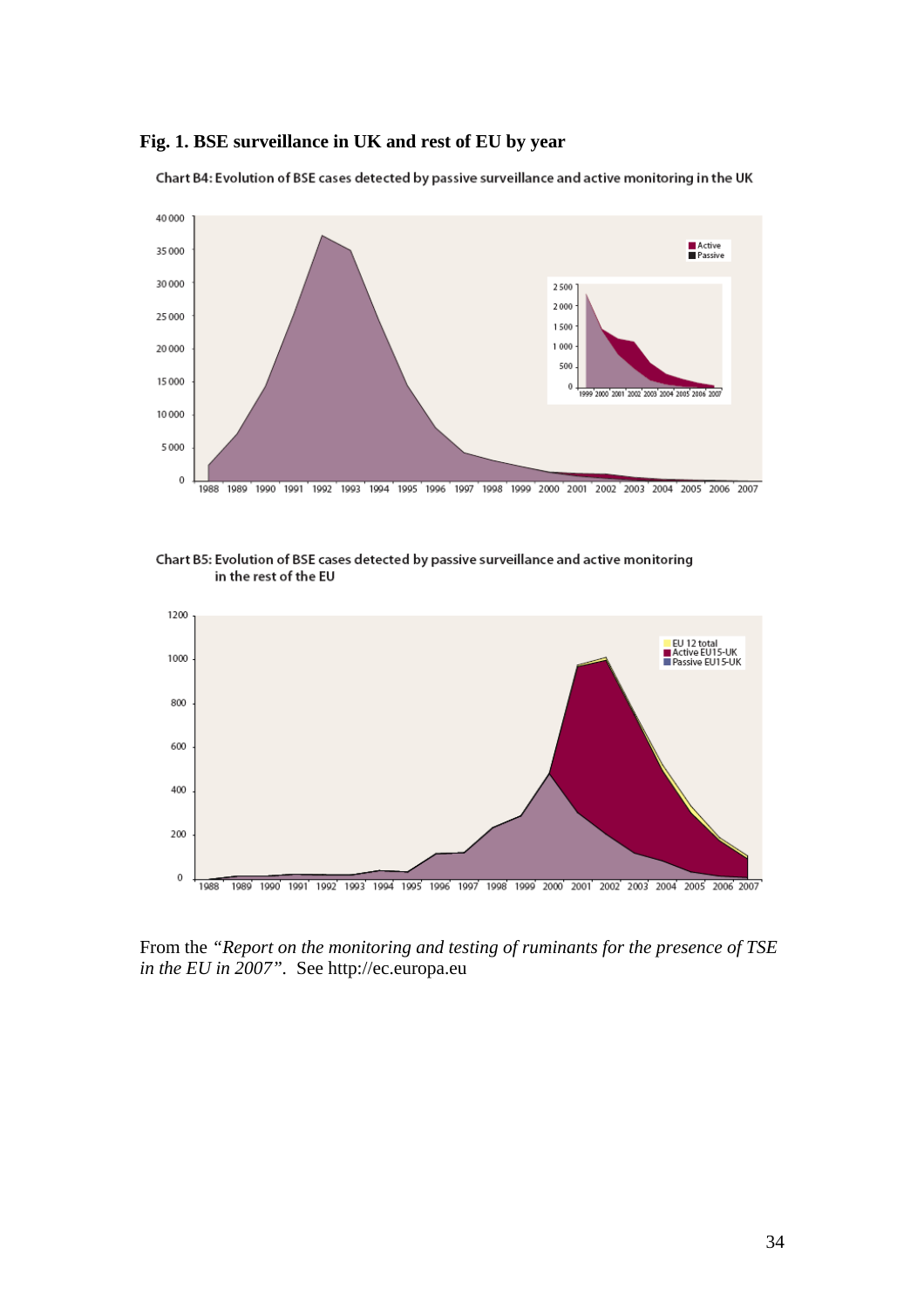**Fig. 2 Time course of vCJD deaths in UK epidemic**



From the National CJD Disease Surveillance Unit at the University of Edinburgh, The reporting is ostensibly complete to September 2009.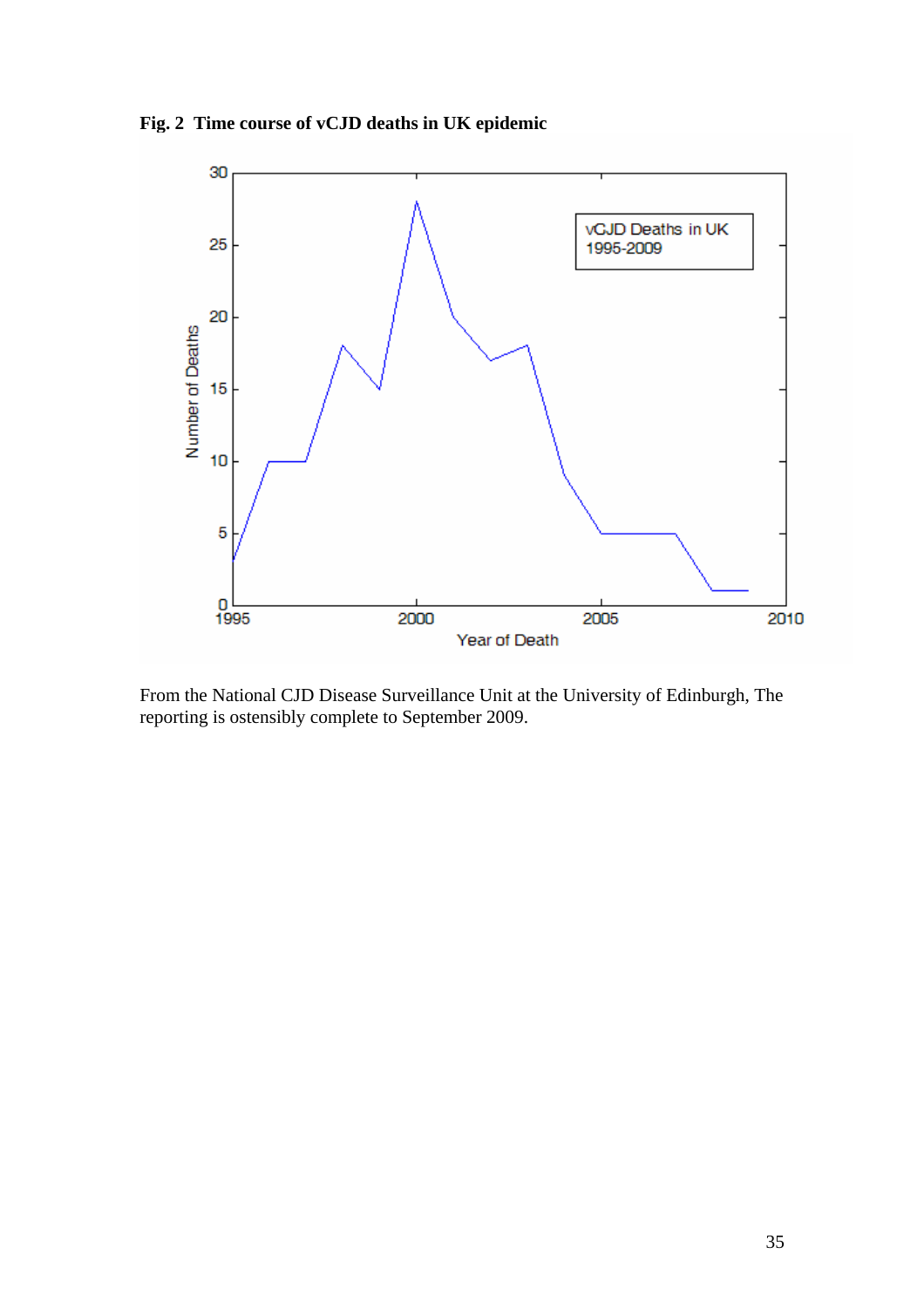

**Fig. 3. Bovine Infective Units (ID50) Entering the UK Food Chain by Year** 

Note the logarithmic scale of doses, so that the amount of infective material entering the food chain in 1993 is about 10 million times greater than in 2006. The dotted red line shows the contribution from younger animals (less than 30 months at slaughter), and the gap between that line and the top blue line shows the contribution from older animals. As older animals were removed from the food chain by 1997, the lines converge in later years. From Comer and Huntly (2003).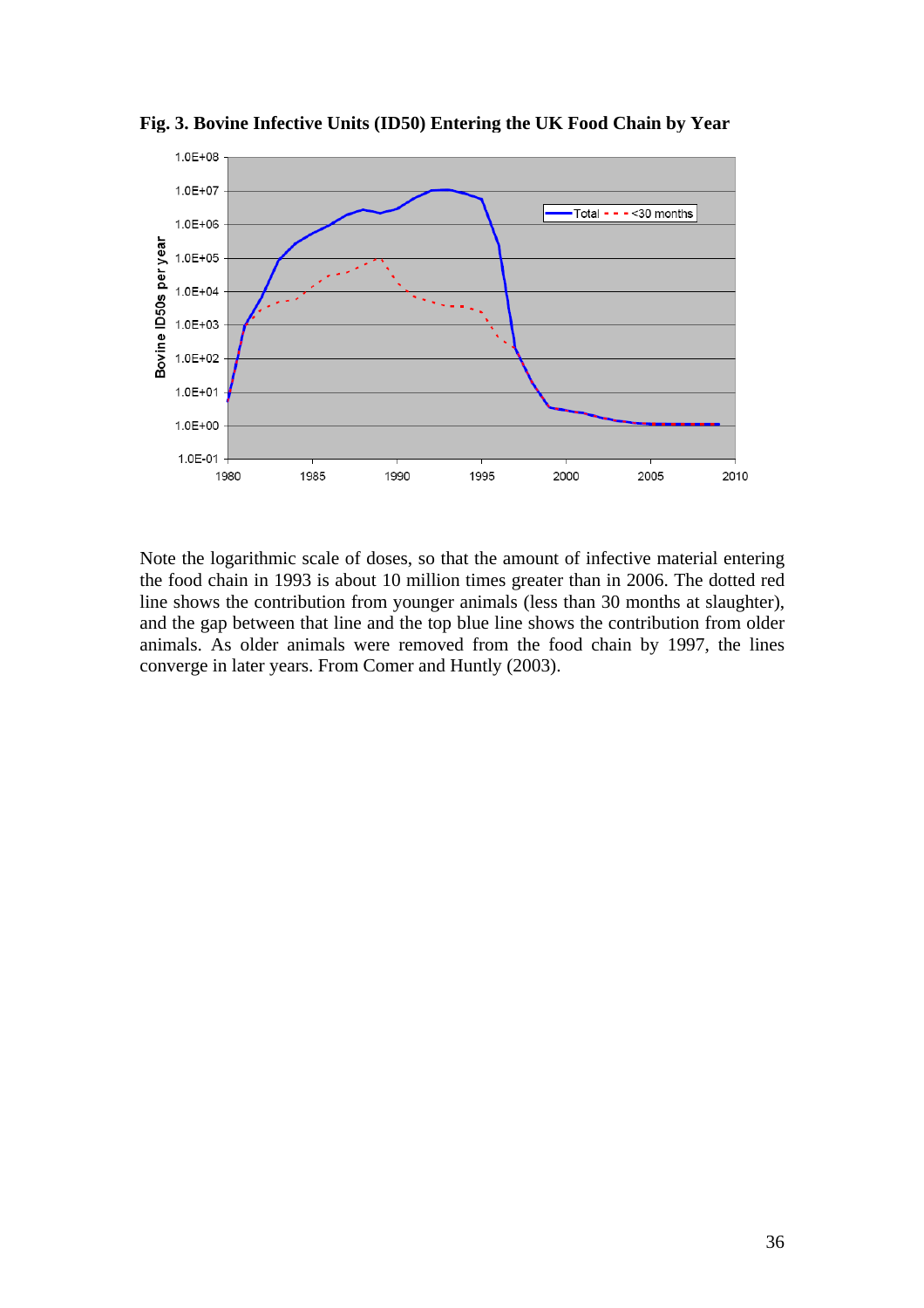#### **SELECTED SCIENTIFIC REFERENCES**

- Aguzzi, A., Heikenwalder, M. & Polymenidou, M. Insights into prion strains and neurotoxicity. *Nat Rev Mol Cell Biol* **8**, 552-61 (2007).
- Alpers M.P. The epidemiology of kuru: monitoring the epidemic from its peak to its end. *Proc Roy Soc B* **363,** 3707-13 (2008).
- Angers RC, Seward TS, Napier D, Green M, Hoover E, Spraker T, O'Rourke K, Balachandran A, Telling GC. Chronic wasting disease prions in elk antler velvet. *Emerg Infect Dis* **15** 696-703 (2009).
- Anon. Fourth case of transfusion-associated vCJD infection in the United Kingdom. *Euro Surveill* **12**, E070118 4 (2007).
- Appleby, B.S. et al. Characteristics of established and proposed sporadic Creutzfeldt-Jakob disease variants. *Arch Neurol* **66**, 208-15 (2009).
- Arnold, M.E., Hawkins, S.A., Green, R., Dexter, I. & Wells, G.A. Pathogenesis of experimental bovine spongiform encephalopathy (BSE): estimation of tissue infectivity according to incubation period. *Vet Res* **40**, 8 (2009).
- Azarpazhooh, A. & Fillery, E.D. Prion disease: the implications for dentistry. *J Endod* **34**, 1158-66 (2008).
- Balen, A.H. & Lumholtz, I.B. Consensus statement on the bio-safety of urinaryderived gonadotrophins with respect to Creutzfeldt-Jakob disease. *Hum Reprod* **20**, 2994-9 (2005).
- Bessen, R.A., Martinka, S., Kelly, J. & Gonzalez, D. Role of the lymphoreticular system in prion neuroinvasion from the oral and nasal mucosa. *J Virol* **83**, 6435-45 (2009).
- Bird, S.M. Attributable testing for abnormal prion protein, database linkage, and blood-borne vCJD risks. *Lancet* **364**, 1362-4 (2004).
- Bird, S.M., Merrall, E.L., Ward, H.J. & Will, R.G. Survival and re-operation rates after neurosurgical procedures in Scotland: implications for targeted surveillance of sub-clinical variant Creutzfeldt-Jakob disease. *Neuroepidemiology* **33**, 1-11 (2009).
- Bishop, M.T. et al. Predicting susceptibility and incubation time of human-to-human transmission of vCJD. *Lancet Neurol* **5**, 393-8 (2006).
- Boelle, P.Y., Cesbron, J.Y. & Valleron, A.J. Epidemiological evidence of higher susceptibility to vCJD in the young. *BMC Infect Dis* **4**, 26 (2004).
- Brandel, J.P. et al. Variant Creutzfeldt-Jakob disease in France and the United Kingdom: Evidence for the same agent strain. *Ann Neurol* **65**, 249-56 (2009).
- Burdick MD, Pifat DY, Petteway SR Jr, Cai K. Clearance of prions during plasma protein manufacture. *Transfus Med Rev* **20** 57-62 (2006).
- Cervia, J.S. et al. An overview of prion biology and the role of blood filtration in reducing the risk of transfusion-transmitted variant Creutzfeldt-Jakob disease. *Transfus Med Rev* **20**, 190-206 (2006).
- Chadeau-Hyam M, Alpérovitch A. Risk of variant Creutzfeldt-Jakob disease in France. *Int J Epidemiol* **34**,46-52 (2005).
- Chang, B. et al. Surround optical fiber immunoassay (SOFIA): an ultra-sensitive assay for prion protein detection. *J Virol Methods* **159**, 15-22 (2009).
- Chesebro, B. Introduction to the transmissible spongiform encephalopathies or prion diseases. *Br Med Bull 66,* 1-20 (2003).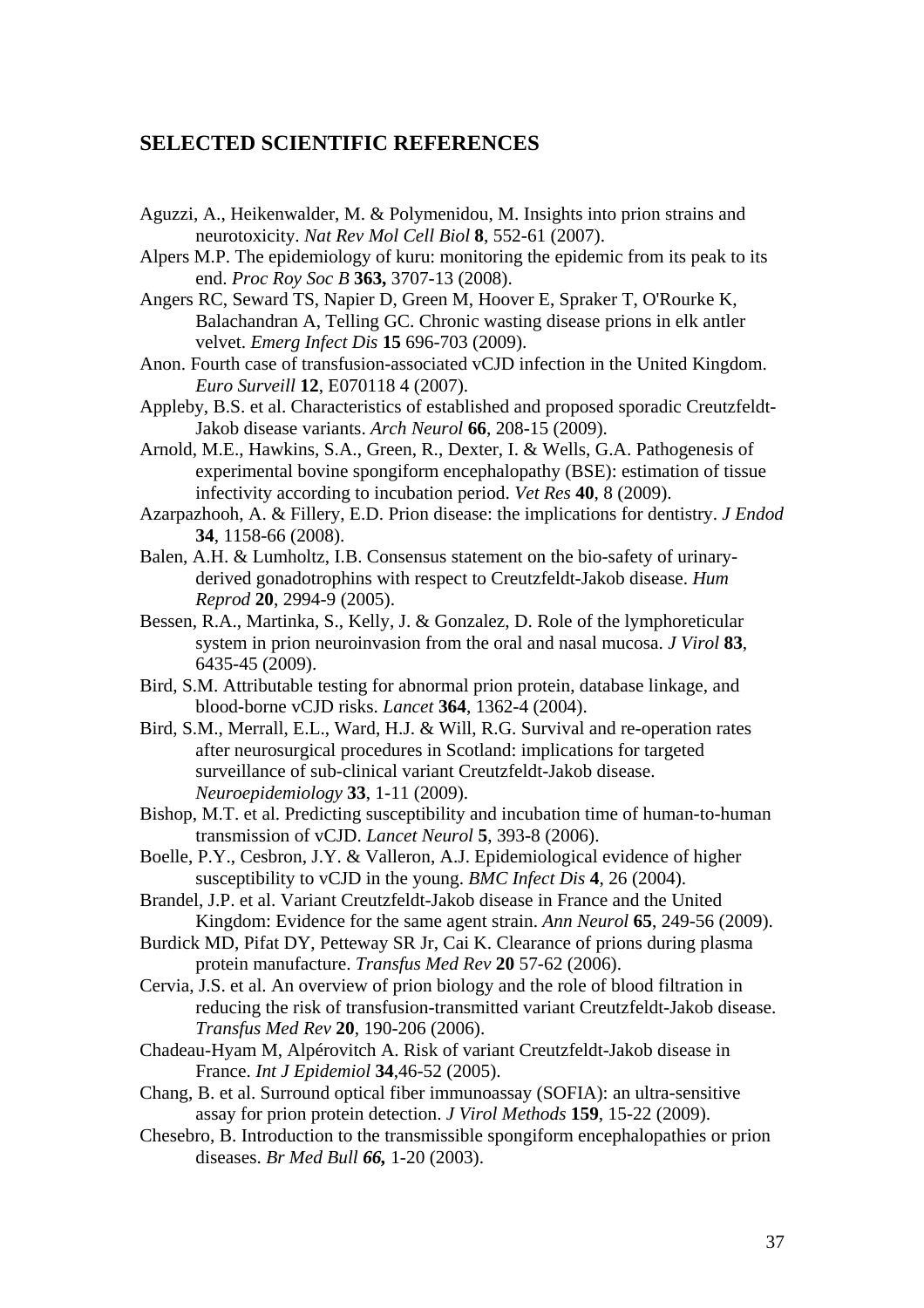- Chtourou S, Porte P, Nogré M, Bihoreau N, Cheesman E, Samor B, Sauger A, Raut S, Mazurier C. A solvent/detergent-treated and 15-nm filtered factor VIII: a new safety standard for plasma-derived coagulation factor concentrates. *Vox Sang*  **92** 327-37(2007).
- Clarke, P. & Ghani, A.C. Projections of the future course of the primary vCJD epidemic in the UK: inclusion of subclinical infection and the possibility of wider genetic susceptibility. *J R Soc Interface* **2**, 19-31 (2005).
- Clarke, P., Will, R.G. & Ghani, A.C. Is there the potential for an epidemic of variant Creutzfeldt-Jakob disease via blood transfusion in the UK? *J R Soc Interface* **4**, 675-84 (2007).
- Clewley, J.P. et al. Prevalence of disease related prion protein in anonymous tonsil specimens in Britain: cross sectional opportunistic survey. *BMJ* **338**, b1442 (2009).
- Collinge J, Whitfield J, McKintosh E, Beck J, Mead S, Thomas DJ, Alpers MP. Kuru in the 21st century--an acquired human prion disease with very long incubation periods. *Lancet* **367**,2068-74 (2006).
- Comer P.J. Huntly P.J. Exposure of the human population to BSE infectivity over the course of the BSE epidemic in great Britain and the impact of changes to the Over Thirty Month Rule. DNV Consulting. (2003).
- Cooper JD, Bird SM. Predicting incidence of variant Creutzfeldt-Jakob disease from UK dietary exposure to bovine spongiform encephalopathy for the 1940 to 1969 and post-1969 birth cohorts. *Int J Epidemiol* **32**,784-91 2003).
- Correll PK, Law MG, Seed CR, Gust A, Buring M, Dax EM, Keller AJ, Kaldor JM. Variant Creutzfeldt-Jakob disease in Australian blood donors: estimation of risk and the impact of deferral strategies.*Vox Sang* **81** 6-11 (2001).
- Coste, J., Prowse, C., Eglin, R. & Fang, C. A report on transmissible spongiform encephalopathies and transfusion safety. *Vox Sang* **96**, 284-91 (2009).
- Cousens, S. et al. The geographical distribution of variant Creutzfeldt-Jakob disease cases in the UK: what can we learn from it? *Stat Methods Med Res* **12**, 235-46 (2003).
- d'Aignaux, J.N.H., Cousens, S.N. & Smith, P.G. Predictability of the UK Variant Creutzfeldt-Jakob Disease Epidemic. *Science* **294**, 1729-1731 (2001).
- de Vos, C.J. & Heres, L. The BSE risk of processing meat and bone meal in nonruminant feed: a quantitative assessment for the Netherlands. *Risk Anal* **29**, 541-57 (2009).
- Dickinson, J. et al. Decontamination of prion protein (BSE301V) using a genetically engineered protease. *J Hosp Infect* **72**, 65-70 (2009).
- Donnelly, C.A. Maternal transmission of BSE: interpretation of the data on the offspring of BSE-affected pedigree suckler cows. *Vet Rec* **142**, 579-80 (1998).
- Dorsey, K. et al. Lack of evidence of transfusion transmission of Creutzfeldt-Jakob disease in a US surveillance study. *Transfusion* **49**, 977-84 (2009).
- Duncan, R.E. et al. Ethical considerations in presymptomatic testing for variant CJD. *J Med Ethics* **31**, 625-30 (2005).
- Dunstan, R.A. & Alpers, M.P. Variant Creutzfeldt-Jakob disease: implications for the health care system. *Aust N Z J Public Health* **29**, 308-12 (2005).
- Eaton, L. Haemophilia patient had variant CJD agent in spleen. *BMJ* **338**, b705 (2009).
- Edgeworth, J.A., Jackson, G.S., Clarke, A.R., Weissmann, C. & Collinge, J. Highly sensitive, quantitative cell-based assay for prions adsorbed to solid surfaces. *Proc Natl Acad Sci U S A* **106**, 3479-83 (2009).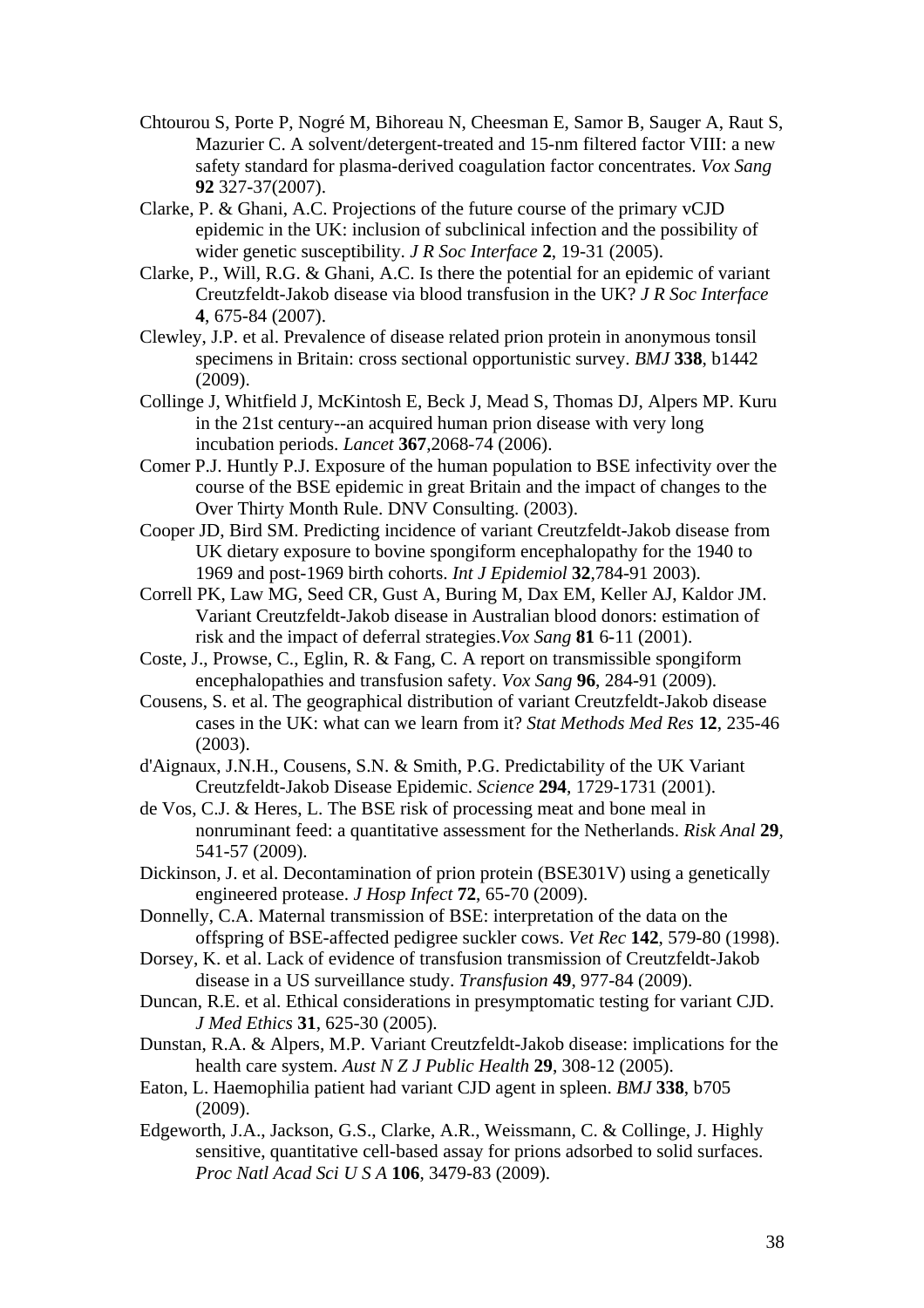- El-Shanawany, T., Jolles, S., Unsworth, D.J. & Williams, P. A recipient of immunoglobulin from a donor who developed vCJD. *Vox Sang* **96**, 270 (2009).
- Espinosa, J.-C. et al. Transgenic Mice Expressing Porcine Prion Protein Resistant to Classical Scrapie but Susceptible to Sheep Bovine Spongiform Encephalopathy and Atypical Scrapie. *Emerging Infectious Diseases* **15**, 1214- 1221 (2009).
- Farrugia, A. Globalisation and blood safety. *Blood Rev* **23**, 123-8 (2009).
- Farrugia, A., Ironside, J.W. & Giangrande, P. Variant Creutzfeldt-Jakob disease transmission by plasma products: assessing and communicating risk in an era of scientific uncertainty. *Vox Sang* **89**, 186-92 (2005).
- Ferguson, N.M. & Donnelly, C.A. Assessment of the risk posed by bovine spongiform encephalopathy in cattle in Great Britain and the impact of potential changes to current control measures. *Proc Biol Sci* **270**, 1579-84 (2003).
- Ferguson, N.M., Ghani, A.C., Donnelly, C.A., Hagenaars, T.J. & Anderson, R.M. Estimating the human health risk from possible BSE infection of the British sheep flock. *Nature* **415**, 420-4 (2002).
- Ferguson-Smith M.A. , Richt J.A. Rare BSE mutation raises concern over risks to public health. *Nature* **457** 1079 (2009)
- Fichet G et al Novel methods for disinfection of prion-contaminated medical devices. *Lancet* **364,** 521-6 (2004).
- Fichet G, Antloga K, Comoy E, Deslys JP, McDonnell G. Prion inactivation using a new gaseous hydrogen peroxide sterilisation process. *J Hosp Infect* **67** 278-86 (2007).
- Flan, B. & Arrabal, S. Manufacture of plasma-derived products in France and measures to prevent the risk of vCJD transmission: precautionary measures and efficacy of manufacturing processes in prion removal. *Transfus Clin Biol* **14**, 51-62 (2007).
- Fujihara, A. et al. Hyperefficient PrP Sc amplification of mouse-adapted BSE and scrapie strain by protein misfolding cyclic amplification technique. *FEBS J* **276**, 2841-8 (2009).
- Garske, T., Ward, H.J., Clarke, P., Will, R.G. & Ghani, A.C. Factors determining the potential for onward transmission of variant Creutzfeldt-Jakob disease via surgical instruments. *J R Soc Interface* **3**, 757-66 (2006).
- Geschwind, M.D. Clinical trials for prion disease: difficult challenges, but hope for the future. *Lancet Neurol* **8**, 304-6 (2009).
- Ghani, A.C. Commentary: Predicting the unpredictable: the future incidence of variant Creutzfeldt-Jakob disease. *Int J Epidemiol* **32**, 792-3 (2003).
- Ghani, A.C., Ferguson, N.M., Donnelly, C.A. & Anderson, R.M. Factors determining the pattern of the variant Creutzfeldt-Jakob disease (vCJD) epidemic in the UK. *Proc Biol Sci* **270**, 689-98 (2003).
- Gillies, M. et al. A retrospective case note review of deceased recipients of vCJDimplicated blood transfusions. *Vox Sang* (2009).
- Grassi, J., Maillet, S., Simon, S. & Morel, N. Progress and limits of TSE diagnostic tools. *Vet Res* **39**, 33 (2008).
- Gregori, L., et al Effectiveness of leucoreduction for the removal infectivity of TSEs from blood. *Lancet* **364** 529-31 (2004)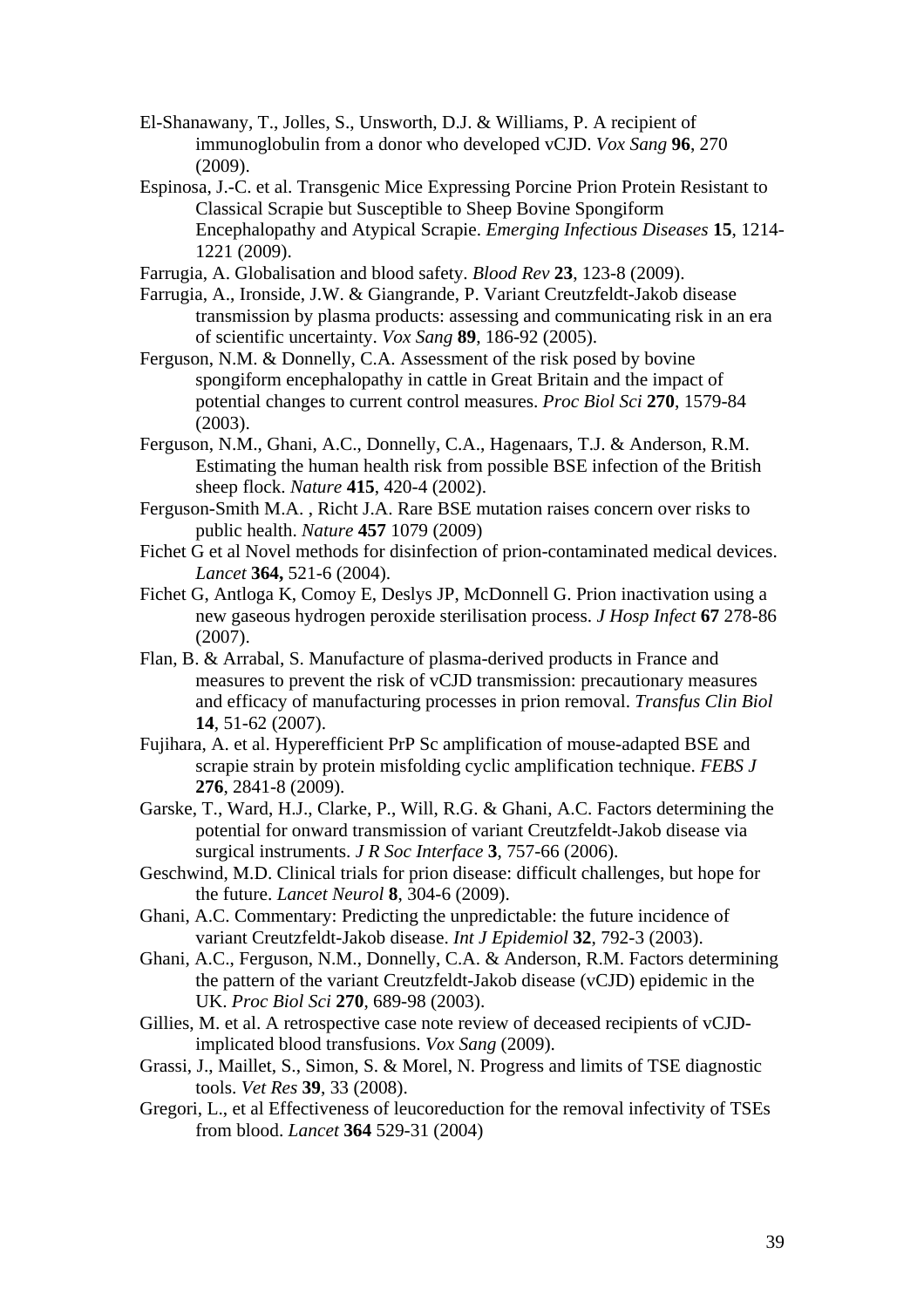- Grist, E.P. An evaluation of United Kingdom environmental bovine spongiform encephalopathy risk assessment. *Integr Environ Assess Manag* **1**, 152-9 (2005).
- Hamaguchi, T. et al. Medical procedures and risk for sporadic Creutzfeldt-Jakob disease, Japan, 1999-2008. *Emerg Infect Dis* **15**, 265-71 (2009).
- Head, M.W. & Ironside, J.W. vCJD and the gut: implications for endoscopy. *Gut* **56**, 9-11 (2007).
- Hewitt, P.E., Llewelyn, C.A., Mackenzie, J. & Will, R.G. Creutzfeldt-Jakob disease and blood transfusion: results of the UK Transfusion Medicine Epidemiological Review study. *Vox Sang* **91**, 221-30 (2006).
- Hill, A.F. & Collinge, J. Subclinical prion infection in humans and animals. *Br Med Bull* **66**, 161-70 (2003).
- Hilton, D.A. Pathogenesis and prevalence of variant Creutzfeldt-Jakob disease. *J Pathol* **208**, 134-41 (2006).
- Hoyos Flight, M. Prions: Getting a whiff of prion function. *Nat Rev Neurosci* **10**, 82- 82 (2009).
- Ironside, J.W. Variant Creutzfeldt-Jakob disease: risk of transmission by blood transfusion and blood therapies. *Haemophilia* **12 Suppl 1**, 8-15; discussion 26-8 (2006).
- Jarrige N, Ducrot C, Cazeau G, Morignat E, La Bonnardière C, Calavas D. Casecontrol study on feed risk factors for BSE cases born after the feed ban in France. *Vet Res* **38** 505-16 (2007).
- Jayawardana, B.C., Shimada, K.-i., Fukushima, M. & Sekikawa, M. Study on presence/absence of central nervous tissues as BSE specified risk material in processed and raw meat products in Japan. *Food Control* **20**, 187-190 (2009).
- Klug, G.M. et al. Surveillance of Creutzfeldt-Jakob disease in Australia: 2008. *Commun Dis Intell* **32**, 232-6 (2008).
- Lacroux C., et al Prions in milk from ewes incubating natural scrapie. *PLoS Pathog* **4**, e1000238. Epub (2008).
- Lee, S.T. & Roh, J.K. Innocent white blood cells in sporadic Creutzfeldt-Jakob disease? *Lab Invest* **89**, 612-3 (2009).
- Lefrere, J.J. & Hewitt, P. From mad cows to sensible blood transfusion: the risk of prion transmission by labile blood components in the United Kingdom and in France. *Transfusion* **49**, 797-812 (2009).
- Lloyd, S.E. et al. HECTD2 is associated with susceptibility to mouse and human prion disease. *PLoS Genet* **5**, e1000383 (2009).
- Lumley, J.S. & Serious Hazards of Transfusion, C. The impact of Creutzfeldt-Jakob disease on surgical practice. *Ann R Coll Surg Engl* **90**, 91-4 (2008).
- Manuelidis, L., Liu, Y. & Mullins, B. Strain-specific viral properties of variant Creutzfeldt-Jakob disease (vCJD) are encoded by the agent and not by host prion protein. *J Cell Biochem* **106**, 220-31 (2009).
- Mathews, J.D. The changing face of kuru, a personal perpective. *Proc Roy Soc B* **363,**  3779-84 (2008).
- Mead, S. et al. Genetic risk factors for variant Creutzfeldt-Jakob disease: a genomewide association study. *Lancet Neurol* **8**, 57-66 (2009).
- Murray, K. et al. Is there evidence of vertical transmission of variant CJD? *J Neurol Neurosurg Psychiatry*, jnnp.2009.172148 (2009).
- Olsen, S.B., Sheikh, A., Peck, D. & Darzi, A. Variant Creutzfeldt-Jakob disease: a cause for concern. Review of the evidence for risk of transmission through abdominal lymphoreticular tissue surgery. *Surg Endosc* **19**, 747-50 (2005).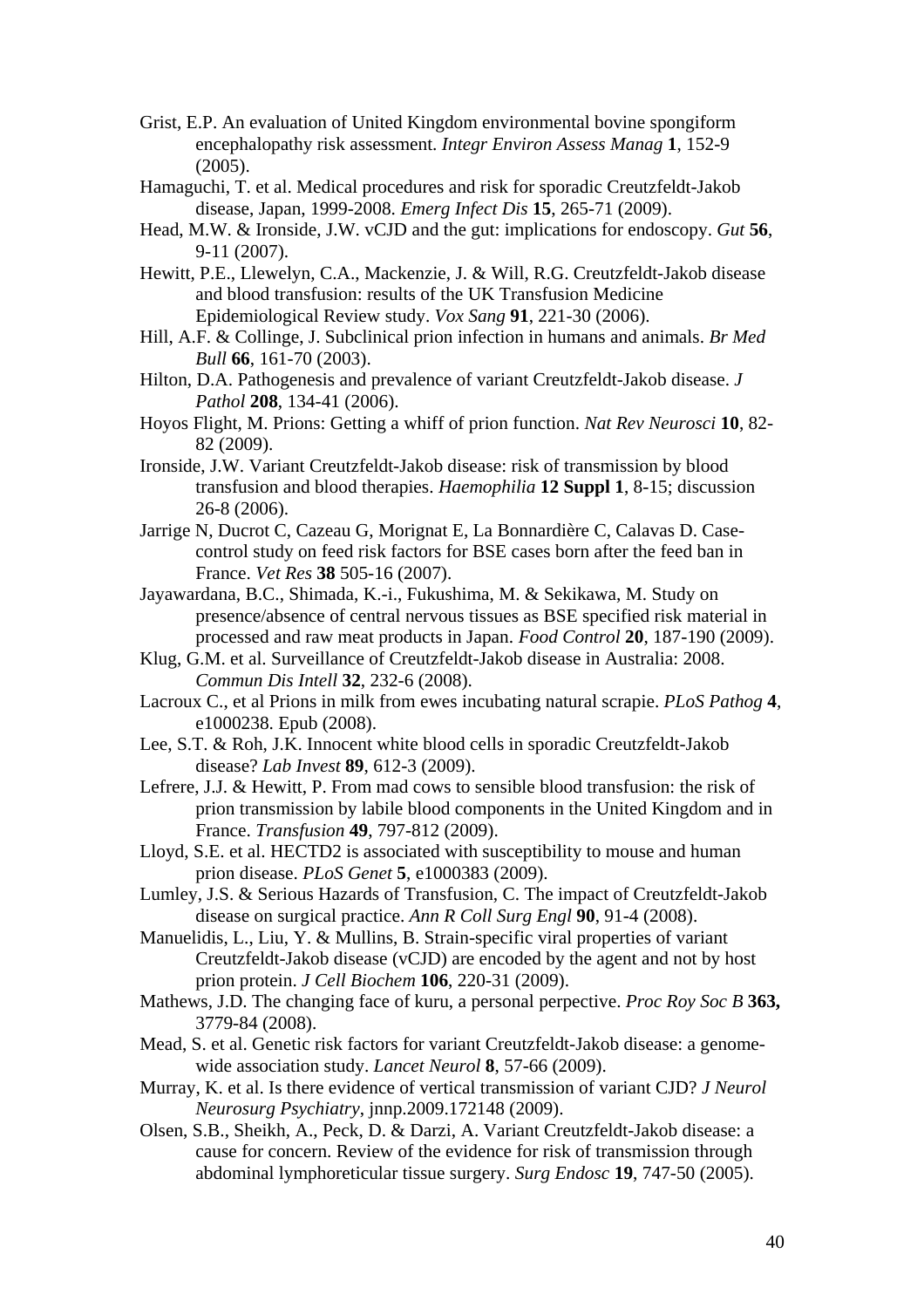- Peretz D, et al Supattapone S, Giles K, Vergara J, Freyman Y, Lessard P, Safar JG, Inactivation of prions by acidic sodium dodecyl sulfate. *J Virol* **80** 322-31 (2006)
- Pocchiari, M. Prevalence of variant CJD in the UK. *BMJ* **338**, b435 (2009).
- Porter, S.R. Prion disease: possible implications for oral health care. *J Am Dent Assoc* **134**, 1486-91 (2003).
- Quadrio, I. et al. Rapid diagnosis of human prion disease using streptomycin with tonsil and brain tissues. *Lab Invest* **89**, 406-13 (2009).
- Race B, Meade-White K, Race R, Chesebro B. Prion infectivity in fat of deer with chronic wasting disease. *J Virol* **83** 9608-10 (2009).
- Ruegger, J. et al. A case-control study of sporadic Creutzfeldt-Jakob disease in Switzerland: analysis of potential risk factors with regard to an increased CJD incidence in the years 2001-2004. *BMC Public Health* **9**, 18 (2009).
- Sakaguchi, S., Ishibashi, D. & Matsuda, H. Antibody-based immunotherapeutic attempts in experimental animal models of prion diseases. *Expert Opin Ther Pat* **19**, 907-17 (2009).
- Salman, M.D. Chronic wasting disease in deer and elk: scientific facts and findings. *J Vet Med Sci* **65**, 761-8 (2003).
- Shalowitz, D.I., Barnosky, A. & Smith, L.B. Ethical analysis of communicating the risk of iatrogenic Creutzfeldt-Jakob disease. *Infect Control Hosp Epidemiol* **30**, 805-6 (2009).
- Smith, P.G. The epidemics of bovine spongiform encephalopathy and variant Creutzfeldt-Jakob disease: current status and future prospects. *Bull World Health Organ* **81**, 123-30 (2003).
- Smith, P.G. & Bradley, R. Bovine spongiform encephalopathy (BSE) and its epidemiology. *Br Med Bull* **66**, 185-98 (2003).
- Smith, P.G., Cousens, S.N., d' Huillard Aignaux, J.N., Ward, H.J. & Will, R.G. The epidemiology of variant Creutzfeldt-Jakob disease. *Curr Top Microbiol Immunol* **284**, 161-91 (2004).
- St Romaine, C., Hazlehurst, G. & Jewell, A.P. Leucodepletion for transmissible spongiform encephalopathies. *Br J Biomed Sci* **61**, 48-54 (2004).
- Stevenson, M.D., Oakley, J.E., Chick, S.E. & Chalkidou, K. The cost-effectiveness of surgical instrument management policies to reduce the risk of vCJD transmission to humans. *Journal of the Operational Research Society* **60**, 506- 518 (2009).
- Sugiura, K., Kikuchi, E. & Onodera, T. Updated prediction for the BSE epidemic in dairy cattle in Japan. *Prev Vet Med* **89**, 272-6 (2009).
- Tabrizi, S.J., Elliott, C.L. & Weissmann, C. Ethical issues in human prion diseases. *Br Med Bull* **66**, 305-16 (2003).
- Thyer J, Unal A, Hartel G, Middleton D, Bingham J, Braun M, Uren E, Maher D. Investigation of prion removal/inactivation from chromatographic gel. *Vox Sang* **91** 301-8 (2006).
- Thyer J, Unal A, Thomas P, Eaton B, Bhashyam R, Ortenburg J, Uren E, Middleton D, Selleck P, Maher D. Prion-removal capacity of chromatographic and ethanol precipitation steps used in the production of albumin and immunoglobulins. *Vox Sang* **91** 292-300 (2006).
- Turner, M.L. & Ludlam, C.A. An update on the assessment and management of the risk of transmission of variant Creutzfeldt-Jakob disease by blood and plasma products. *Br J Haematol* **144**, 14-23 (2009).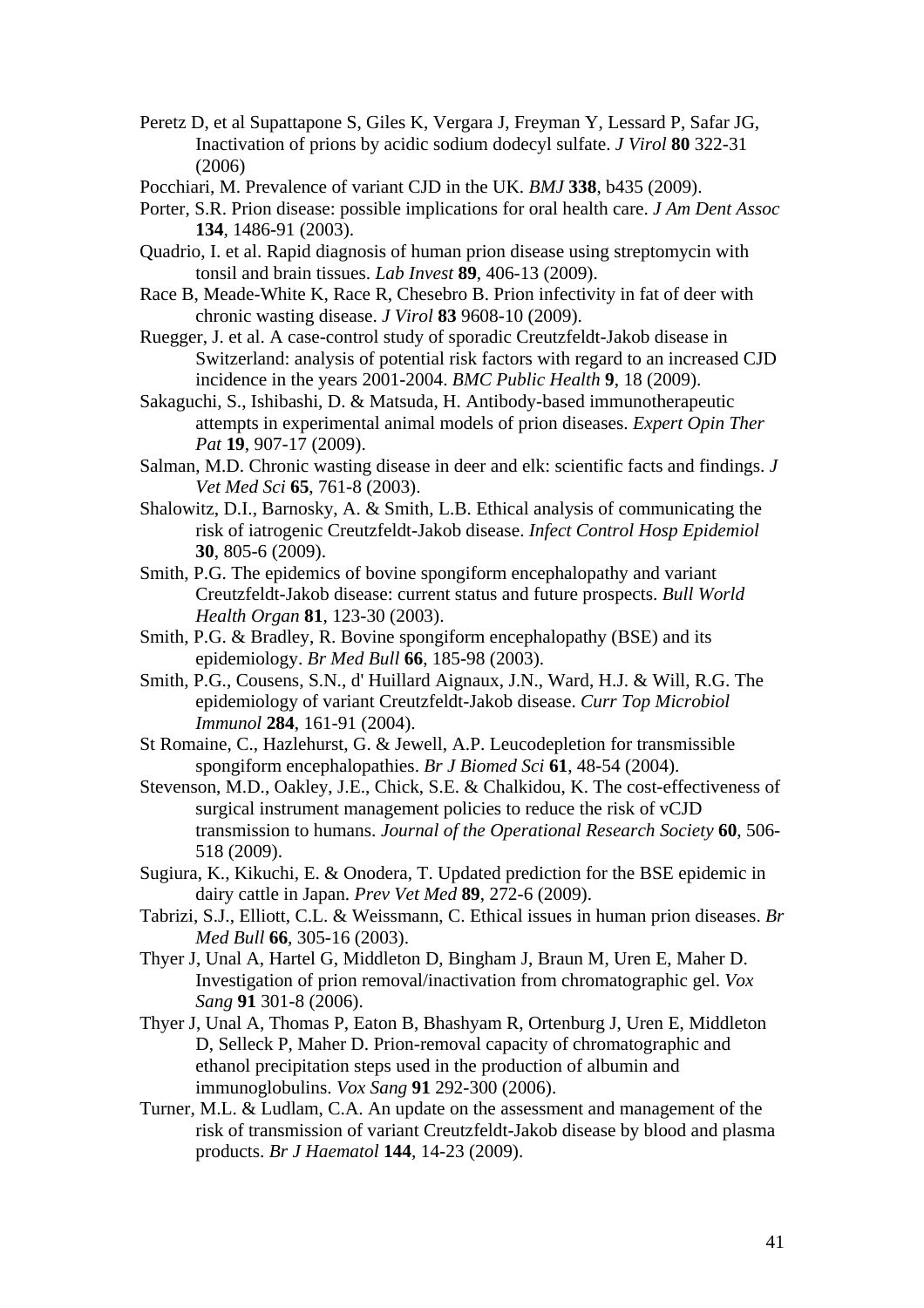- Valleron, A.J., Boelle, P.Y., Will, R. & Cesbron, J.Y. Estimation of epidemic size and incubation time based on age characteristics of vCJD in the United Kingdom. *Science* **294**, 1726-8 (2001).
- Wallis, J.P. vCJD and blood transfusion. *Br J Haematol* **145**, 669-70 (2009).
- Ward, H.J. et al. Risk factors for variant Creutzfeldt-Jakob disease: a case-control study. *Ann Neurol* **59**, 111-20 (2006).
- Will R.G., Acquired prion disease: iatrogenic CJD, variant CJD, kuru. *Br Med Bull*  **66**, 255-265 (2003).
- Will, R. Variant Creutzfeldt-Jakob disease. *Folia Neuropathol* **42 Suppl A**, 77-83  $(2004)$ .
- Wilson, D.A. & Nixon, R.A. Sniffing out a function for prion proteins. *Nat Neurosci* **12**, 7-8 (2009).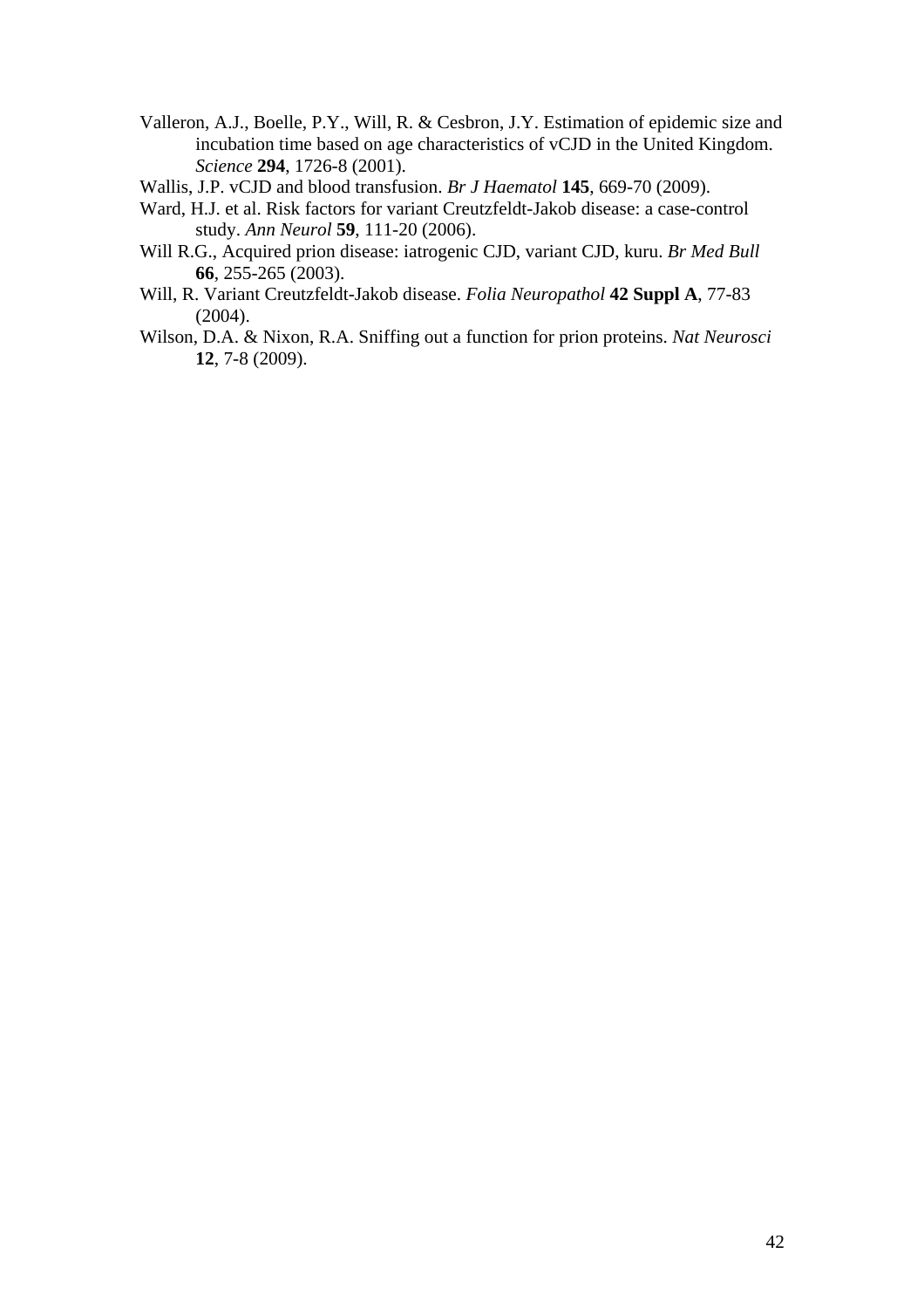# **OTHER SOURCES. Hot links to selected sites and source documents**

Number of reported cases of bovine spongiform encephalopathy (BSE) in farmed cattle worldwide http://www.oie.int/Eng/info/en\_esbmonde.htm

Number of cases of bovine spongiform encephalopathy (BSE) reported in the United Kingdom http://www.oie.int/eng/info/en\_esbru.htm

**VARIANT CREUTZFELDT-JAKOB DISEASE - WORLD WIDE NUMBERS http://www.cjd.ed.ac.uk/vcjdworld.htm**

#### **CJD STATISTICS – UK REFERRALS AND DEATHS http://www.cjd.ed.ac.uk/figures.htm**

**Bovine Spongiform Encephalopathy Status of OIE Members http://www.oie.int/eng/Status/BSE/en\_BSE\_free.htm**

**UK Enquiry – the Nature and Causes of BSE**  www.bseinquiry.gov.uk/report/volume2/chaptea6.htm

#### **SPONGIFORM ENCEPHALOPATHY ADVISORY COMMITTEE http://www.seac.gov.uk/summaries/seac97\_summary.pdf**

# **Department of Health (UK)**

www.dh.gov.uk/en/index.htm http://www.dh.gov.uk/prod\_consum\_dh/groups/dh\_digitalassets/documents/digitalass et/dh\_103330.pdf http://www.dh.gov.uk/prod\_consum\_dh/groups/dh\_digitalassets/@dh/@en/document s/digitalasset/dh\_4136945.pdf

http://www.dh.gov.uk/prod\_consum\_dh/groups/dh\_digitalassets/@dh/@en/document s/digitalasset/dh\_4136946.pdf

**Defra (Department for Environment Food and Rural Affairs)** www.defra.gov.uk

**Food Standards Agency** www.food.gov.uk BSE Controls Review

**Health Protection Agency** www.hpa.org.uk

#### **European Food Safety Authority (EFSA)** www.efsa.europa.eu

**Variant CJD Response Plan** 

http://www.healthemergency.gov.au/internet/main/publishing.nsf/Content/A90C01F5 D7BEFD27CA256F190004794A/\$File/control

**CJD Resource Centre** www.nibsc.ac.uk/cjd/World.html#Europe